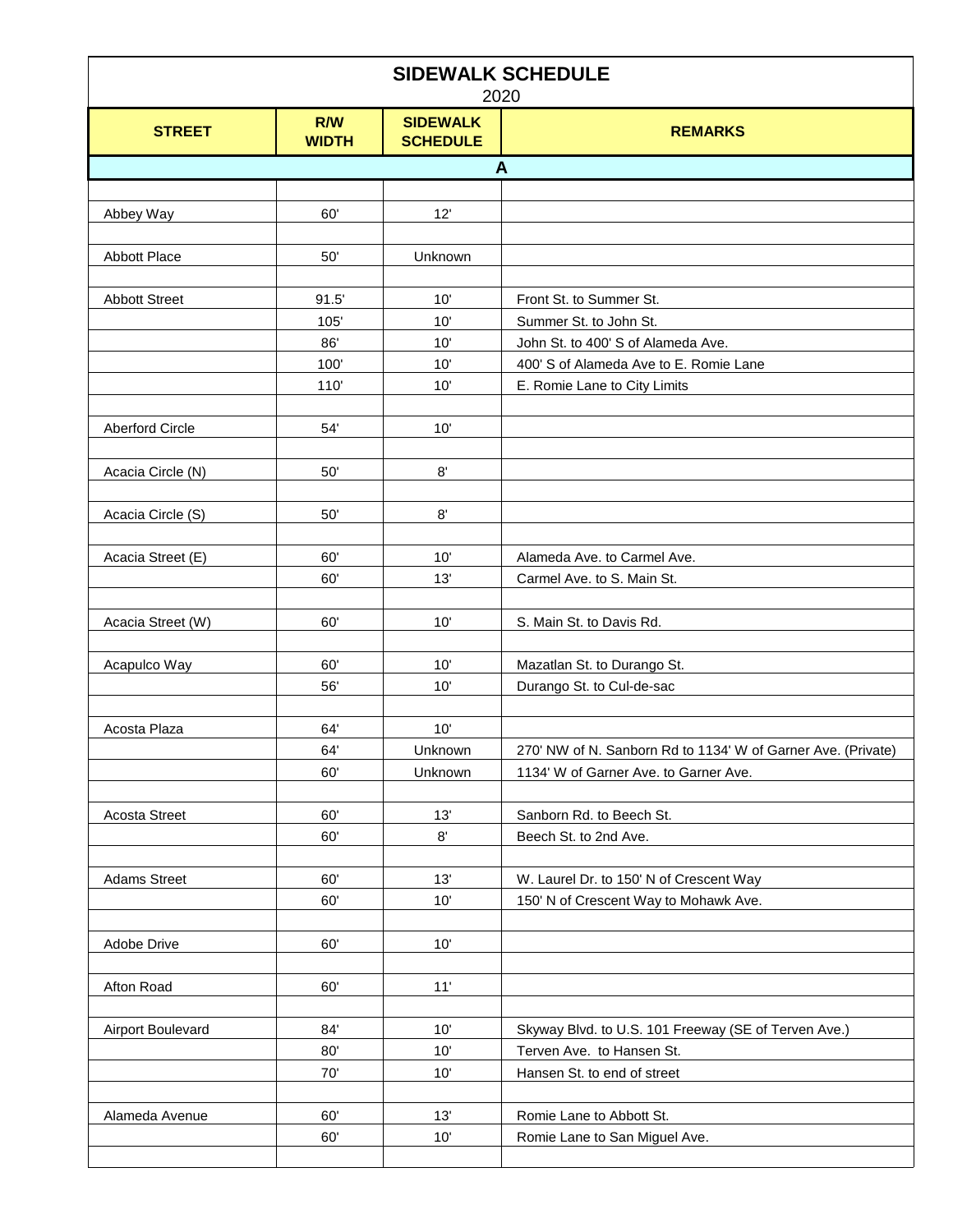| <b>STREET</b>           | R/W<br><b>WIDTH</b> | <b>SIDEWALK</b><br><b>SCHEDULE</b> | <b>REMARKS</b>                                                                                              |
|-------------------------|---------------------|------------------------------------|-------------------------------------------------------------------------------------------------------------|
| Alameda Place           | 50'                 | 8'                                 | (Formerly Alameda Ct.)                                                                                      |
|                         |                     |                                    |                                                                                                             |
| Alamo Way               | 46'                 | 6'                                 | Las Casitas Dr. to 118' W of Pino Way                                                                       |
|                         | 60'                 | 10'                                | 118' W of Pino Way to Garner Ave.                                                                           |
|                         | 60'                 | Unknown                            | Garner Ave. to 1639' E of Garner Ave.                                                                       |
|                         |                     |                                    |                                                                                                             |
| Alder Circle            | 56'                 | 10'                                |                                                                                                             |
|                         |                     |                                    |                                                                                                             |
| <b>Alexander Street</b> | 50'                 | 8'                                 |                                                                                                             |
| Alhambra Street         | 54'                 | 10'                                |                                                                                                             |
|                         |                     |                                    |                                                                                                             |
| Alisal Street (E)       | 100'                | 8'                                 | Bardin Rd. to Tampa St.                                                                                     |
|                         | 90'                 | 8' N; 10' S                        | Tampa St. to Quilla St./Skyway Blvd.                                                                        |
|                         | 100'                | 10' N; 8' S                        | Quilla St. to Williams Rd./John St.                                                                         |
|                         | 90'                 | 12' N; 10' S                       | Williams Rd./John St. to Towt St.                                                                           |
|                         | 100'                | 12' N; 10' S                       | Towt St. to Eucalyptus Dr.                                                                                  |
|                         | 100'                | 10'                                | Eucalyptus Dr. to Sanborn Rd.                                                                               |
|                         | 100'                | 12'                                | Sanborn Rd. to Kern St.                                                                                     |
|                         | 86'                 | 10'                                | Kern St. to Prader St.                                                                                      |
|                         | Varies              | Varies                             | Prader St. to Front St. Underpass - 63' curb-to-curb, includes 7'<br>concrete median and two 28' travelways |
|                         | 86'                 | 10'                                | Front St. to Lodge Lane between Pajaro St. and Monterey St.                                                 |
|                         | 75'                 | 4.5' N; 9' S                       | Lodge Lane to Monterey St.                                                                                  |
|                         | 80.5'               | 10' N; 11.17' S                    | Monterey St. to Main St.                                                                                    |
|                         |                     |                                    |                                                                                                             |
| Alisal Street (W)       | 75'                 | 8'                                 | Main St. to Salinas St.                                                                                     |
|                         | 80.5'               | 9' N; 10' S                        | Salinas St. to Lincoln Ave.                                                                                 |
|                         | 80.5'               | 7' N; 9.5'S                        | Lincoln Ave. to Capitol St.                                                                                 |
|                         | 86'                 | 10'                                | Capitol St. to Riker St.                                                                                    |
|                         | $84^\circ$          | $10'$                              | Riker St. to Amherst Dr.                                                                                    |
|                         | 82'                 | 10' S; 8' N                        | Amherst Dr. to College Dr.                                                                                  |
|                         | 80'                 | 10'                                | College Dr. to Carmelita Dr.                                                                                |
|                         | 82'                 | 8'                                 | Carmelita Dr. to 110' S of Palma Dr.                                                                        |
|                         | 84'                 | 10'                                | 110' S of Palma Dr. to San Leandro Way                                                                      |
|                         | 84' - 106'          | 10'                                | San Leandro Way to Blanco Rd.                                                                               |
| Alma Avenue             | 60'                 | 11'                                |                                                                                                             |
|                         |                     |                                    |                                                                                                             |
| Almaden Drive           | 60'                 | 13'                                |                                                                                                             |
|                         |                     |                                    |                                                                                                             |
| <b>Alpine Drive</b>     | 30'                 |                                    | Private                                                                                                     |
|                         |                     |                                    |                                                                                                             |
| <b>Alturas Circle</b>   | 54'                 | 10'                                |                                                                                                             |
|                         |                     |                                    |                                                                                                             |
| Alturas Way             | 54'                 | 10'                                |                                                                                                             |
|                         |                     |                                    |                                                                                                             |
| Alvarado Court          | 54'                 | 10'                                |                                                                                                             |
|                         |                     |                                    |                                                                                                             |
| Alvarado Drive          | 54'                 | 10'                                |                                                                                                             |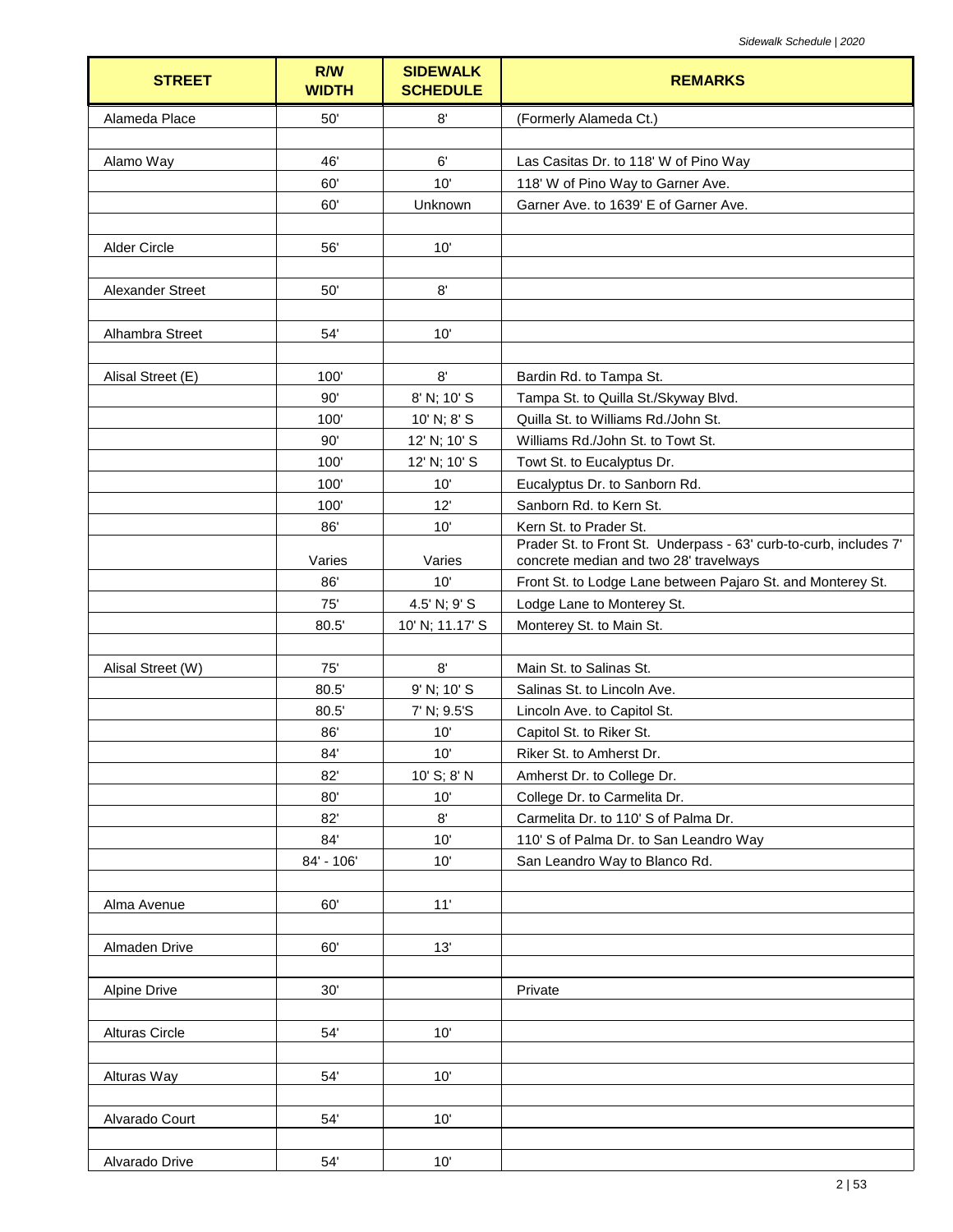| <b>STREET</b>        | R/W<br><b>WIDTH</b> | <b>SIDEWALK</b><br><b>SCHEDULE</b> | <b>REMARKS</b>                 |
|----------------------|---------------------|------------------------------------|--------------------------------|
|                      |                     |                                    |                                |
| <b>Alvin Circle</b>  | 54'                 | 10'                                |                                |
|                      |                     |                                    |                                |
| Alvin Drive (E)      | 84'                 | 10'                                |                                |
| Alvin Drive (W)      | 84                  | $10'$                              |                                |
|                      |                     |                                    |                                |
| Amador Circle        | $50^{\circ}$        | $8^\circ$                          |                                |
|                      |                     |                                    |                                |
| Amarillo Way         | 52'                 | 6'                                 | NW of Rider Ave.               |
|                      | 74'                 | $6^\circ$                          | SE of Rider Ave.               |
| Ambrose Drive        | 64'                 | 10'                                |                                |
|                      |                     |                                    |                                |
| <b>Amherst Drive</b> | 60'                 | 13'                                |                                |
|                      |                     |                                    |                                |
| Anderson Avenue      | 40'                 |                                    | Private                        |
|                      |                     |                                    |                                |
| Andina Circle        | 54'                 | 10'                                |                                |
| Andina Drive         | 60'                 | 10'                                |                                |
|                      |                     |                                    |                                |
| Andover Circle       | 54'                 | 10'                                |                                |
|                      |                     |                                    |                                |
| Angelus Drive        | 60'                 | 13'                                |                                |
|                      |                     |                                    |                                |
| Anne Street          | $50^{\circ}$        | $8^\circ$                          |                                |
| Antelope Drive       | 60'                 | 10'                                |                                |
|                      |                     |                                    |                                |
| Antigua Avenue       | 60'                 | $10'$                              |                                |
|                      |                     |                                    |                                |
| Antigua Circle       | 56'                 | $10'$                              |                                |
| Apache Circle        | 54'                 | $10'$                              | (Formerly Cherokee Circle)     |
|                      |                     |                                    |                                |
| Aragon Circle        | 44'                 | $5^\circ$                          |                                |
|                      |                     |                                    |                                |
| Arcadia Circle       | 60'                 | 13'                                |                                |
|                      |                     |                                    |                                |
| Arcadia Court        | 60'                 | $12'$                              |                                |
| Arcadia Way          | 64'                 | $10'$                              | El Dorado Dr. to Natividad Rd. |
|                      | 60'                 | $8^\circ$                          | Natividad Rd. to Pescadero Dr. |
|                      | 60'                 | 10'                                | Pescadero Dr. to Glendora Way  |
|                      |                     |                                    |                                |
| <b>Archer Street</b> | $60^\circ$          | $10'$                              |                                |
|                      |                     |                                    |                                |
| Arezzo Circle        | 56'                 | $10'$                              |                                |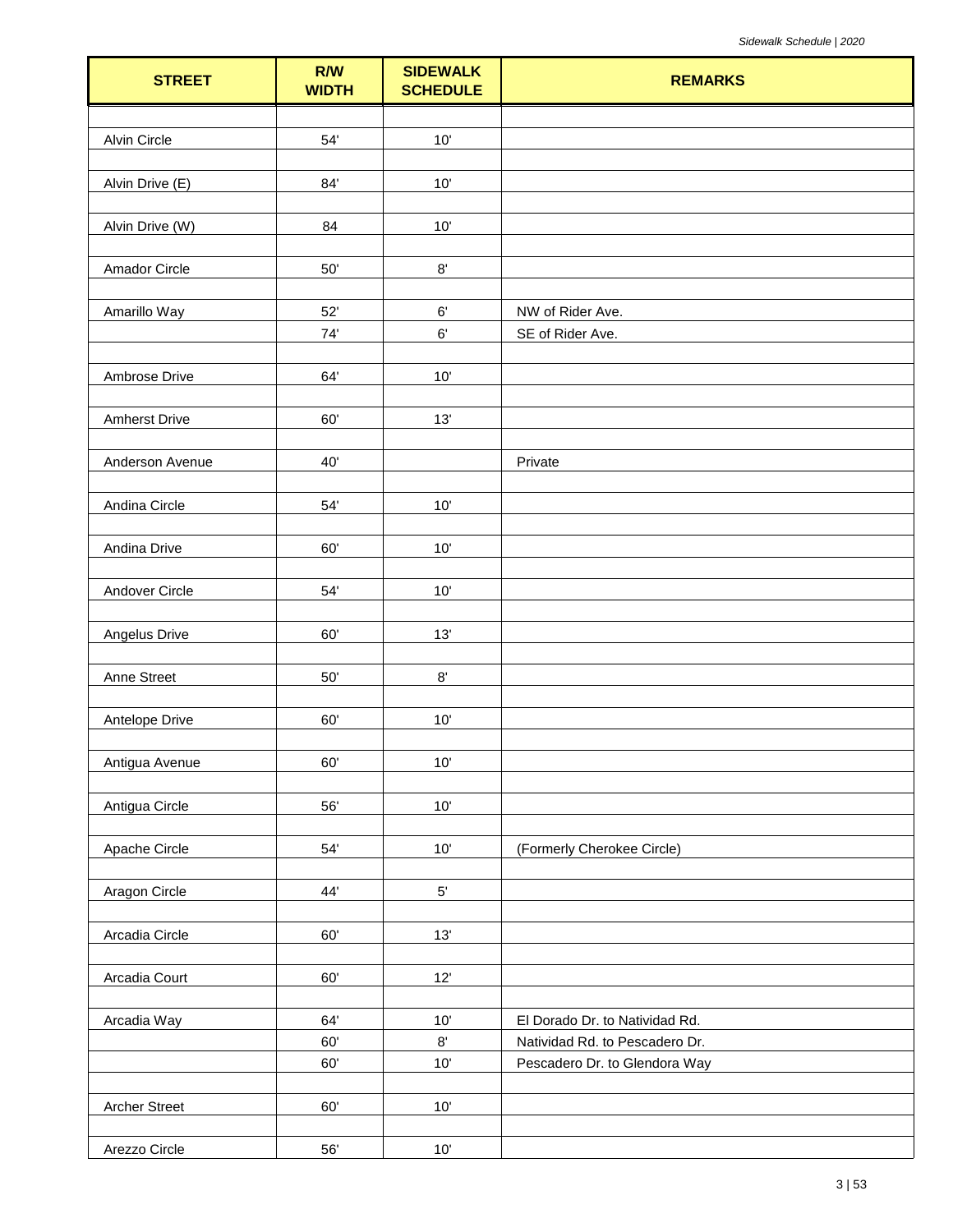| <b>STREET</b>           | R/W<br><b>WIDTH</b> | <b>SIDEWALK</b><br><b>SCHEDULE</b> | <b>REMARKS</b>                                             |
|-------------------------|---------------------|------------------------------------|------------------------------------------------------------|
|                         |                     |                                    |                                                            |
| <b>Argentine Circle</b> | 54'                 | 10'                                |                                                            |
|                         |                     |                                    |                                                            |
| <b>Argentine Drive</b>  | 60'                 | $10'$                              |                                                            |
|                         | 54'                 | 10'                                |                                                            |
| Argentine Place         |                     |                                    |                                                            |
| Arguello Circle         | 56'                 | 10'                                |                                                            |
|                         |                     |                                    |                                                            |
| Arguello Drive          | 54'                 | 10'                                |                                                            |
|                         |                     |                                    |                                                            |
| <b>Arthur Court</b>     | 54'                 | 10'                                |                                                            |
|                         |                     |                                    |                                                            |
| <b>Arthur Street</b>    | 60'                 | 13'                                |                                                            |
| Ashbury Way             | 60'                 | 13'                                |                                                            |
|                         |                     |                                    |                                                            |
| Aspen Place             | 54'                 | 10'                                |                                                            |
|                         |                     |                                    |                                                            |
| <b>Astor Circle</b>     | $54'$               | 10'                                |                                                            |
|                         |                     |                                    |                                                            |
| Astor Way               | 60'                 | 12'                                |                                                            |
|                         |                     |                                    |                                                            |
| <b>Atherton Circle</b>  | $54^\circ$          | $10'$                              |                                                            |
| Atherton Way            | 60'                 | 10'                                |                                                            |
|                         |                     |                                    |                                                            |
| <b>Atlantic Street</b>  | $50^\circ$          | $8^\circ$                          | Garner Ave. to 770' NE of Garner Ave.                      |
|                         | 60'                 | 13'                                | 770' NE of Garner Ave. to Del Monte Ave.                   |
|                         |                     |                                    |                                                            |
| <b>Attlebury Circle</b> | $54^\circ$          | $10'$                              | Median: 10' - 30'                                          |
|                         |                     |                                    |                                                            |
| Auburn Street           | 60'                 | $10'$                              | Church St. to Cayuga St.                                   |
|                         | 60'<br>60'          | $10'$<br>10'                       | Cayuga to Capitol St. (private)<br>Capitol St. to West St. |
|                         |                     |                                    |                                                            |
| <b>Avelar Street</b>    | 40'                 | $5^\circ$                          |                                                            |
|                         |                     |                                    |                                                            |
| Avenue A                | 40'                 | $8^\circ$                          |                                                            |
|                         |                     |                                    |                                                            |
| Avis Court              | 60'                 | 11'                                |                                                            |
|                         |                     |                                    |                                                            |
| Aztec Circle            | $54^\circ$          | $10'$                              |                                                            |
|                         |                     |                                    | $\, {\bf B}$                                               |
|                         |                     |                                    |                                                            |
| Badger Way              | $60^\circ$          | $10'$                              |                                                            |
|                         |                     |                                    |                                                            |
| Baja Circle             | $56^\circ$          | $10'$                              |                                                            |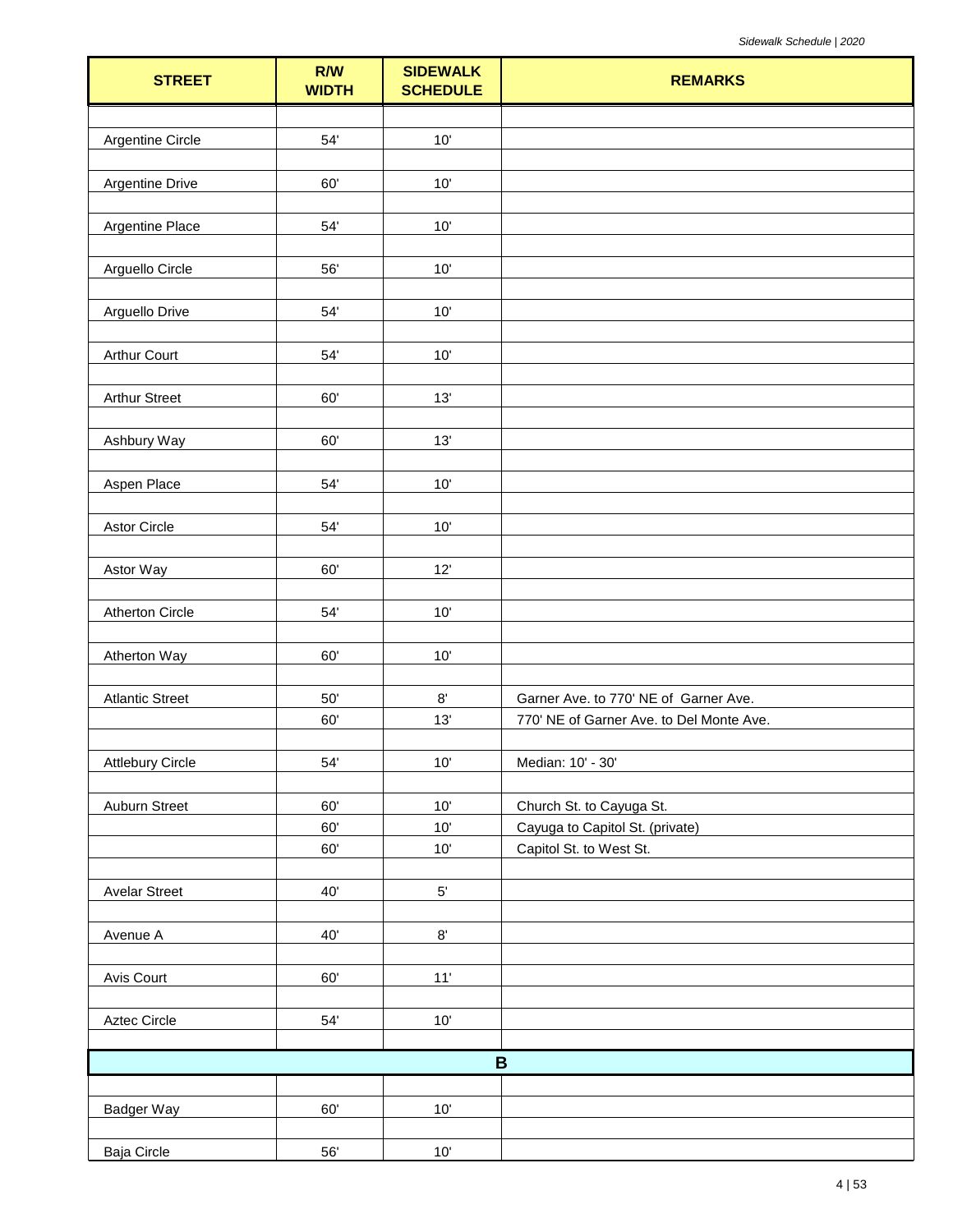| <b>STREET</b>            | R/W<br><b>WIDTH</b> | <b>SIDEWALK</b><br><b>SCHEDULE</b> | <b>REMARKS</b>                                         |
|--------------------------|---------------------|------------------------------------|--------------------------------------------------------|
|                          |                     |                                    |                                                        |
| <b>Baldwin Street</b>    | 60'                 | 10'                                |                                                        |
|                          |                     |                                    |                                                        |
| Barbara Place            | 60'                 | 13'                                |                                                        |
|                          | 44'                 |                                    |                                                        |
| <b>Barcelona Circle</b>  |                     | $5^{\prime}$                       |                                                        |
| <b>Bardin Circle</b>     | 60'                 | 13'                                |                                                        |
|                          |                     |                                    |                                                        |
| <b>Bardin Road</b>       | 86'                 | $8^\circ$                          |                                                        |
|                          |                     |                                    |                                                        |
| <b>Bardin Way</b>        | 60'                 | 13'                                |                                                        |
|                          |                     |                                    |                                                        |
| <b>Barkley Drive</b>     | 60'                 | 13'                                |                                                        |
| <b>Bautista Drive</b>    | 60'                 | 13'                                |                                                        |
|                          |                     |                                    |                                                        |
| Baywood Place            | 54'                 | 10'                                |                                                        |
|                          |                     |                                    |                                                        |
| Beacon Hill Circle       | 58' - 100'          | 12'                                |                                                        |
|                          |                     |                                    |                                                        |
| Beacon Hill Drive        | $90' - 66'$         | 10' NW; 12' NE                     | Constitution Blvd. to Rockport Way (Median: 10' - 15') |
|                          | 66'                 | 10' NW; 12' NE                     | Rockport Way to Declaration St.                        |
| <b>Bedford Drive</b>     | 60'                 | 13'                                |                                                        |
|                          |                     |                                    |                                                        |
| <b>Beech Street</b>      | $70'$               | $8^\circ$                          |                                                        |
|                          |                     |                                    |                                                        |
| <b>Bel Air Way</b>       | 60'                 | 13'                                |                                                        |
| Bellagio Way             | 60'                 | 10'                                |                                                        |
|                          |                     |                                    |                                                        |
| <b>Bellarmine Drive</b>  | 60'                 | 13'                                |                                                        |
|                          |                     |                                    |                                                        |
| <b>Bellehaven Street</b> | 60'                 | 13'                                |                                                        |
|                          |                     |                                    |                                                        |
| <b>Belmont Drive</b>     | $60^\circ$          | $10'$                              |                                                        |
| <b>Bennington Court</b>  | 60'                 | $12'$                              |                                                        |
|                          |                     |                                    |                                                        |
| Berkshire Way            | 60'                 | 12'                                |                                                        |
|                          |                     |                                    |                                                        |
| Bermuda Way              | $54^\circ$          | $10'$                              |                                                        |
|                          |                     |                                    |                                                        |
| Bernal Drive (E)         | Varies              | 10'                                |                                                        |
| Bernal Drive (W)         | 76'                 | $10'$                              |                                                        |
|                          |                     |                                    | N. Main St. to Lupin Dr.                               |
| Bernardo Avenue          | $60^\circ$          | 10'                                |                                                        |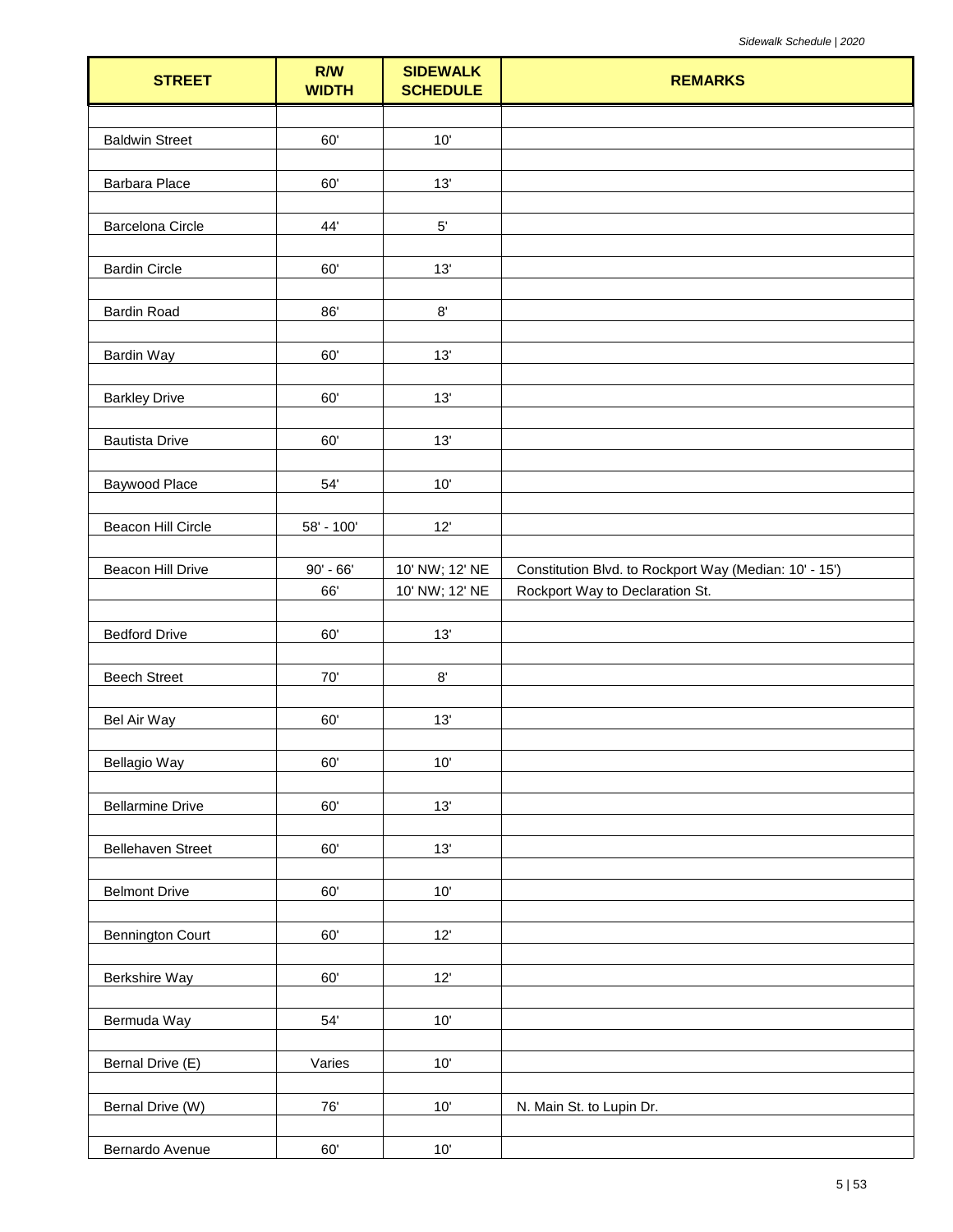| <b>STREET</b>             | <b>R/W</b><br><b>WIDTH</b> | <b>SIDEWALK</b><br><b>SCHEDULE</b> | <b>REMARKS</b>                                                                                                      |
|---------------------------|----------------------------|------------------------------------|---------------------------------------------------------------------------------------------------------------------|
|                           |                            |                                    |                                                                                                                     |
| <b>Bernardo Circle</b>    | 56'                        | 10'                                |                                                                                                                     |
|                           |                            |                                    |                                                                                                                     |
| <b>Beverly Drive</b>      | 60'                        | 13'                                |                                                                                                                     |
| <b>Bison Circle</b>       | 56'                        | 10'                                |                                                                                                                     |
|                           |                            |                                    |                                                                                                                     |
| <b>Bison Way</b>          | 60'                        | 12'                                |                                                                                                                     |
|                           |                            |                                    |                                                                                                                     |
| <b>Blanco Circle</b>      | Varies                     | 10'                                |                                                                                                                     |
|                           | 120'                       | Unknown                            | S. Main St. to Abbott St.                                                                                           |
| Blanco Road (E)           |                            |                                    |                                                                                                                     |
| Blanco Road (W)           | 80'                        | Varies                             | S. Main to Luther Way                                                                                               |
| <b>Block Avenue</b>       | 60'                        | 10'                                | Kip Dr. to 435' E of Kip Dr.                                                                                        |
|                           | 60'                        | 13'                                | 435' E of Kip Dr. to Parsons Ave.                                                                                   |
|                           |                            |                                    |                                                                                                                     |
| Bobcat Way                | 60'                        | 12'                                |                                                                                                                     |
|                           |                            |                                    |                                                                                                                     |
| Boca Way                  | 60'                        | 10'                                |                                                                                                                     |
| <b>Boeing Avenue</b>      | 60'                        | 11'                                |                                                                                                                     |
|                           |                            |                                    |                                                                                                                     |
| <b>Bolero Avenue</b>      | 60'                        | 13'                                |                                                                                                                     |
|                           |                            |                                    |                                                                                                                     |
| Bolivar Street (E)        | 60'                        | $8^\circ$                          |                                                                                                                     |
| <b>Bolivar Street (W)</b> | 60'                        | 8'                                 |                                                                                                                     |
|                           |                            |                                    |                                                                                                                     |
| <b>Bologna Court</b>      | 56'                        | 10'                                |                                                                                                                     |
|                           |                            |                                    |                                                                                                                     |
| Bologna Way               | 56'                        | 10'                                |                                                                                                                     |
|                           |                            |                                    |                                                                                                                     |
| Boronda Road (E)          | 110                        | 10'                                | N. Main to San Juan Grade Rd.<br>167' east of intersection with San Juan Grade Rd. to ±585'                         |
|                           | 137.6' - 149.57'           | 10'                                | east of intersection with San Juan Grade Rd.                                                                        |
|                           |                            |                                    | ± 585' east of intersection with San Juan Grade Rd.<br>to ±467' west of intersection with Natividad Rd. - not fully |
|                           | 150' - 170'                | 30' - 50' S                        | developed                                                                                                           |
|                           |                            |                                    | ±283' west of intersection with Natividad Rd.                                                                       |
|                           | 79'                        | $10'$ S                            | to ±182' west of intersection with Natividad Rd. - not fully<br>developed                                           |
|                           | 106'                       | 10'                                | Natividad Rd. to Williams Rd.                                                                                       |
|                           |                            |                                    |                                                                                                                     |
| <b>Boston Circle</b>      | 58' - 100'                 | 12'                                |                                                                                                                     |
| <b>Boston Street</b>      | 64'                        | 12'                                |                                                                                                                     |
|                           |                            |                                    |                                                                                                                     |
| <b>Boyle Court</b>        | 54'                        | 10'                                |                                                                                                                     |
|                           |                            |                                    |                                                                                                                     |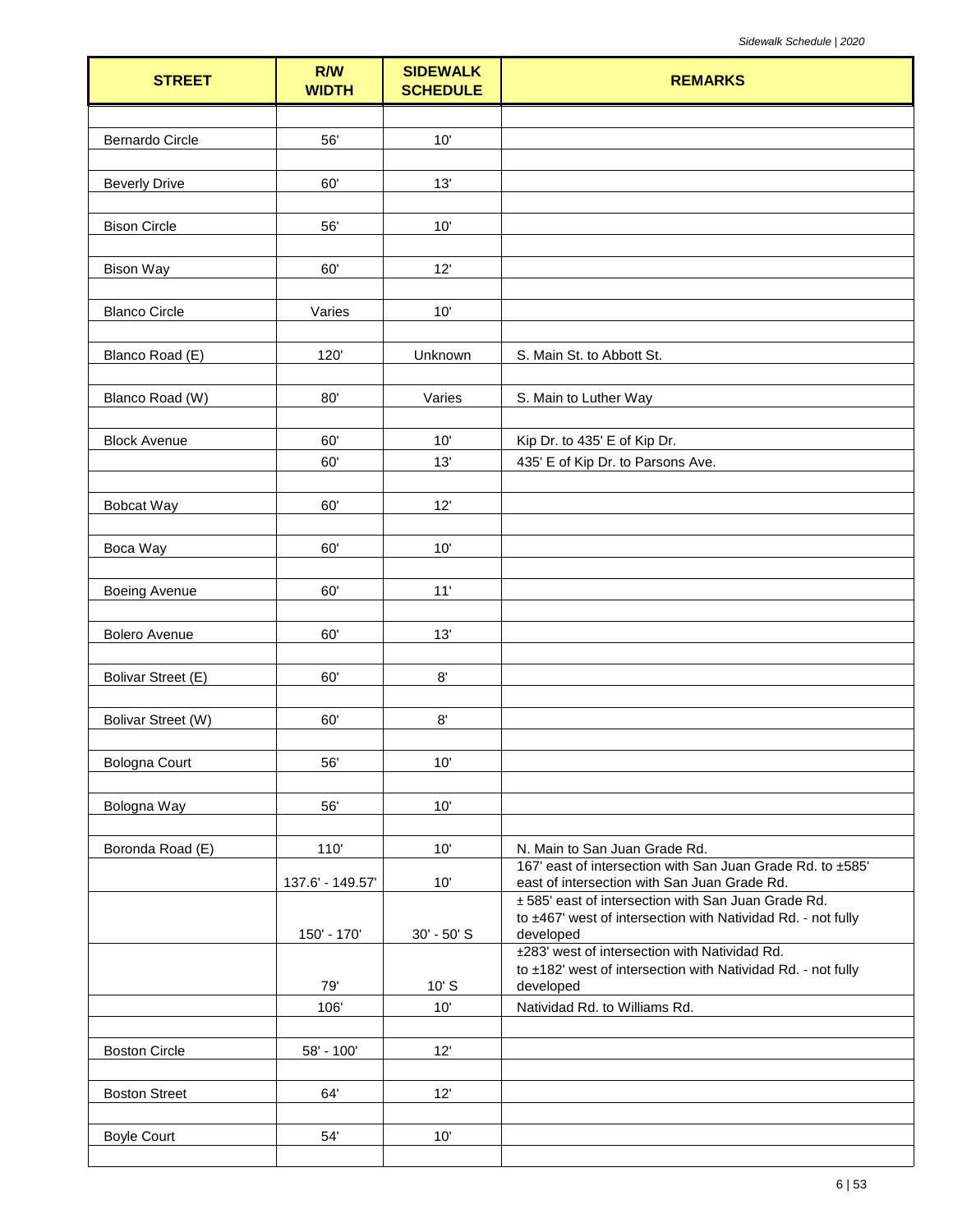| <b>STREET</b>             | R/W<br><b>WIDTH</b> | <b>SIDEWALK</b><br><b>SCHEDULE</b> | <b>REMARKS</b>                                               |
|---------------------------|---------------------|------------------------------------|--------------------------------------------------------------|
| <b>Bradbury Street</b>    | 60'                 | 10'                                |                                                              |
|                           |                     |                                    |                                                              |
| <b>Briarwood Place</b>    | 54'                 | 10'                                |                                                              |
|                           |                     |                                    |                                                              |
| <b>Bridge Alley</b>       | $15' - 20'$         | N/A                                |                                                              |
| <b>Bridge Street</b>      | 75'                 | 10'                                | Market Way to E. Lake St. (Formerly a portion of Pajaro St.) |
|                           | 64'                 | 10'                                | E. Lake St. to approx. 80' N of Lake St.                     |
|                           | 61.7'               | 10' W; 12' E                       | E. Rossi St. to E. Menke St.                                 |
|                           | 60'                 | $10'$                              | E. Menke St. to N. Main St.                                  |
|                           |                     |                                    |                                                              |
| <b>Brighton Street</b>    | 54'                 | $10'$                              |                                                              |
|                           |                     |                                    |                                                              |
| <b>Bristol Circle</b>     | 58' - 100'          | 12'                                |                                                              |
|                           |                     |                                    |                                                              |
| <b>Broadway Drive</b>     | 64'                 | 10'                                |                                                              |
|                           |                     |                                    |                                                              |
| <b>Bruce Avenue</b>       | 60'                 | 13'                                |                                                              |
| Brunken Avenue            | 64'                 | $10'$                              |                                                              |
|                           |                     |                                    |                                                              |
| <b>Brutus Street</b>      | $50'$               | 8'                                 |                                                              |
|                           |                     |                                    |                                                              |
| <b>Bryant Circle</b>      | 54'                 | 10'                                |                                                              |
|                           |                     |                                    |                                                              |
| Buchanan Way              | 60'                 | 13'                                |                                                              |
|                           |                     |                                    |                                                              |
| <b>Buckeye Way</b>        | 60'                 | 10'                                |                                                              |
|                           |                     |                                    |                                                              |
| <b>Buckhorn Drive</b>     | 60'                 | 10'                                | Rider Ave. to Tamarak Way                                    |
|                           | $70^{\circ}$        | $10'$                              | Tamarak Way to Falcon Dr.                                    |
| <b>Buckingham Circle</b>  | 56'                 | $10'$                              |                                                              |
|                           |                     |                                    |                                                              |
| <b>Buckingham Drive</b>   | 60'                 | $10'$                              |                                                              |
|                           |                     |                                    |                                                              |
| Buckingham Way            | 64'                 | 10'                                |                                                              |
|                           |                     |                                    |                                                              |
| <b>Buena Vista Street</b> | 60'                 | $10'$                              |                                                              |
|                           |                     |                                    |                                                              |
| <b>Bunker Hill Way</b>    | 60'                 | $10'$                              |                                                              |
|                           |                     |                                    |                                                              |
| Burgundy Way              | 60'                 | $10'$                              |                                                              |
|                           | 40'                 | 9.5'                               |                                                              |
| <b>Burke Street</b>       |                     |                                    |                                                              |
| <b>Burlington Circle</b>  | $54^\circ$          | $10'$                              |                                                              |
|                           |                     |                                    |                                                              |
| <b>Burlington Drive</b>   | 60'                 | $10'$                              |                                                              |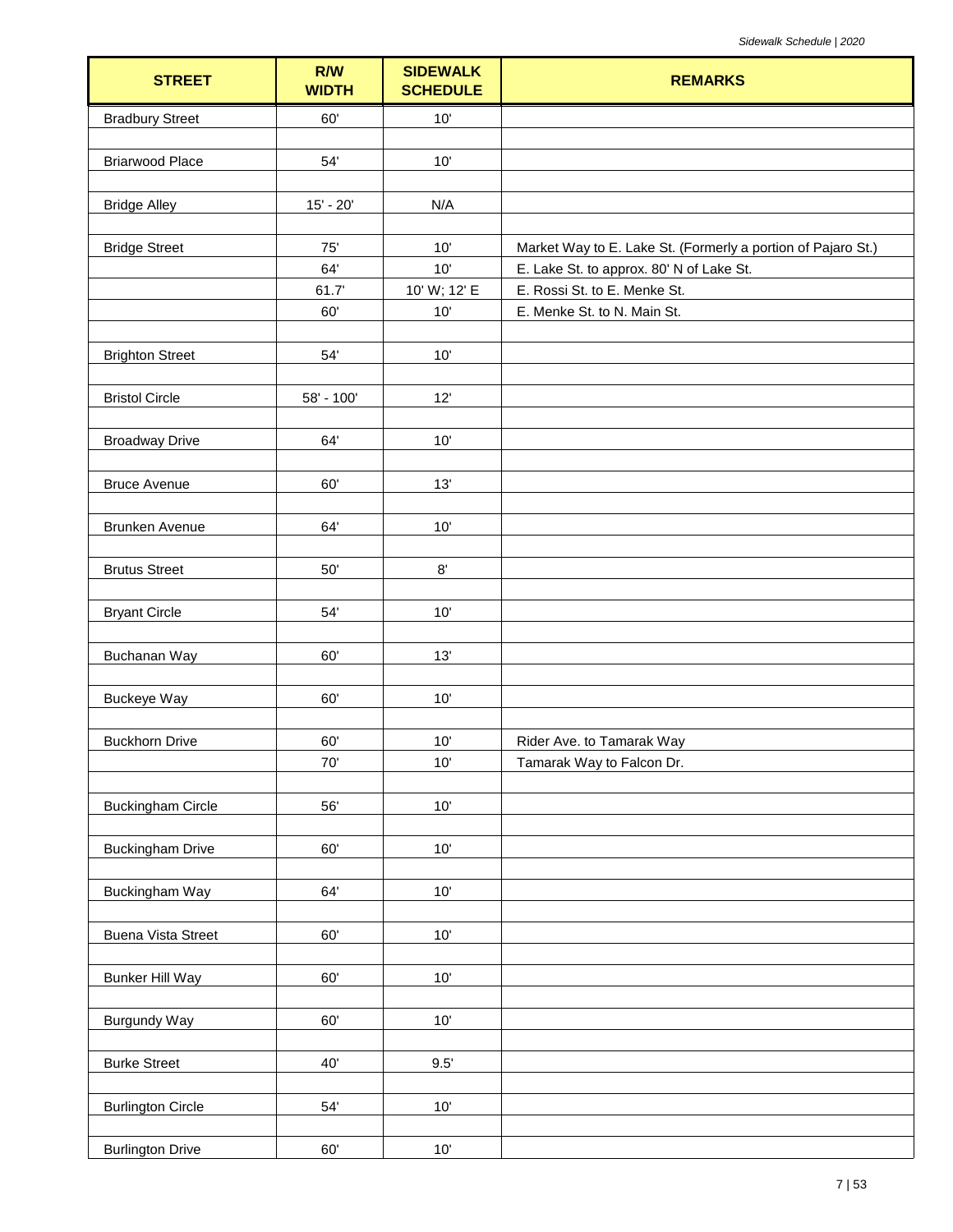| <b>STREET</b>          | R/W<br><b>WIDTH</b> | <b>SIDEWALK</b><br><b>SCHEDULE</b> | <b>REMARKS</b>                                              |
|------------------------|---------------------|------------------------------------|-------------------------------------------------------------|
|                        |                     |                                    |                                                             |
| <b>Burton Avenue</b>   | 64'                 | 10'                                |                                                             |
|                        |                     |                                    |                                                             |
| <b>Bush Street</b>     | $54^\circ$          | 10'                                |                                                             |
| <b>Byron Drive</b>     | 60'                 | 13'                                |                                                             |
|                        |                     |                                    |                                                             |
|                        |                     |                                    | $\mathbf C$                                                 |
|                        |                     |                                    |                                                             |
| "C" Street             | $50'$               | $8^\circ$                          |                                                             |
|                        |                     |                                    |                                                             |
| <b>Cabernet Circle</b> | $54'$               | $10'$                              |                                                             |
| Cabernet Way           | 60'                 | 12'                                |                                                             |
|                        |                     |                                    |                                                             |
| Cabot Way              | 60'                 | 10'                                |                                                             |
|                        |                     |                                    |                                                             |
| Cabrillo Avenue        | 60'                 | $13'$                              |                                                             |
| Caceras Circle         | 44'                 | $5^{\prime}$                       |                                                             |
|                        |                     |                                    |                                                             |
| Cachuma Court          | 60'                 | 12'                                |                                                             |
|                        |                     |                                    |                                                             |
| Cactus Court           | 56'                 | 10'                                |                                                             |
|                        |                     |                                    |                                                             |
| Cadiz Circle           | 44'                 | $5^{\circ}$                        |                                                             |
| Calaveras Drive        | 60'                 | 10'                                |                                                             |
|                        |                     |                                    |                                                             |
| California Alley       | 15'                 | N/A                                |                                                             |
|                        |                     |                                    |                                                             |
| California Street      | 75'                 | 12'                                | E. Alisal to E. Gabilan St.                                 |
|                        | $75^\circ$          | $10'$                              | E. Alisal to Romie Lane                                     |
| Calle Cebu             | 60'                 | 10'                                | Sherwood Dr. to Sun St. (Formerly a portion of E. Lake St.) |
|                        |                     |                                    |                                                             |
| Camarillo Court        | 60'                 | 12'                                |                                                             |
|                        |                     |                                    |                                                             |
| <b>Cambrian Drive</b>  | 60'                 | 10'                                |                                                             |
|                        | 60'                 | 12'                                |                                                             |
| Cambridge Court        |                     |                                    |                                                             |
| Camden Way             | $60^\circ$          | 13'                                |                                                             |
|                        |                     |                                    |                                                             |
| Camille Court          | $50'$               | 11'                                |                                                             |
|                        |                     |                                    |                                                             |
| Campania Circle        | 56'                 | 10'                                |                                                             |
| Campania Way           | $56^\circ$          | $10'$                              |                                                             |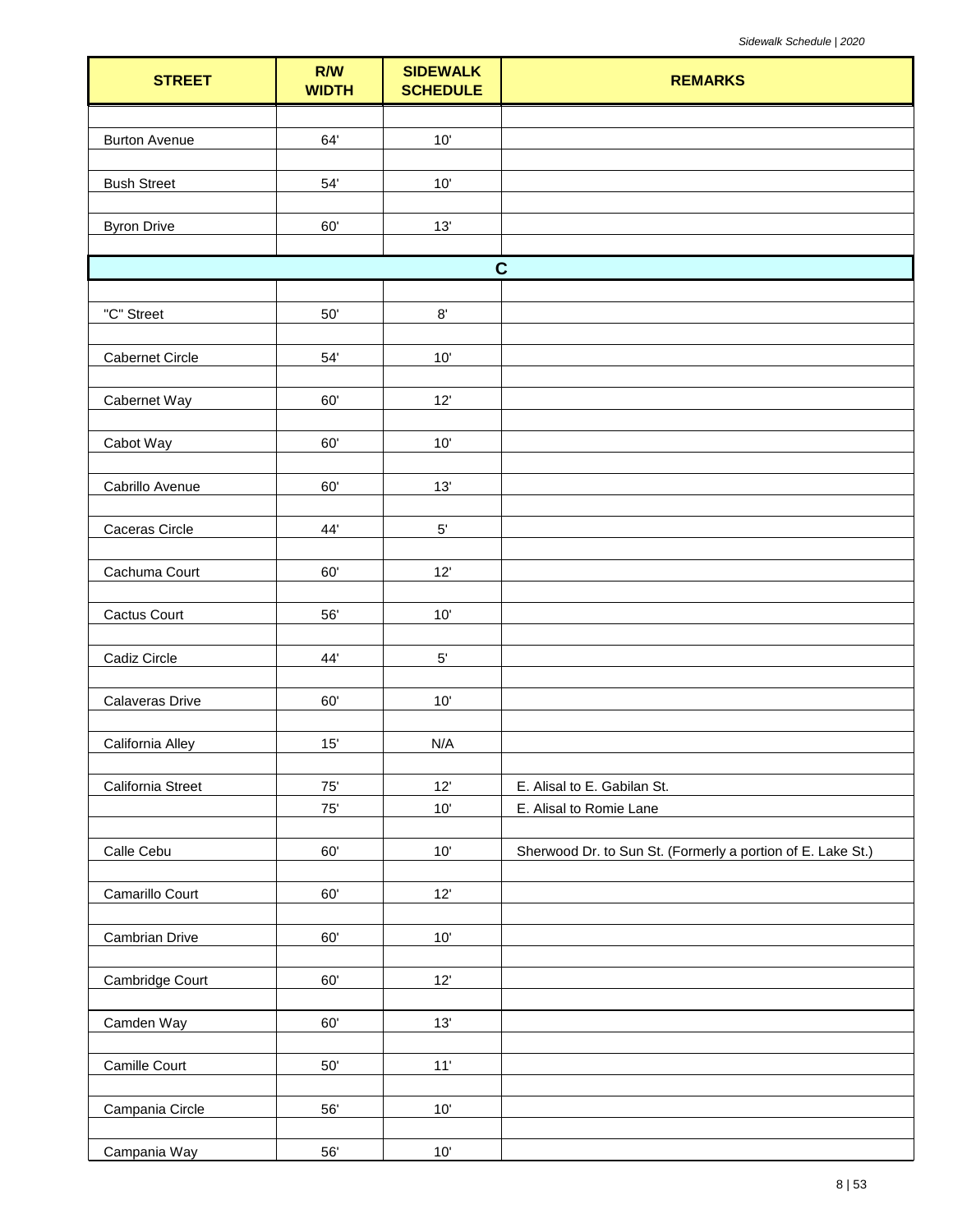| <b>STREET</b>            | R/W<br><b>WIDTH</b> | <b>SIDEWALK</b><br><b>SCHEDULE</b> | <b>REMARKS</b>                                                                         |
|--------------------------|---------------------|------------------------------------|----------------------------------------------------------------------------------------|
|                          |                     |                                    |                                                                                        |
| Campus Avenue            | 60'                 | 13'                                |                                                                                        |
|                          |                     |                                    |                                                                                        |
| Cancun Circle            | 56'                 | $10'$                              |                                                                                        |
| Canelli Court            | 56'                 | 10'                                |                                                                                        |
|                          |                     |                                    |                                                                                        |
| <b>Canterbury Street</b> | 54'                 | 10'                                | Median: 10'-30'                                                                        |
|                          |                     |                                    |                                                                                        |
| Caoba Way                | 46'                 | $6^\circ$                          |                                                                                        |
|                          |                     |                                    |                                                                                        |
| Cape Cod Way             | 60'<br>66'          | 12'<br>12'                         | Rockport Way to Boston St.<br>Boston St. to Constitution Blvd.; Median Island 5' - 20' |
|                          |                     |                                    |                                                                                        |
| Capistrano Drive         | 60'                 | 13'                                |                                                                                        |
|                          |                     |                                    |                                                                                        |
| <b>Capitol Street</b>    | 50'                 | 8'                                 | Market St. to Park St.                                                                 |
|                          | 60'                 | 10'                                | Park St. to end of street at Salinas High School                                       |
|                          |                     |                                    |                                                                                        |
| Capri Way                | 56'                 | 10'                                |                                                                                        |
| Cardina Way              | 60'                 | 12'                                |                                                                                        |
|                          |                     |                                    |                                                                                        |
| Cari Court               | $50'$               | 11'                                |                                                                                        |
|                          |                     |                                    |                                                                                        |
| Caribbean Avenue         | 60'                 | 13'                                |                                                                                        |
|                          |                     |                                    |                                                                                        |
| Carmel Avenue            | 60'                 | 13'                                |                                                                                        |
| Carmelita Drive          | 60'                 | 13'                                |                                                                                        |
|                          |                     |                                    |                                                                                        |
| Carol Drive              | 61.5'               | 13.75                              | Florence Pl. to 100' SE of Florence Pl.                                                |
|                          | 60'                 | 13'                                | 100' SE of Florence Pl. to end of street                                               |
|                          |                     |                                    |                                                                                        |
| Carr Avenue              | 60'                 | 8' E; 12' W                        |                                                                                        |
|                          |                     |                                    |                                                                                        |
| Carriage Court           | 46'                 | $6^\circ$                          |                                                                                        |
| Carriage Drive           | 46'                 | $6^\circ$                          |                                                                                        |
|                          |                     |                                    |                                                                                        |
| Cascade Circle           | 60'                 | 10'                                | Klamath Dr. to Cascade Ct.                                                             |
|                          | 54'                 | 10'                                | Cascade Ct. to Cul-de-sac                                                              |
|                          |                     |                                    |                                                                                        |
| Cascade Court            | 60'                 | $10'$                              |                                                                                        |
|                          | 60'                 | 10'                                |                                                                                        |
| Cascade Way              |                     |                                    |                                                                                        |
| Casentini Street         | 64'                 | $10'$                              | (Formerly Frontier St.)                                                                |
|                          |                     |                                    |                                                                                        |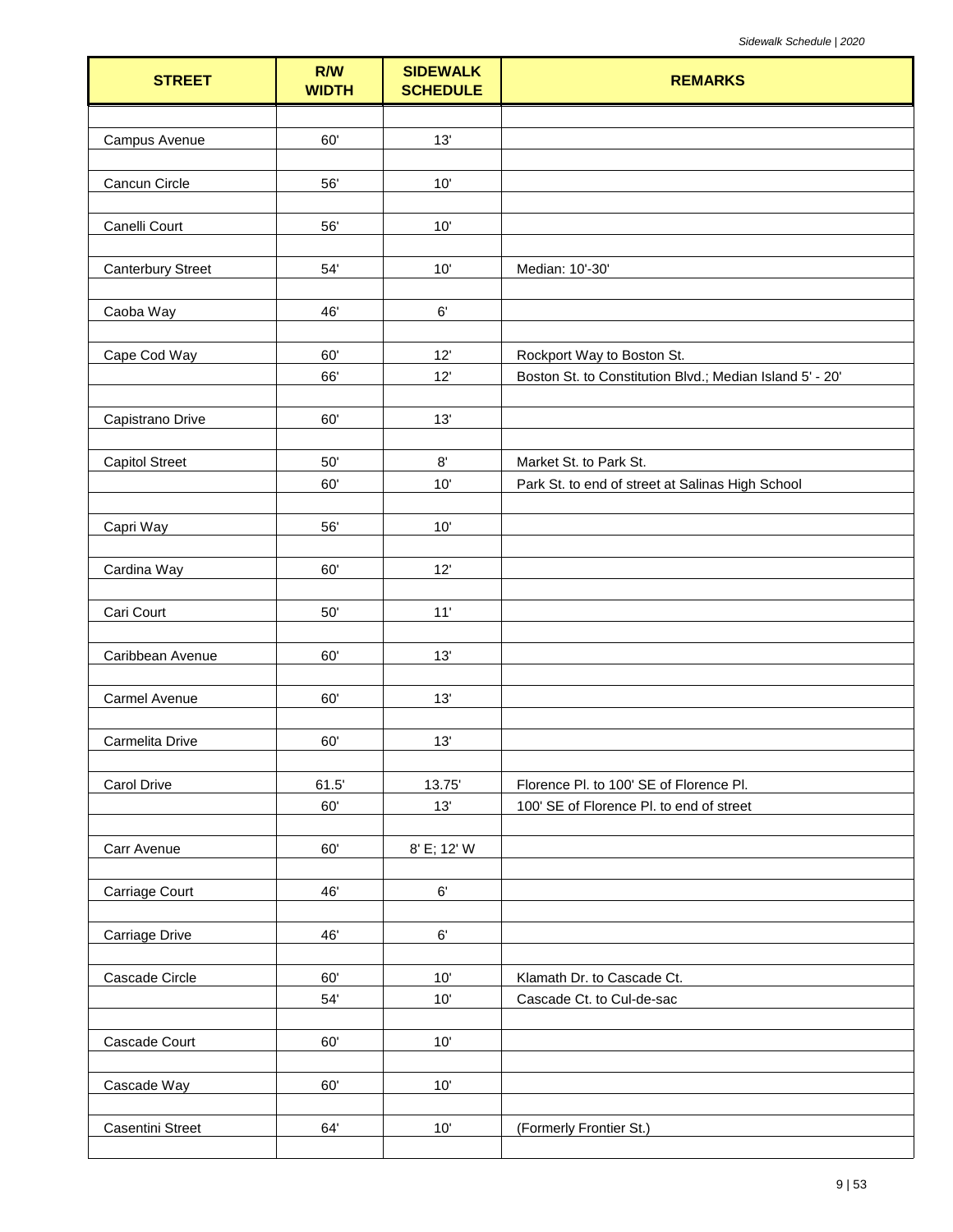| <b>STREET</b>           | R/W<br><b>WIDTH</b> | <b>SIDEWALK</b><br><b>SCHEDULE</b> | <b>REMARKS</b>                                                        |
|-------------------------|---------------------|------------------------------------|-----------------------------------------------------------------------|
| <b>Cassidy Street</b>   | 60'                 | 10'                                |                                                                       |
|                         |                     |                                    |                                                                       |
| Cassino Circle          | 56'                 | 10'                                |                                                                       |
|                         |                     |                                    |                                                                       |
| Cassino Way             | 60'<br>56'          | 10'<br>10'                         | Spoleto St. to Tuscany Way                                            |
|                         |                     |                                    | Tuscany Way to Spoleto St.                                            |
| <b>Castleton Street</b> | 64'                 | 10'                                | Cul-de-sac to Manchester Dr.                                          |
|                         | 60'                 | 10'                                | Manchester Dr. to Little River Dr.                                    |
|                         |                     |                                    |                                                                       |
| <b>Castro Street</b>    | 54'                 | $8^\circ$                          |                                                                       |
|                         |                     |                                    |                                                                       |
| Catalina Avenue         | 60'                 | 10'                                |                                                                       |
|                         |                     |                                    |                                                                       |
| Cayucos Circle          | 56'                 | 10'                                |                                                                       |
| Cayuga Street           | 60'                 | 10'                                |                                                                       |
|                         |                     |                                    |                                                                       |
| <b>Cedar Street</b>     | 60'                 | 11'                                |                                                                       |
|                         |                     |                                    |                                                                       |
| Cedros Avenue           | 50'                 | $8^\circ$                          |                                                                       |
|                         |                     |                                    |                                                                       |
| <b>Center Street</b>    | 60'                 | 9.5'                               |                                                                       |
|                         |                     |                                    |                                                                       |
| Central Avenue          | 75'                 | 12'                                |                                                                       |
| <b>Chablis Circle</b>   | 54'                 | 10'                                |                                                                       |
|                         |                     |                                    |                                                                       |
| Chalon Circle           | 50'                 | $8^\circ$                          |                                                                       |
|                         |                     |                                    |                                                                       |
| Chamberlain Street      | 64'                 | 10'                                |                                                                       |
|                         |                     |                                    |                                                                       |
| <b>Chamise Circle</b>   | 56'                 | 10'                                |                                                                       |
|                         |                     |                                    |                                                                       |
| <b>Chamise Drive</b>    | 60'<br>56'          | 10'<br>$10'$                       | Buckhorn Dr. to 848 Chamise Dr.<br>848 Chamise Dr. to 898 Chamise Dr. |
|                         | 60'                 | 10'                                | 898 Chamise Dr. to Sage Ct.                                           |
|                         |                     |                                    |                                                                       |
| <b>Chaparral Street</b> | 60'                 | $8^\circ$                          | N. Main St. to Noice Dr.                                              |
|                         | 80'                 | 12'                                | Noice Dr. to 750' E of Tapadero Dr.                                   |
|                         | 80'                 | 23'                                | 750' E of Tapadero Dr. to Linwood Dr.                                 |
|                         | 60'                 | 10'                                | Linwood Dr. to Natividad Rd.                                          |
|                         |                     |                                    |                                                                       |
| Chardonnay Circle       | 54'                 | 10'                                |                                                                       |
| Chardonnay Drive        | 64'                 | 10'                                |                                                                       |
|                         |                     |                                    |                                                                       |
| Charlestown Way         | 60'                 | 10'                                |                                                                       |
|                         |                     |                                    |                                                                       |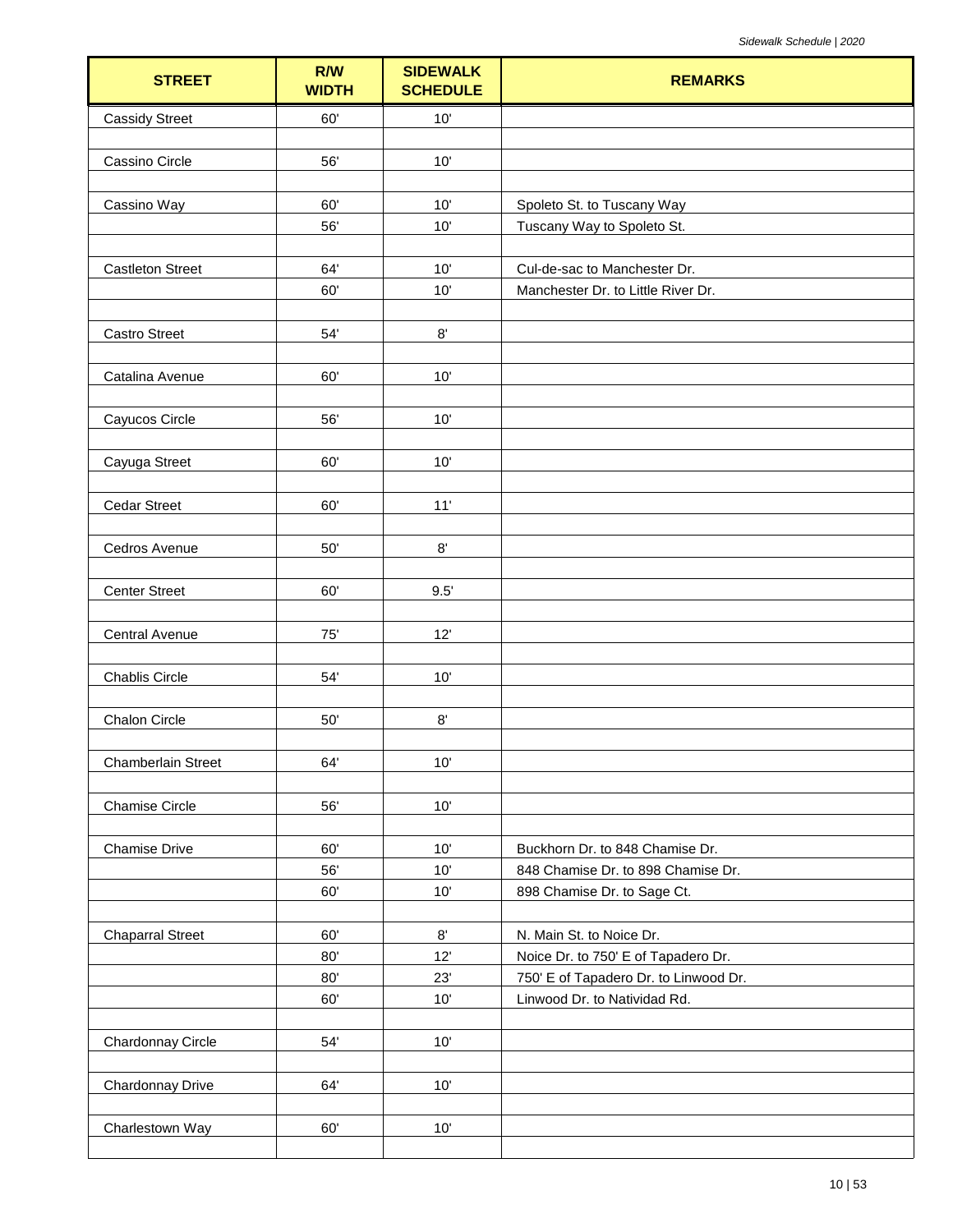| <b>STREET</b>           | R/W<br><b>WIDTH</b> | <b>SIDEWALK</b><br><b>SCHEDULE</b> | <b>REMARKS</b>                                          |
|-------------------------|---------------------|------------------------------------|---------------------------------------------------------|
| Charro Way              | 60'                 | $10'$                              |                                                         |
|                         |                     |                                    |                                                         |
| <b>Chaucer Drive</b>    | 60'                 | 10'                                |                                                         |
|                         |                     |                                    |                                                         |
| Chelsea Court           | 60'                 | 12'                                |                                                         |
| Cherokee Court          | 60'                 | 13'                                |                                                         |
|                         |                     |                                    |                                                         |
| Cherokee Drive          | 60'                 | 10'                                | South of Alvin Dr.                                      |
|                         | 64'                 | 10'                                | Alvin Dr. to 340' N of Alvin Dr.                        |
|                         | 54'                 | $5'$                               | 340' N of Alvin Dr. to N. Main St.                      |
|                         |                     |                                    |                                                         |
| <b>Cherry Drive</b>     | $50'$               | $8^\circ$                          |                                                         |
| Cheshire Way            | 64'                 | 12'                                |                                                         |
| <b>Chestnut Street</b>  | 66'                 | 10'                                |                                                         |
| <b>Cheswick Circle</b>  | 54'                 | $10'$                              |                                                         |
| Chico Way               | 54'                 | $10'$                              |                                                         |
| Christensen Ave.        | 60'                 | 10'                                |                                                         |
| <b>Church Street</b>    | 60'                 | $10'$                              |                                                         |
| <b>Churchill Circle</b> | 56'                 | 10'                                |                                                         |
| Churchill Way           | 60'                 | 12'                                |                                                         |
|                         |                     |                                    |                                                         |
| Circle Drive            | 60'                 | 11'                                | Oregon St. to N. Sanborn Rd.                            |
|                         | 60'                 | 10'                                | N. Sanborn Rd. to N. Madeira Ave.                       |
|                         |                     |                                    |                                                         |
| Circle Place            | 60'                 | $10^{\circ}$                       |                                                         |
| <b>Claremont Street</b> | 60'                 | 13'                                |                                                         |
|                         |                     |                                    |                                                         |
| <b>Clark Street</b>     | 84'                 | Unknown                            |                                                         |
| <b>Clay Alley</b>       | 15'                 | N/A                                |                                                         |
|                         |                     |                                    |                                                         |
| <b>Clay Street</b>      | $50^\circ$          | $8^\circ$<br>$8^\circ$             | Iverson St. to Capitol St.                              |
|                         | Varies<br>65'       | $10'$                              | Capitol St. to Lincoln Ave.<br>Lincoln Ave. to Main St. |
|                         |                     |                                    |                                                         |
| Cleveland Avenue        | 60'                 | $10'$                              |                                                         |
|                         |                     |                                    |                                                         |
| <b>Clinton Court</b>    | 60'                 | 12'                                |                                                         |
|                         |                     |                                    |                                                         |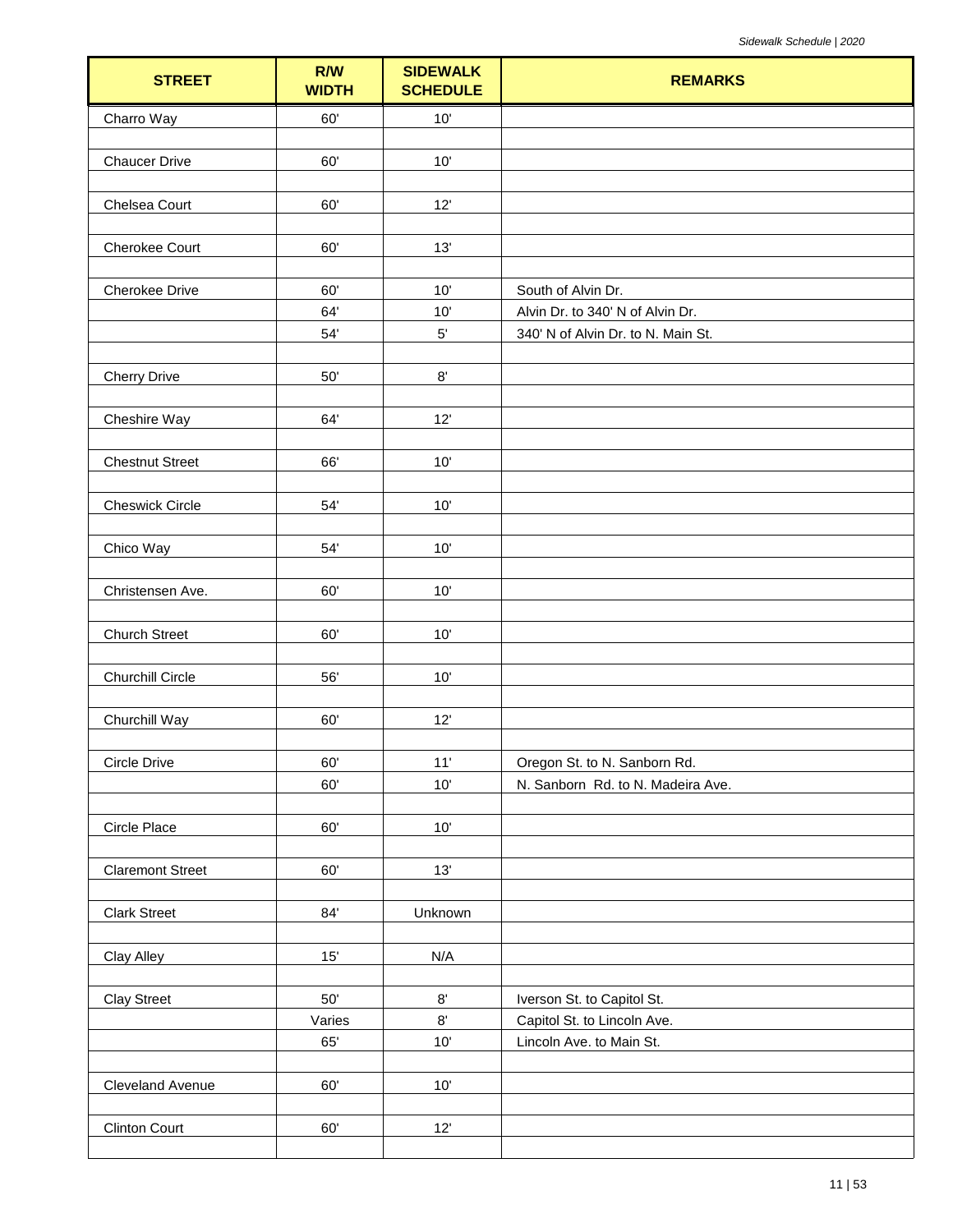| <b>STREET</b>                 | R/W<br><b>WIDTH</b> | <b>SIDEWALK</b><br><b>SCHEDULE</b> | <b>REMARKS</b> |
|-------------------------------|---------------------|------------------------------------|----------------|
| <b>Cobblestone Street</b>     | $52' - 60'$         | $12'$                              |                |
|                               |                     |                                    |                |
| Coit Way                      | 60'                 | 10'                                |                |
| Coleridge Drive               | 60'                 | 13'                                |                |
|                               |                     |                                    |                |
| <b>College Drive</b>          | 60'                 | $10'$                              |                |
| <b>Colton Drive</b>           | 60'                 | 13'                                |                |
| Columbia Avenue               | 60'                 | 13'                                |                |
|                               |                     |                                    |                |
| <b>Columbine Drive</b>        | 60'                 | 13'                                |                |
|                               | 60'                 | 13'                                |                |
| Colusa Place                  |                     |                                    |                |
| Comanche Way                  | 60'                 | $13'$                              |                |
|                               |                     |                                    |                |
| <b>Commission Street</b>      | 64'                 | 8' N; 10' S                        |                |
| Compton Way                   | 60'                 | $10'$                              |                |
|                               |                     |                                    |                |
| <b>Connely Court</b>          | $50^{\circ}$        | $8^\circ$                          |                |
|                               |                     |                                    |                |
| <b>Connely Street</b>         | 60'                 | $11'$                              |                |
| <b>Constitution Boulevard</b> | 106'                | $10'$                              |                |
|                               |                     |                                    |                |
| <b>Coolidge Street</b>        | 60'                 | 13'                                |                |
| Cooper Avenue                 | 60'                 | $11'$                              |                |
|                               |                     |                                    |                |
| Cornell Avenue                | 60'                 | $13'$                              |                |
|                               |                     |                                    |                |
| Coronado Avenue               | $50^{\circ}$        | $8^\circ$                          |                |
| <b>Cortez Street</b>          | $50^\circ$          | $8^\circ$                          |                |
|                               |                     |                                    |                |
| Cortina Way                   | 60'                 | $10'$                              |                |
|                               |                     |                                    |                |
| Cottonwood Court              | 56'                 | $10^{\circ}$                       |                |
| Cottonwood Drive              | 56'                 | $10'$                              |                |
|                               |                     |                                    |                |
| Cottonwood Way                | $60^\circ$          | $10'$                              |                |
| Cougar Drive                  | 60'                 | $10^{\circ}$                       |                |
| Cougar Way                    | 60'                 | $10'$                              |                |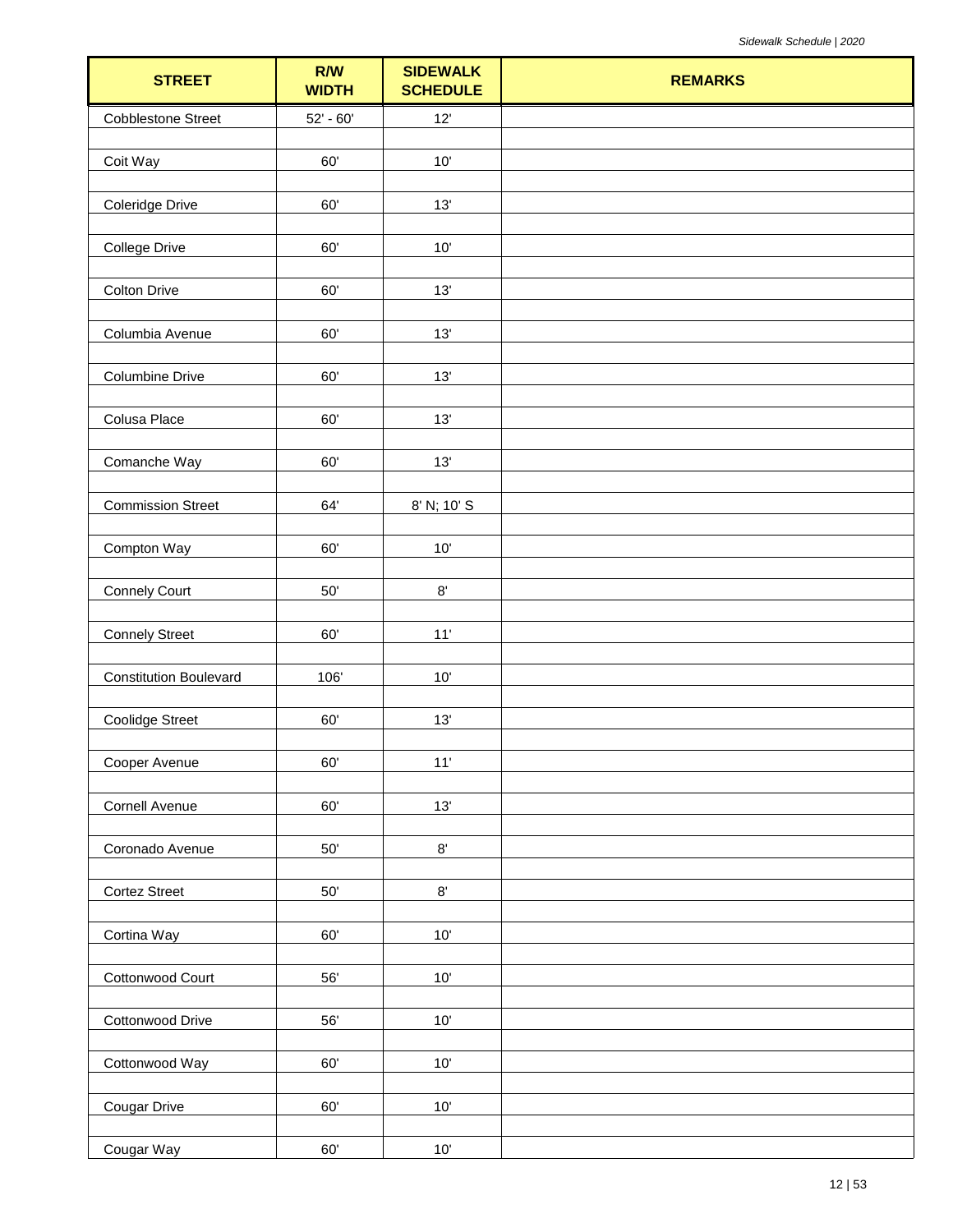| <b>STREET</b>           | R/W<br><b>WIDTH</b> | <b>SIDEWALK</b><br><b>SCHEDULE</b> | <b>REMARKS</b>                     |
|-------------------------|---------------------|------------------------------------|------------------------------------|
|                         |                     |                                    |                                    |
| Countryside Drive       | 64'                 | 10'                                |                                    |
|                         |                     |                                    |                                    |
| <b>Coventry Street</b>  | 60'                 | 10'                                | Glendora Way to Hartford St.       |
|                         | 63'                 | 13' W; 10' E                       | Hartford St. to Cul-de-sac         |
| Creekbridge Circle      | 60'                 | 12'                                |                                    |
|                         |                     |                                    |                                    |
| <b>Crescent Way</b>     | 60'                 | $11'$                              | First St. to Rochex Ave.           |
|                         | 60'                 | 13'                                | Rochex Ave. to Adams St.           |
|                         |                     |                                    |                                    |
| Crespi Way              | 60'                 | 13'                                |                                    |
|                         |                     |                                    |                                    |
| <b>Crestview Street</b> | 60'                 | 12'                                |                                    |
| Crestview Way           | 60'                 | 12'                                |                                    |
|                         |                     |                                    |                                    |
| <b>Cromwell Circle</b>  | 56'                 | 10'                                |                                    |
|                         |                     |                                    |                                    |
| <b>Cromwell Drive</b>   | 60'                 | 10'                                |                                    |
|                         |                     |                                    |                                    |
| Cross Avenue            | 60'                 | $8^\circ$                          | Paloma Ave. to E. Market St.       |
|                         | 60'                 | 13'                                | E. Market St. to Bardin Rd.        |
| Cuevas Circle           | 44'                 | $5^{\prime}$                       |                                    |
|                         |                     |                                    |                                    |
| Cupertino Way           | 60'                 | 13'                                |                                    |
|                         |                     |                                    |                                    |
| Curtis Street (E)       | 80'                 | 10'                                | N. Main St. to Noice Dr.           |
|                         | 60'                 | 10'                                | Noice Dr. to Reata St.             |
| Curtis Street (W)       | 60'                 | 8' N; 9' S                         | Crescent Way to N. Main St.        |
|                         | 60'                 | 10'                                | Crescent Way to Pueblo Dr.         |
|                         |                     |                                    |                                    |
| <b>Cypress Street</b>   | 60'                 | 11'                                |                                    |
|                         |                     |                                    |                                    |
|                         |                     |                                    | D                                  |
|                         |                     |                                    |                                    |
| "D" Street              | $50^{\circ}$        | $8^\circ$                          |                                    |
| Dallas Avenue           | 60'                 | $11'$                              |                                    |
|                         |                     |                                    |                                    |
| Danbury Street          | 54'                 | $10'$                              | Hartford St. to Coventry St.       |
|                         | 60'                 | 10'                                | Coventry St. to Independence Blvd. |
|                         |                     |                                    |                                    |
| Darthmouth Way          | 64'                 | $10'$                              |                                    |
|                         |                     |                                    |                                    |
| Davis Road (N)          | 106'                | $10'$                              |                                    |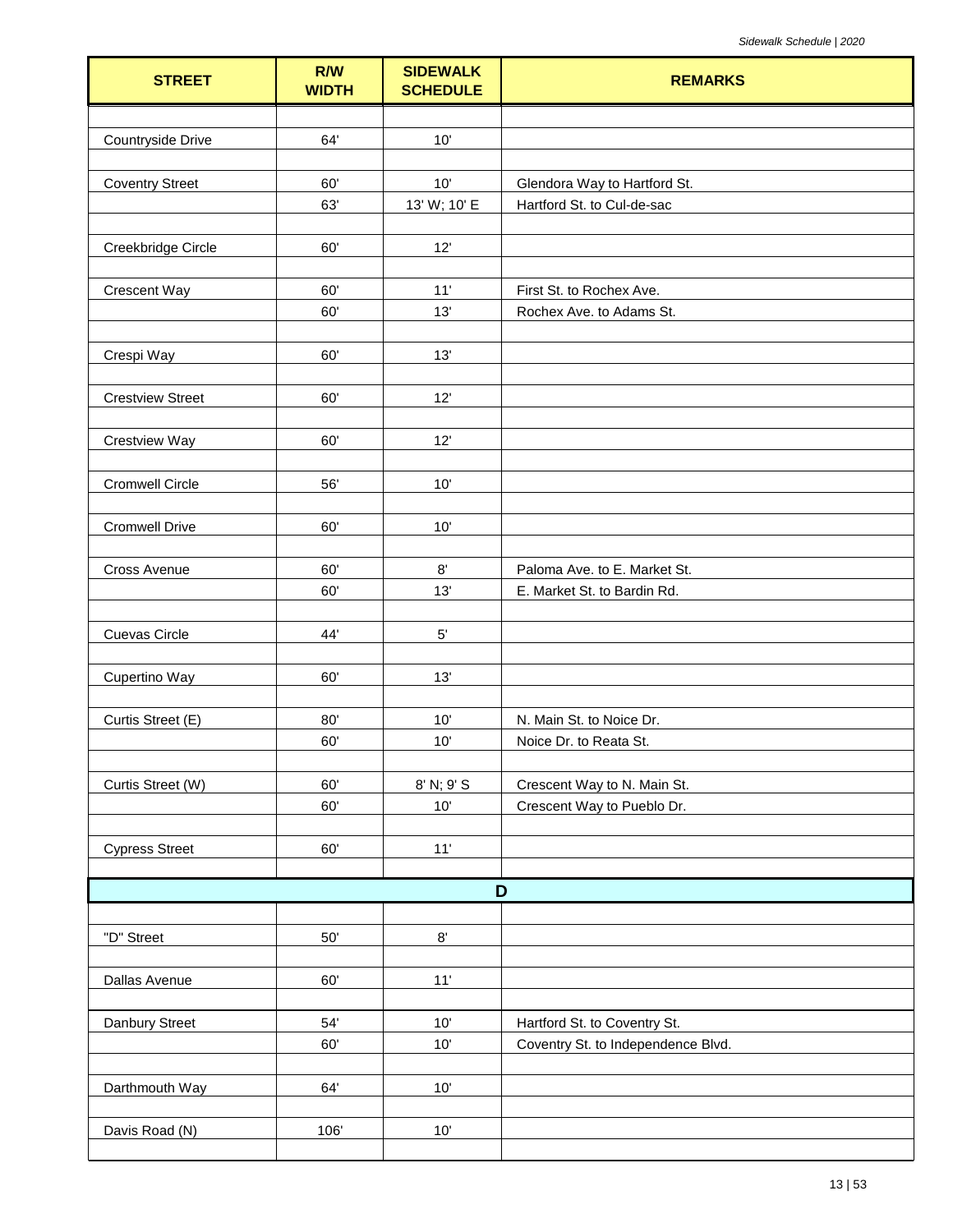| <b>STREET</b>             | R/W<br><b>WIDTH</b> | <b>SIDEWALK</b><br><b>SCHEDULE</b> | <b>REMARKS</b>                                            |
|---------------------------|---------------------|------------------------------------|-----------------------------------------------------------|
| Dayton Street             | 64'                 | 10'                                |                                                           |
|                           |                     |                                    |                                                           |
| De Cunha Court            | 54'                 | 10'                                |                                                           |
| De La Torre               | 60'                 | $10'$                              |                                                           |
| De La Vina Way            | 60'                 | 13'                                |                                                           |
| <b>Declaration Street</b> | 60'                 | 10'                                |                                                           |
| Deer Street               | 40'                 | $8^\circ$                          |                                                           |
| Del Mar Drive             | $50'$               | $8^\circ$                          | Nissen Rd. to S. Padre Dr.                                |
|                           | 56'                 | $8^\circ$                          | S. Padre Dr. to 144.91' E of S. Padre Dr. (end of street) |
|                           |                     |                                    |                                                           |
| Del Monte Avenue          | 60'                 | 8'                                 | Rider Ave. to Williams Rd.                                |
|                           | 64'                 | Unknown                            | Williams Rd . to end of street                            |
|                           |                     |                                    |                                                           |
| Del Rey Circle            | $50^{\circ}$        | $8^\circ$                          |                                                           |
| <b>Delancey Drive</b>     | 60'                 | 10'                                | Broadway Dr. to Knuckle                                   |
|                           | 60'                 | 12'                                | Knuckle to Cul-de-sac                                     |
|                           |                     |                                    |                                                           |
| Dennis Avenue             | 60'                 | 11'                                |                                                           |
|                           |                     |                                    |                                                           |
| Derby Way                 | 60'                 | 10'                                |                                                           |
|                           |                     |                                    |                                                           |
| Devonshire Way            | 60'                 | 12'                                |                                                           |
| Dewey Avenue              | $70^{\circ}$        | $8^\circ$                          |                                                           |
|                           |                     |                                    |                                                           |
| Diablo Drive              | 60'                 | 13'                                |                                                           |
|                           |                     |                                    |                                                           |
| Dickens Circle            | $50'$               | $8^\circ$                          |                                                           |
|                           |                     |                                    |                                                           |
| <b>Dickens Drive</b>      | 60'                 | 13'                                |                                                           |
|                           |                     | $8^\circ$                          |                                                           |
| <b>Division Street</b>    | $50'$               |                                    |                                                           |
| <b>Dolores Street</b>     | 60'                 | 11'                                |                                                           |
|                           |                     |                                    |                                                           |
| Donner Circle             | 54'                 | $10'$                              |                                                           |
|                           |                     |                                    |                                                           |
| Donner Way                | 60'                 | 10'                                |                                                           |
|                           |                     |                                    |                                                           |
| Dororo Drive              | 60'                 | 13'                                |                                                           |
| Dorset Way                | 60'                 | 12'                                |                                                           |
|                           |                     |                                    |                                                           |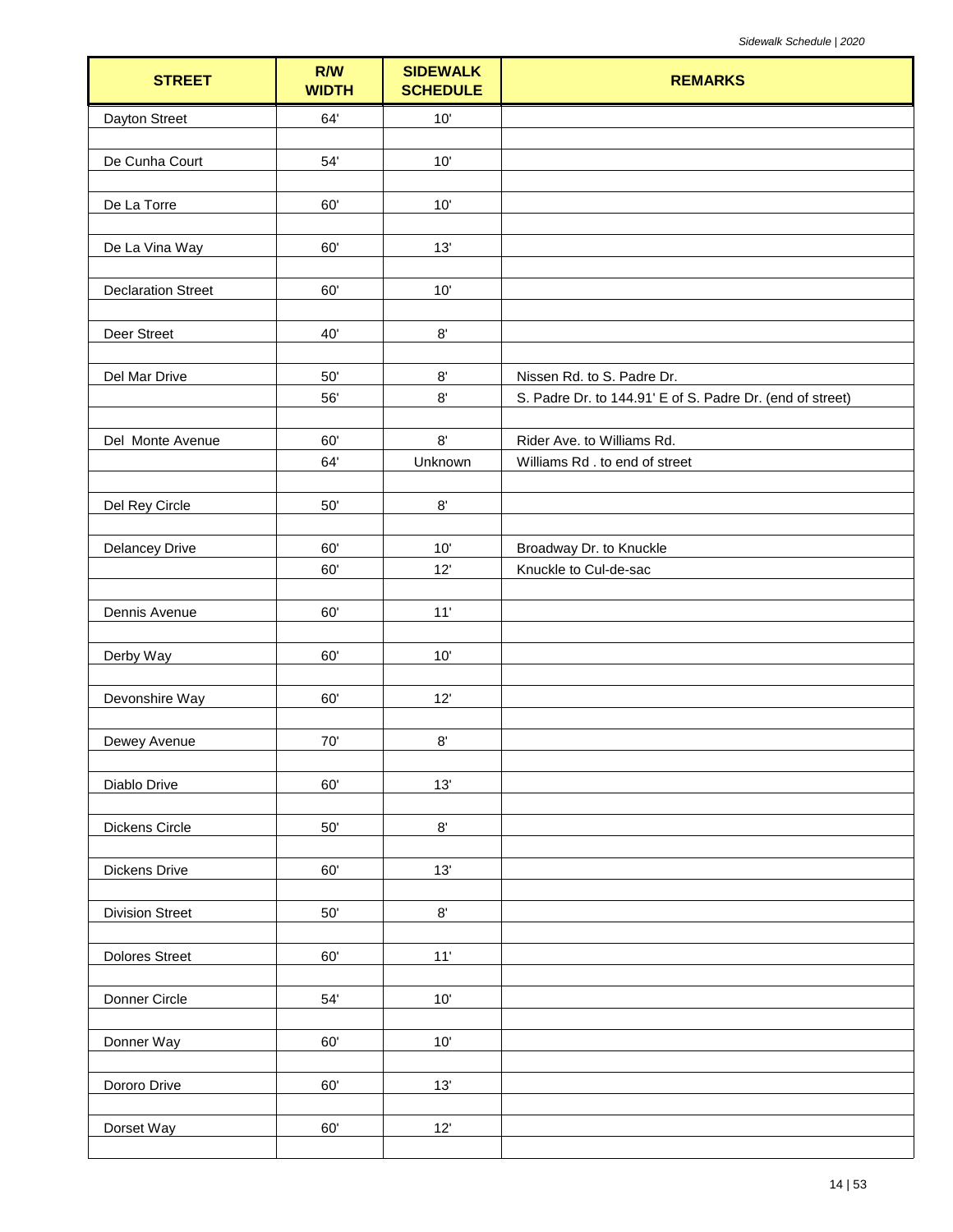| <b>STREET</b>     | R/W<br><b>WIDTH</b> | <b>SIDEWALK</b><br><b>SCHEDULE</b> | <b>REMARKS</b> |
|-------------------|---------------------|------------------------------------|----------------|
| Douglas Avenue    | 60'                 | $11'$                              |                |
| Dover Circle      | 54'                 | 10'                                |                |
|                   |                     |                                    |                |
| Downing Circle    | $54'$               | $10'$                              |                |
| Driftwood Place   | $54^\circ$          | $10'$                              |                |
|                   |                     |                                    |                |
| Duran Circle      | 44'                 | $5^{\circ}$                        |                |
| Duran Street      | 44'                 | $5'$                               |                |
|                   |                     |                                    |                |
| Durango Circle    | 56'                 | $10'$                              |                |
| Durango Street    | 60'                 | $10'$                              |                |
|                   |                     |                                    |                |
|                   |                     | E                                  |                |
| Eagle Circle      | 56'                 | $10'$                              |                |
|                   |                     |                                    |                |
| Eagle Drive       | 60'                 | $10'$                              |                |
| Eagle Way         | 60'                 | $10'$                              |                |
|                   |                     |                                    |                |
| East Street       | 60'                 | $8^\circ$                          |                |
| Ebano Place       | $47^\circ$          | $7'$                               |                |
| Ebro Circle       | 44'                 | $5^{\circ}$                        |                |
|                   |                     |                                    |                |
| Eden Street       | 64'                 | $10'$                              |                |
| Eisenhower Circle | $54'$               | $10^{\circ}$                       |                |
|                   |                     |                                    |                |
| Eisenhower Street | $60^\circ$          | $10'$                              |                |
| El Dorado Dirve   | $84^\circ$          | $10'$                              |                |
|                   |                     |                                    |                |
| El Paso Place     | $60^\circ$          | $13'$                              |                |
| El Sur Avenue     | $60^\circ$          | 13'                                |                |
|                   |                     |                                    |                |
| Eliot Circle      | 54'                 | $10'$                              |                |
| Elizabeth Circle  | 56'                 | $10'$                              |                |
|                   |                     |                                    |                |
| Elk Circle        | 56'                 | $10'$                              |                |
| <b>Elk Drive</b>  | 60'                 | $10^{\circ}$                       |                |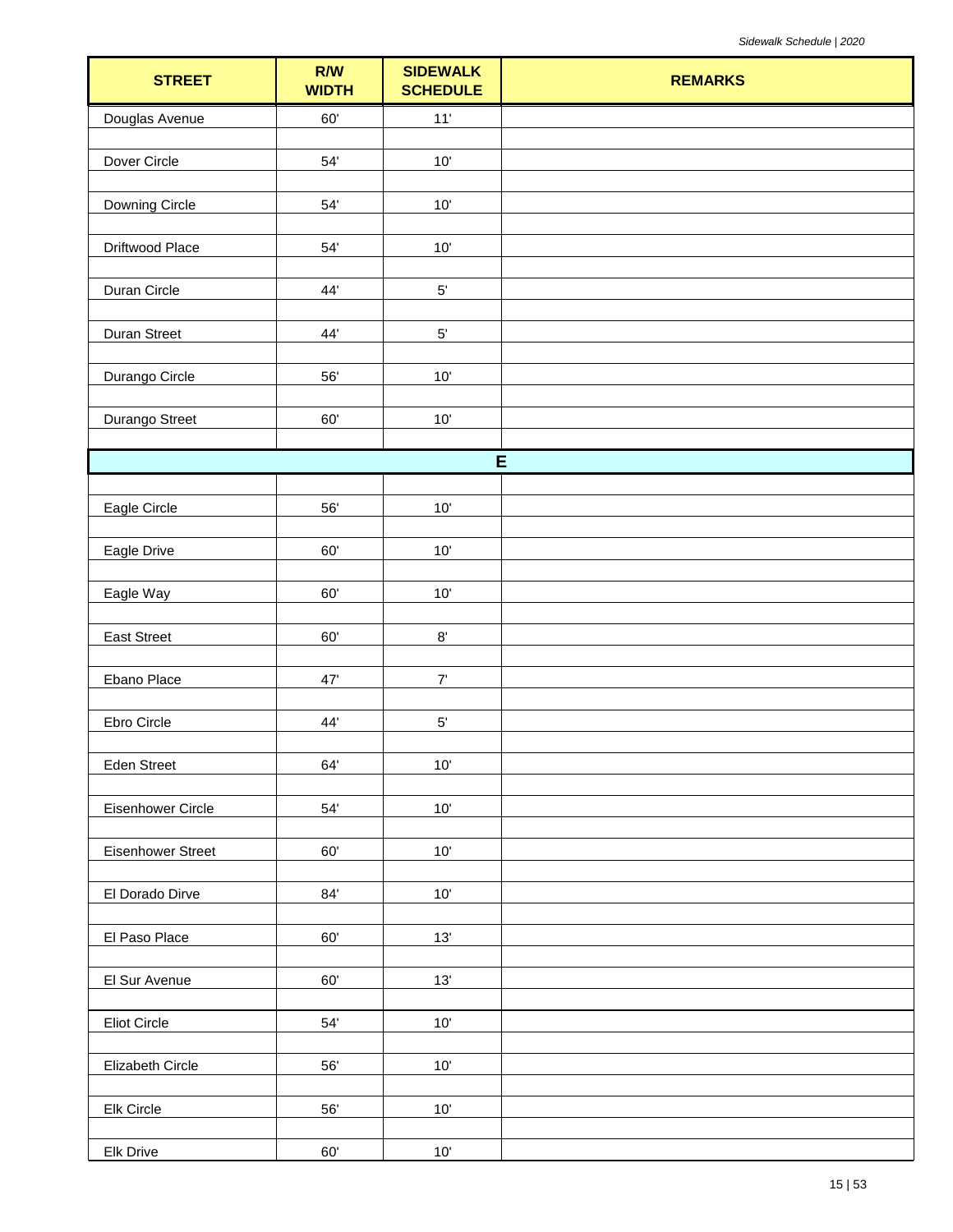| <b>STREET</b>           | R/W<br><b>WIDTH</b> | <b>SIDEWALK</b><br><b>SCHEDULE</b> | <b>REMARKS</b>                                                    |
|-------------------------|---------------------|------------------------------------|-------------------------------------------------------------------|
|                         | 60'                 |                                    |                                                                   |
| <b>Elkington Avenue</b> |                     | 8' N; 10' S                        |                                                                   |
| Ellis Circle            | 54'                 | $10'$                              |                                                                   |
| Elm Dr. (S)             | 24'                 |                                    | Private                                                           |
| Elm Dr.                 | 29.8'               | $5^{\circ}$                        |                                                                   |
| <b>Elmsford Circle</b>  | 54'                 | 10'                                |                                                                   |
| Elmsford Way            | 54'                 | $10'$                              |                                                                   |
| Elton Place             | 50'                 | $8^\circ$                          | N. Hebbron Ave. to N. Filice St. (Formerly a part of Terrace St.) |
|                         | 40'                 | 6'                                 | N. Filice St. to Cul-de-sac                                       |
| Elvee Circle            | 84'                 | $20^{\circ}$                       |                                                                   |
| Elvee Drive             | 64'                 | 10'                                |                                                                   |
| <b>Elwood Street</b>    | 60'                 | 13'                                |                                                                   |
| <b>Emerald Drive</b>    | 60'                 | 10'                                |                                                                   |
| Emerald Way             | 64'                 | 10'                                |                                                                   |
| Encinada Drive          | 60'                 | $10'$                              |                                                                   |
| <b>Ercia Street</b>     | $60' - 64'$         | 10'                                |                                                                   |
| Essex Circle            | 56'                 | $10'$                              |                                                                   |
| Essex Way               | $56' - 60'$         | $10'$                              |                                                                   |
| Estrada Court           | 60'                 | 13'                                |                                                                   |
| Estrada Way             | $60^\circ$          | 13'                                |                                                                   |
|                         |                     |                                    |                                                                   |
| Estrella Circle         | 56'                 | $10'$                              |                                                                   |
| Estrella Way            | 60'                 | $10'$                              |                                                                   |
| Etna Circle             | 56'                 | $10'$                              |                                                                   |
| <b>Eucalyptus Drive</b> | 60'                 | $11'$                              | N. Sanborn Rd. to E. Market St.                                   |
|                         | 60'                 | $8^\circ$                          | E. Market St. to E. Alisal St.                                    |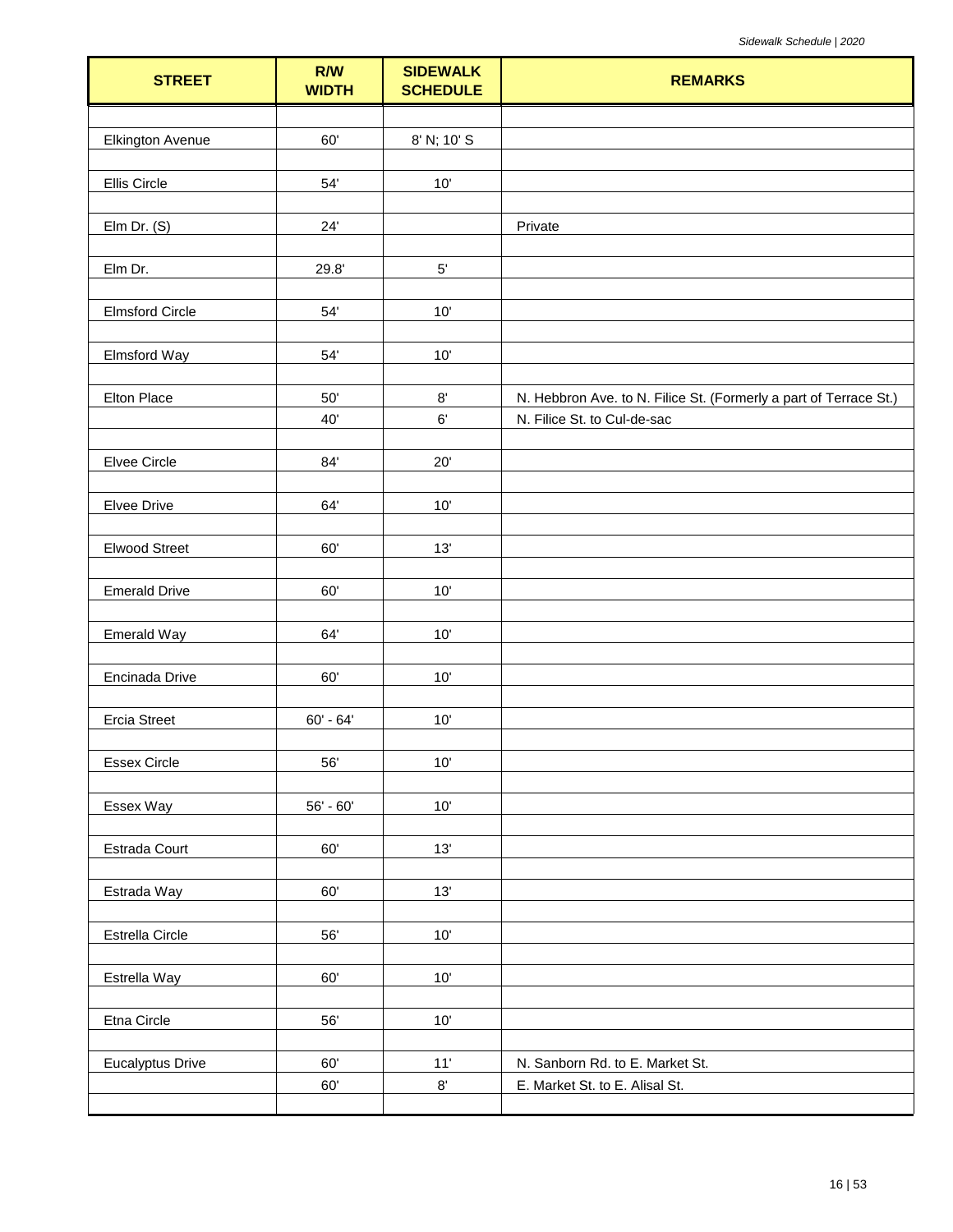| <b>STREET</b>            | R/W<br><b>WIDTH</b> | <b>SIDEWALK</b><br><b>SCHEDULE</b> | <b>REMARKS</b>                        |
|--------------------------|---------------------|------------------------------------|---------------------------------------|
|                          |                     |                                    | F                                     |
|                          |                     |                                    |                                       |
| Fairfax Circle           | $50'$               | $8^\circ$                          |                                       |
|                          |                     |                                    |                                       |
| <b>Fairfax Drive</b>     | 60'                 | 13'                                |                                       |
| Fairhaven Street         | 60'                 | 13'                                |                                       |
|                          |                     |                                    |                                       |
| <b>Fairmont Circle</b>   | 60'                 | 13'                                |                                       |
|                          |                     |                                    |                                       |
| <b>Fairmont Drive</b>    | 60'                 | 13'                                | SE of Los Palos Dr.                   |
|                          | $50'$               | $8^\circ$                          | NW of Los Palos Dr.                   |
| <b>Fairview Avenue</b>   | 60'                 | $8^\circ$                          | Sanborn Rd. to Sharon Dr.             |
|                          | 60'                 | 13'                                | Sharon Dr. to Carol Dr.               |
|                          |                     |                                    |                                       |
| <b>Falcon Drive</b>      | 60'                 | 12'                                | Bison Way to Buckhorn Dr.             |
|                          | 64'                 | 10'                                | Buckhorn Dr. to E. Boronda Rd.        |
|                          |                     |                                    |                                       |
| <b>Faulkner Circle</b>   | 54'                 | 10'                                |                                       |
| <b>Faulkner Street</b>   | 60'                 | 10'                                |                                       |
|                          |                     |                                    |                                       |
| Fell Circle              | 54'                 | $10'$                              |                                       |
|                          |                     |                                    |                                       |
| Fern Street              | 60'                 | 10'                                |                                       |
|                          |                     |                                    |                                       |
| Filbert Way              | 54'                 | 10'                                |                                       |
| Filice Street (N)        | 60'                 | $9^{\circ}$                        | E. Market St. to Elton Place          |
|                          |                     |                                    |                                       |
| Filice Street (S)        | 60'                 | 8'                                 | E. Alisal St. to 200' S of Alisal St. |
|                          | 60'                 | 10'                                | 200' S of Alisal St. to John St.      |
|                          |                     |                                    |                                       |
| <b>Fillmore Street</b>   | 60'                 | 10'                                |                                       |
| First Avenue             | 60'                 | $10'$                              | Towt St. to E. Market St              |
|                          | 60'                 | 8'                                 | E. Market St. to E. Laurel Dr.        |
|                          | 60'                 | 10'                                | E. Laurel to Garner Ave.              |
|                          |                     |                                    |                                       |
| First Street (N)         | 60'                 | 10'                                | W. Curtis St. to Crescent Way         |
|                          | 64'                 | 10'                                | Crescent Way to Cherokee Dr.          |
|                          |                     |                                    |                                       |
| <b>Fitzgerald Street</b> | 60'                 | 10'                                |                                       |
| <b>Flint Circle</b>      | 54'                 | $10'$                              |                                       |
|                          |                     |                                    |                                       |
| Flint Way                | 60'                 | 13'                                |                                       |
|                          |                     |                                    |                                       |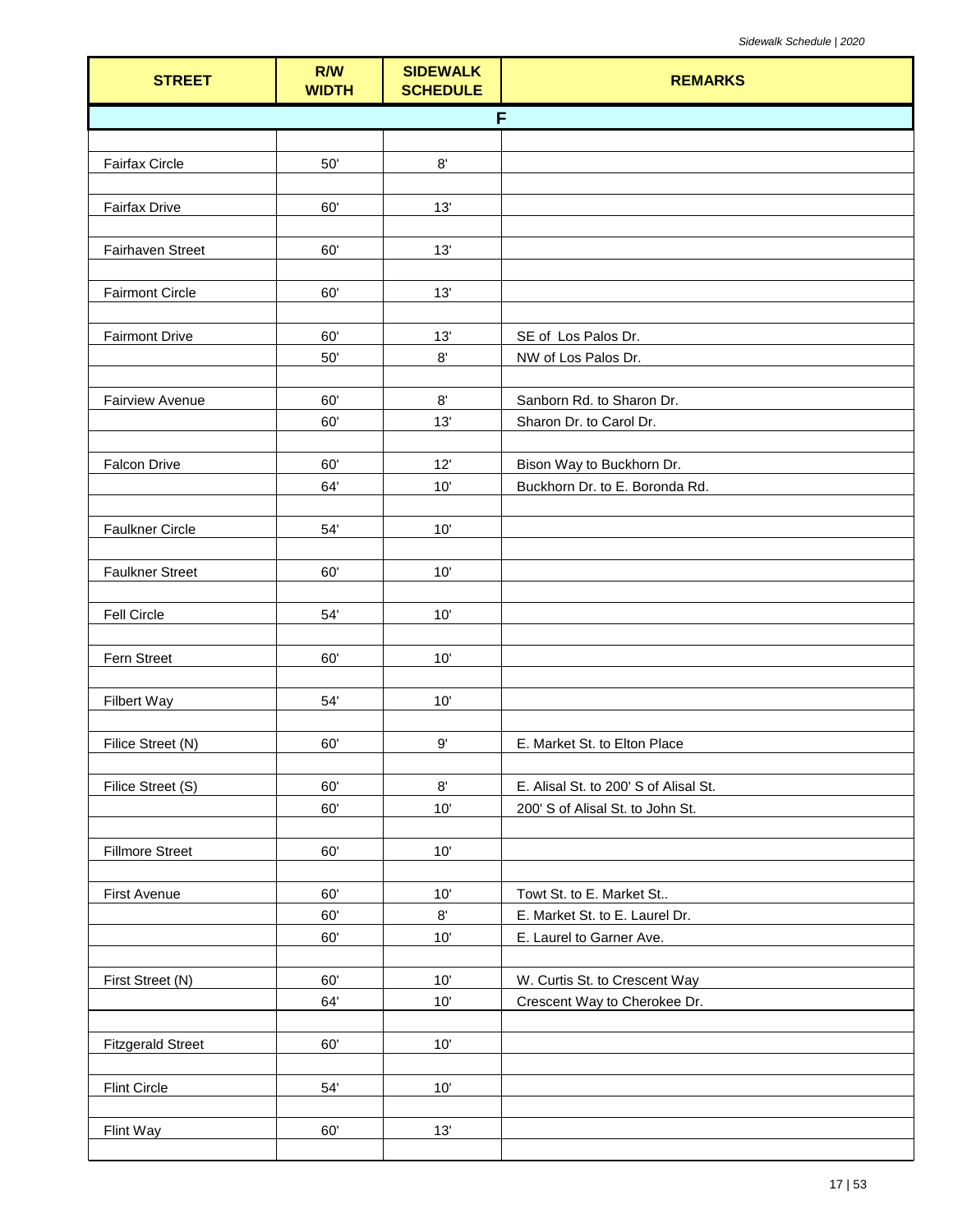| <b>STREET</b>          | R/W<br><b>WIDTH</b> | <b>SIDEWALK</b><br><b>SCHEDULE</b> | <b>REMARKS</b>                                    |
|------------------------|---------------------|------------------------------------|---------------------------------------------------|
| Florence Place         | 60'                 | 13'                                |                                                   |
|                        |                     |                                    |                                                   |
| Fourth Street (N)      | 60'                 | 11'                                | Crescent Way to Curtis St.                        |
|                        | 40'                 | 6'                                 | Curtis St. to Rochex Ave.                         |
| Fox Glen Way           | 60'                 | 12'                                |                                                   |
|                        |                     |                                    |                                                   |
| Freedom Parkway        | 102'                | 10'                                | Constitution Blvd. to Nogal Dr.                   |
|                        | 112'                | 10' NE; 20' SW                     | Nogal Dr. to Tuscany Blvd.                        |
|                        | 51'                 | $10'$ S                            | Tuscany Blvd. to Padova Dr. - not fully developed |
|                        | 111'                | 20' S                              | Padova Dr. to Sconberg Pwky.- not fully developed |
|                        |                     |                                    |                                                   |
| <b>Fremont Street</b>  | $50'$               | 6' S; 8' N                         |                                                   |
| Fresa Place            | 47'                 | $7'$                               |                                                   |
|                        |                     |                                    |                                                   |
| <b>Front Street</b>    | 105'                | 10'                                | E. Alisal St. to Summer St.                       |
|                        | 66'                 | 10'                                | Summer St. to Maple St.                           |
|                        |                     |                                    |                                                   |
| Fulton Way             | 54'                 | 10'                                |                                                   |
|                        |                     |                                    | G                                                 |
|                        |                     |                                    |                                                   |
| Gabilan Street (E)     | 75'                 | 12'                                |                                                   |
|                        |                     |                                    |                                                   |
| Gabilan Street (W)     | $75'$               | 12'                                |                                                   |
|                        |                     |                                    |                                                   |
| <b>Galindo Street</b>  | 60'                 | 13'                                |                                                   |
| Gamay Way              | 60'                 | 10'                                |                                                   |
|                        |                     |                                    |                                                   |
| Garden Way             | 60'                 | 13'                                |                                                   |
|                        |                     |                                    |                                                   |
| Gardenia Circle        | 60'                 | 13'                                |                                                   |
|                        |                     |                                    |                                                   |
| Gardenia Drive         | 60'                 | 13'                                |                                                   |
| <b>Garfield Circle</b> | 50'                 | 10'                                |                                                   |
|                        |                     |                                    |                                                   |
| <b>Garner Alley</b>    | 20'                 | N/A                                |                                                   |
|                        |                     |                                    |                                                   |
| Garner Avenue          | 60'                 | 8'                                 | Williams Rd. to N. Sanborn Rd.                    |
|                        | 60'                 | 10' W; 8' E                        | N. Sanborn Rd. to Rider Ave.                      |
|                        | 60'                 | 10'                                | Rider Ave. to Alamo Way                           |
|                        |                     |                                    |                                                   |
| Gaviota Drive          | 60'                 | 10'                                |                                                   |
|                        |                     |                                    |                                                   |
| Geary Circle           | $54'$               | 10'                                |                                                   |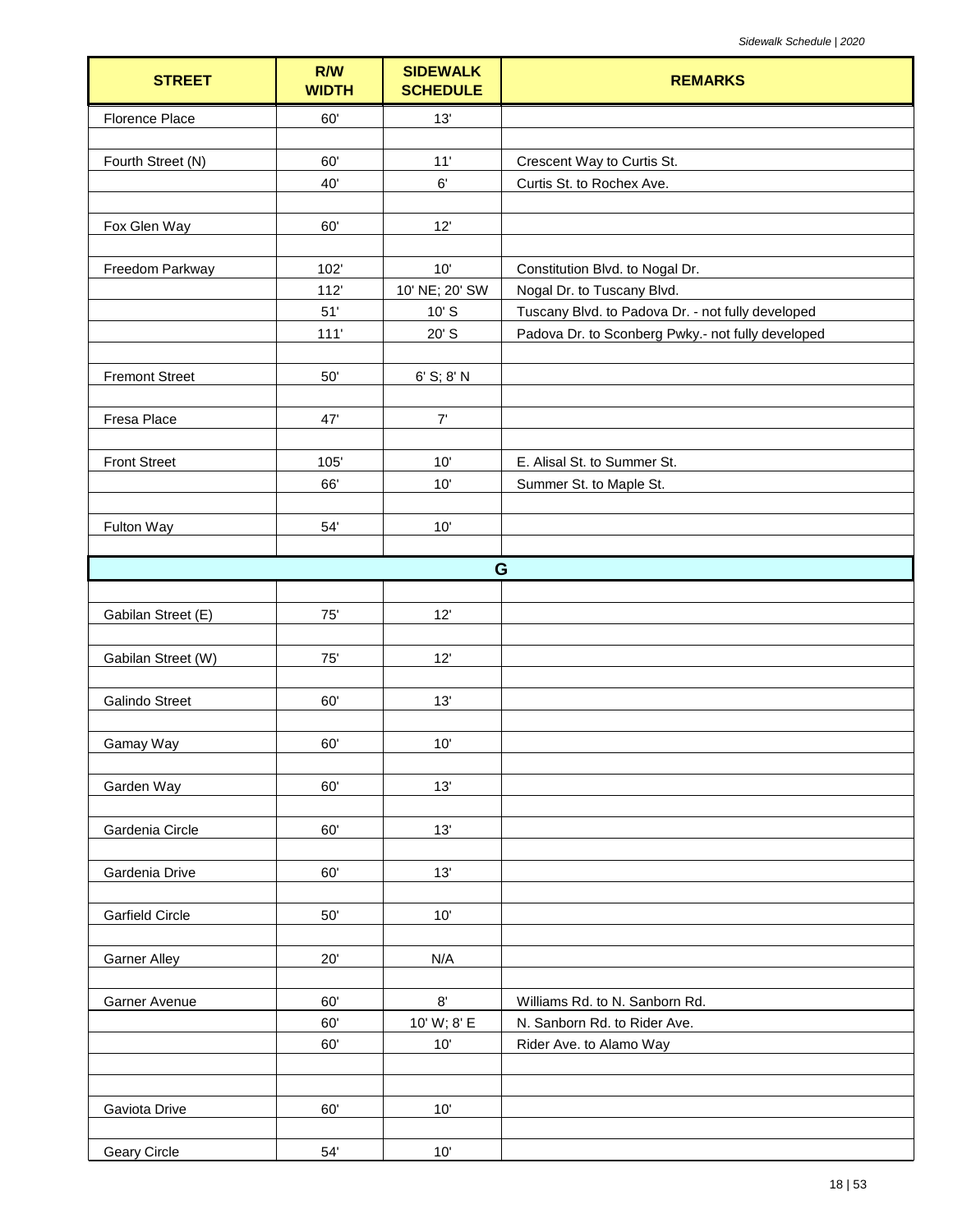| <b>STREET</b>              | R/W<br><b>WIDTH</b> | <b>SIDEWALK</b><br><b>SCHEDULE</b> | <b>REMARKS</b>                       |
|----------------------------|---------------------|------------------------------------|--------------------------------------|
|                            |                     |                                    |                                      |
| Gee Street                 | 60'                 | $11'$                              |                                      |
|                            |                     |                                    |                                      |
| <b>Geil Street</b>         | 60'                 | 10'                                |                                      |
|                            | 54'                 |                                    |                                      |
| Geneva Way                 |                     | 10'                                |                                      |
| Genoa Circle               | 56'                 | $10'$                              |                                      |
|                            |                     |                                    |                                      |
| Genoa Way                  | 56'                 | 10'                                |                                      |
|                            |                     |                                    |                                      |
| Georgetown Way             | 60'                 | 10'                                |                                      |
|                            |                     |                                    |                                      |
| <b>Glacier Drive</b>       | $60^\circ$          | 10'                                |                                      |
| Gladstone Way              | 60'                 | 12'                                |                                      |
|                            |                     |                                    |                                      |
| Glen Falls Circle          | 56'                 | 10'                                |                                      |
|                            |                     |                                    |                                      |
| Glendora Way               | 60'                 | 10'                                |                                      |
|                            |                     |                                    |                                      |
| Glenwood Court             | 60'                 | 11'                                |                                      |
|                            |                     |                                    |                                      |
| <b>Gonzales Alley</b>      | 15'                 | N/A                                |                                      |
| Gough Way                  | 60'                 | 10'                                |                                      |
|                            |                     |                                    |                                      |
| Granada Avenue             | 60'                 | 13'                                |                                      |
|                            |                     |                                    |                                      |
| Grandhaven Street          | 60'                 | 13'                                |                                      |
|                            |                     |                                    |                                      |
| <b>Great Island Street</b> | 60'                 | 12'                                |                                      |
| <b>Green Street</b>        | 60'                 | 13'                                | (Formerly Sunset Ave.)               |
|                            |                     |                                    |                                      |
| Greenbriar Way             | 54'                 | 10'                                |                                      |
|                            |                     |                                    |                                      |
| <b>Greenfield Alley</b>    | 15'                 | N/A                                |                                      |
|                            |                     |                                    |                                      |
| Greenwich Way              | 54'                 | 10'                                |                                      |
| Greenwood Place            | 54'                 | 10'                                |                                      |
|                            |                     |                                    |                                      |
| <b>Griffin Street</b>      | $60^\circ$          | $10'$                              |                                      |
|                            |                     |                                    |                                      |
| <b>Grove Street</b>        | 60'                 | 13'                                | Manor Dr. to 100' N of Santa Ana Dr. |
|                            | $50^\circ$          | $8^\circ$                          | 100' N of Santa Ana Dr. to terminus  |
|                            |                     |                                    |                                      |
| <b>Growers Street</b>      | $30^\circ$          |                                    | Private                              |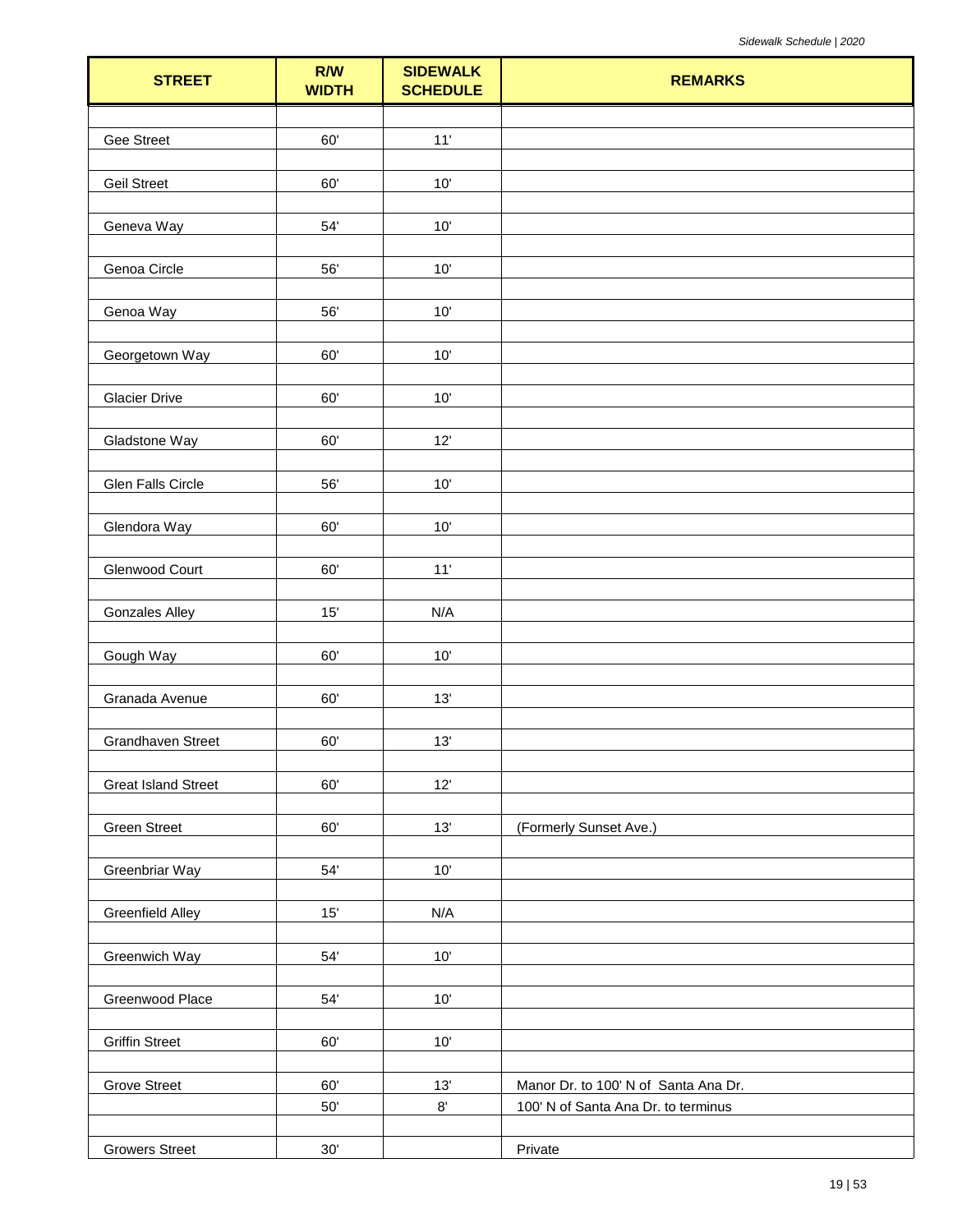| <b>STREET</b>            | R/W<br><b>WIDTH</b> | <b>SIDEWALK</b><br><b>SCHEDULE</b> | <b>REMARKS</b>                               |
|--------------------------|---------------------|------------------------------------|----------------------------------------------|
|                          |                     |                                    |                                              |
|                          |                     |                                    | H                                            |
| Haciendas Place          | Varies              |                                    | Deleted                                      |
|                          |                     |                                    |                                              |
| <b>Hampton Street</b>    | 60'                 | 12'                                |                                              |
|                          |                     |                                    |                                              |
| Hancock Circle           | 54'                 | 10'                                |                                              |
|                          |                     |                                    |                                              |
| Hancock Street           | 54'<br>60'          | 10'<br>10'                         | 131.64' SW of Suffield Cir. to Lexington Dr. |
|                          |                     |                                    | Lexington Dr. to 71.98' SE of Hancock Cir.   |
| <b>Hansen Street</b>     | 84'                 | $10'$                              |                                              |
|                          |                     |                                    |                                              |
| <b>Happ Place</b>        | 75'                 | 12'                                | (Formerly Cross St).                         |
|                          |                     |                                    |                                              |
| Harden Parkway           | 105'                | 15'                                |                                              |
| <b>Harding Circle</b>    | $50'$               | 11'                                |                                              |
|                          |                     |                                    |                                              |
| <b>Harding Street</b>    | 60'                 | 13'                                |                                              |
|                          |                     |                                    |                                              |
| Harkins Road             | 100'                | $10'$                              | Hansen St. to Abbott St.                     |
|                          | 104'                | 9'                                 | Abbott St. to Nutting St.                    |
|                          | 84'                 | 10'                                | Nutting St. to City Limits                   |
| Harmony Lane             | 15'                 | N/A                                |                                              |
|                          |                     |                                    |                                              |
| <b>Harrington Circle</b> | $60' - 80'$         | 10'                                |                                              |
|                          |                     |                                    |                                              |
| Harris Place             | 64'                 | $10'$                              |                                              |
| Harris Road              | 84'                 | $8^\circ$                          |                                              |
|                          |                     |                                    |                                              |
| <b>Harrod Circle</b>     | 56'                 | $10'$                              |                                              |
|                          |                     |                                    |                                              |
| Harrod Way               | 60'                 | 12'                                |                                              |
|                          |                     |                                    |                                              |
| <b>Harryette Drive</b>   | 60'                 | 13'                                |                                              |
| <b>Hartford Street</b>   | 60'                 | $10'$                              |                                              |
|                          |                     |                                    |                                              |
| <b>Hartnell Street</b>   | 60'                 | $10'$                              |                                              |
|                          |                     |                                    |                                              |
| <b>Harvard Court</b>     | 60'                 | 12'                                |                                              |
|                          |                     |                                    |                                              |
| <b>Harvest Alley</b>     | 15'                 | N/A                                |                                              |
| <b>Harvest Street</b>    | 66'                 | $10'$                              |                                              |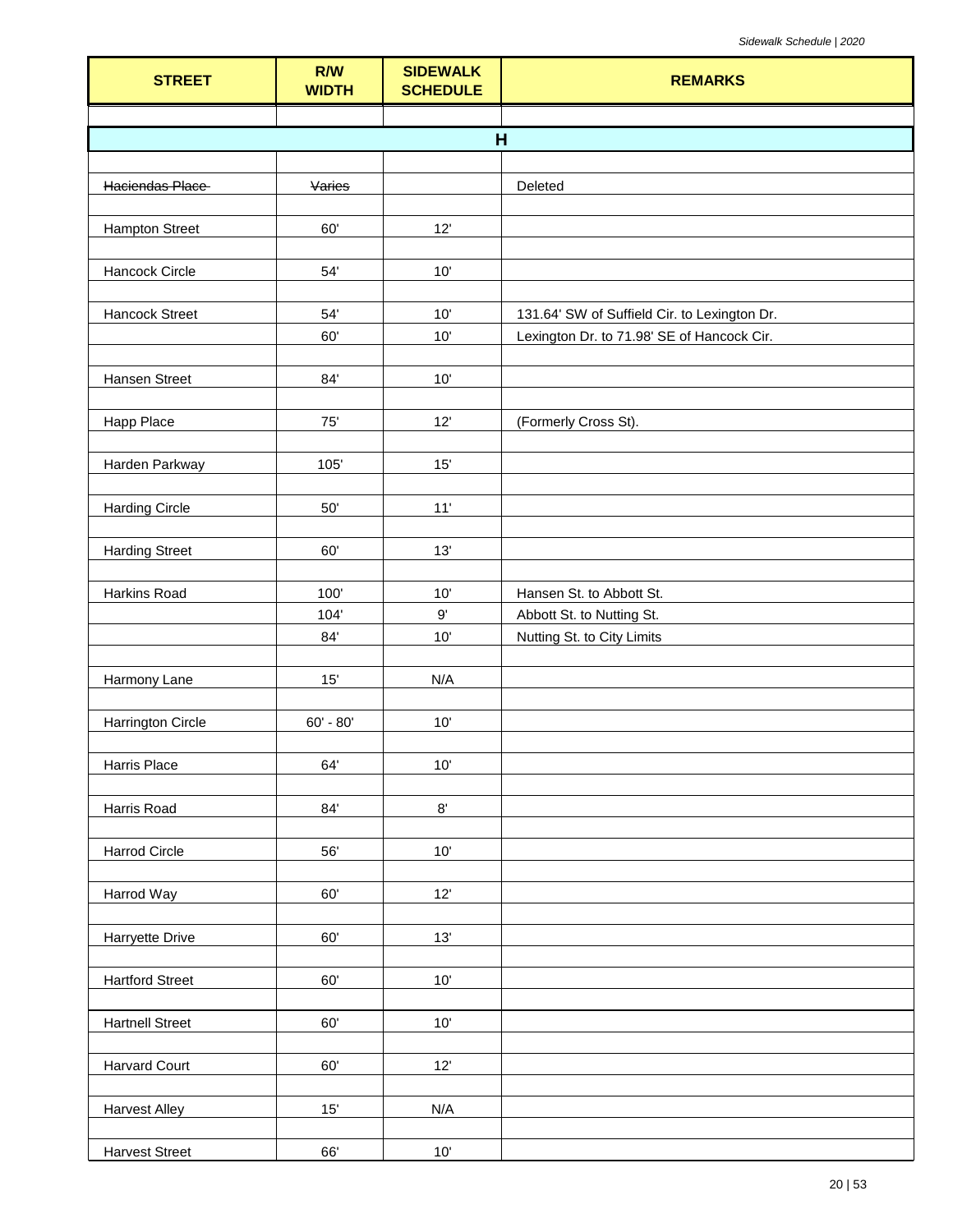| <b>STREET</b>          | R/W<br><b>WIDTH</b> | <b>SIDEWALK</b><br><b>SCHEDULE</b> | <b>REMARKS</b>                 |
|------------------------|---------------------|------------------------------------|--------------------------------|
|                        |                     |                                    |                                |
| <b>Hastings Avenue</b> | 60'                 | 13'                                |                                |
|                        |                     |                                    |                                |
| <b>Haven Alley</b>     | $20^{\circ}$        | N/A                                |                                |
| Hawaii Place           | $50'$               | 11'                                |                                |
|                        |                     |                                    |                                |
| Hawthorne Street       | $50'$               | $8^\circ$                          |                                |
|                        |                     |                                    |                                |
| <b>Hayes Street</b>    | 60'                 | 10'                                |                                |
| <b>Heather Circle</b>  | 60'                 | $10'$                              | Private                        |
|                        |                     |                                    |                                |
| <b>Heather Drive</b>   | 60'                 | 13'                                |                                |
|                        |                     |                                    |                                |
| Hebbron Alley          | 20'                 | N/A                                |                                |
|                        |                     |                                    |                                |
| Hebbron Avenue (N)     | 60'                 | 8.7'                               | E. Alisal St. to E. Market St. |
|                        | 60'                 | 8' E; 12' W                        | E. Market St. to Terrace St.   |
| Hebbron Avenue (S)     | 60'                 | 11'                                | John St. to E. Alisal St.      |
|                        |                     |                                    |                                |
| <b>Hemingway Drive</b> | 64'                 | 10'                                |                                |
|                        |                     |                                    |                                |
| Hidden Creek Circle    | 60'                 | 12'                                |                                |
| <b>Hill Circle</b>     | 60'                 | $10'$                              |                                |
|                        |                     |                                    |                                |
| <b>Hilltop Drive</b>   | 60'                 | 13'                                |                                |
|                        |                     |                                    |                                |
| Holaday Avenue         | 64'                 | $10'$                              |                                |
|                        |                     |                                    |                                |
| <b>Holly Street</b>    | $50^{\circ}$        | $8^\circ$                          |                                |
| <b>Holmes Circle</b>   | 54'                 | 10'                                |                                |
|                        |                     |                                    |                                |
| Homestead Avenue       | $60^\circ$          | $10'$                              |                                |
|                        |                     |                                    |                                |
| <b>Hoover Street</b>   | $60^\circ$          | 13'                                |                                |
|                        | $50^\circ$          | $8^\circ$                          |                                |
| <b>Howard Street</b>   |                     |                                    |                                |
| Howe Circle            | $54^\circ$          | 10'                                |                                |
|                        |                     |                                    |                                |
| Howe Drive             | $54^\circ$          | $10'$                              |                                |
|                        |                     |                                    |                                |
| Hudson Way             | 60'                 | 12'                                |                                |
| Hughes Way             | 64'                 | $12'$                              |                                |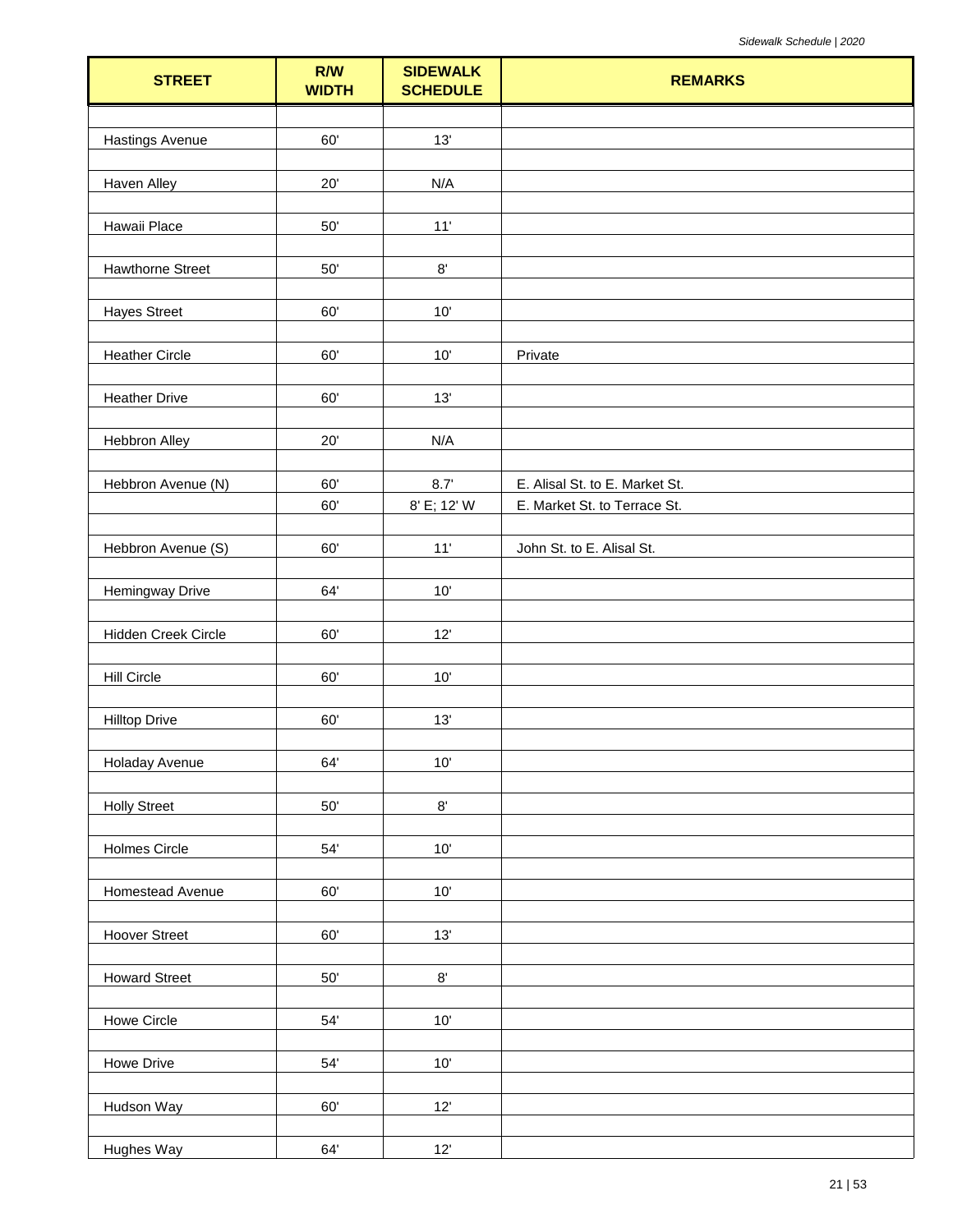| <b>STREET</b>            | R/W<br><b>WIDTH</b> | <b>SIDEWALK</b><br><b>SCHEDULE</b> | <b>REMARKS</b>                                      |
|--------------------------|---------------------|------------------------------------|-----------------------------------------------------|
|                          |                     |                                    |                                                     |
| Humboldt Drive           | 60'                 | 10'                                | Yosemite Way to Calaveras Dr.                       |
|                          | $54'$               | 10'                                | Yosemite Way to Truckee Way                         |
|                          |                     |                                    |                                                     |
| <b>Huntington Street</b> | 60'                 | 13'                                |                                                     |
|                          |                     |                                    |                                                     |
| <b>Hyannis Circle</b>    | Varies              | 10'                                | ROW Varies; 54' minimum                             |
| <b>Hyde Circle</b>       | 54'                 | 10'                                |                                                     |
|                          |                     |                                    |                                                     |
| <b>Hyde Street</b>       | 60'                 | 10'                                |                                                     |
|                          |                     |                                    |                                                     |
|                          |                     |                                    |                                                     |
|                          |                     |                                    |                                                     |
| <b>Imperial Way</b>      | 60'                 | 13'                                |                                                     |
|                          |                     |                                    |                                                     |
| Inca Way                 | 60'                 | 10'                                |                                                     |
| Independence Blvd        | 76'                 | 10'                                | Constitution Blvd. to 620.33' SE of Nantucket Blvd. |
|                          | 76' - 100'          | 10'                                | 620.33' SE of Nantucket Blvd. to Nantucket Blvd.    |
|                          | 106'                | 10'                                | Nantucket Blvd. to Boronda Rd.                      |
|                          |                     |                                    |                                                     |
| <b>Industrial Street</b> | 60'                 | $8^\circ$                          |                                                     |
|                          |                     |                                    |                                                     |
| Inglewood Street         | 60'                 | 10'                                |                                                     |
|                          |                     |                                    |                                                     |
| Inyo Circle              | $50^\circ$          | $8^\circ$                          |                                                     |
|                          |                     |                                    |                                                     |
| <b>Iris Alley</b>        | 20'                 | N/A                                |                                                     |
|                          |                     |                                    |                                                     |
| Iris Drive               | 76'<br>60'          | 10'<br>10'                         | N Main St. to Lupin Dr.<br>Lupin Dr. to Tyler St.   |
|                          |                     |                                    |                                                     |
| <b>Iverson Circle</b>    | 54'                 | $10'$                              |                                                     |
|                          |                     |                                    |                                                     |
| <b>Iverson Street</b>    | 78'                 | 8' E; 10' W                        | Clay St. to Geil St.                                |
|                          | 66'                 | $10'$                              | Geil St. to Old City Limits                         |
|                          | 66' - 100'          | 10'                                | Old City Limits to Blanco Rd.                       |
|                          |                     |                                    |                                                     |
| <b>Ivy Street</b>        | $50^\circ$          | $8^\circ$                          |                                                     |
|                          |                     |                                    | J                                                   |
|                          |                     |                                    |                                                     |
| Jackson Circle           | $50'$               | $10'$                              |                                                     |
|                          |                     |                                    |                                                     |
| Jackson Street           | 60'                 | 13'                                |                                                     |
|                          |                     |                                    |                                                     |
| James Street             | 60'                 | $8^\circ$                          |                                                     |
|                          |                     |                                    |                                                     |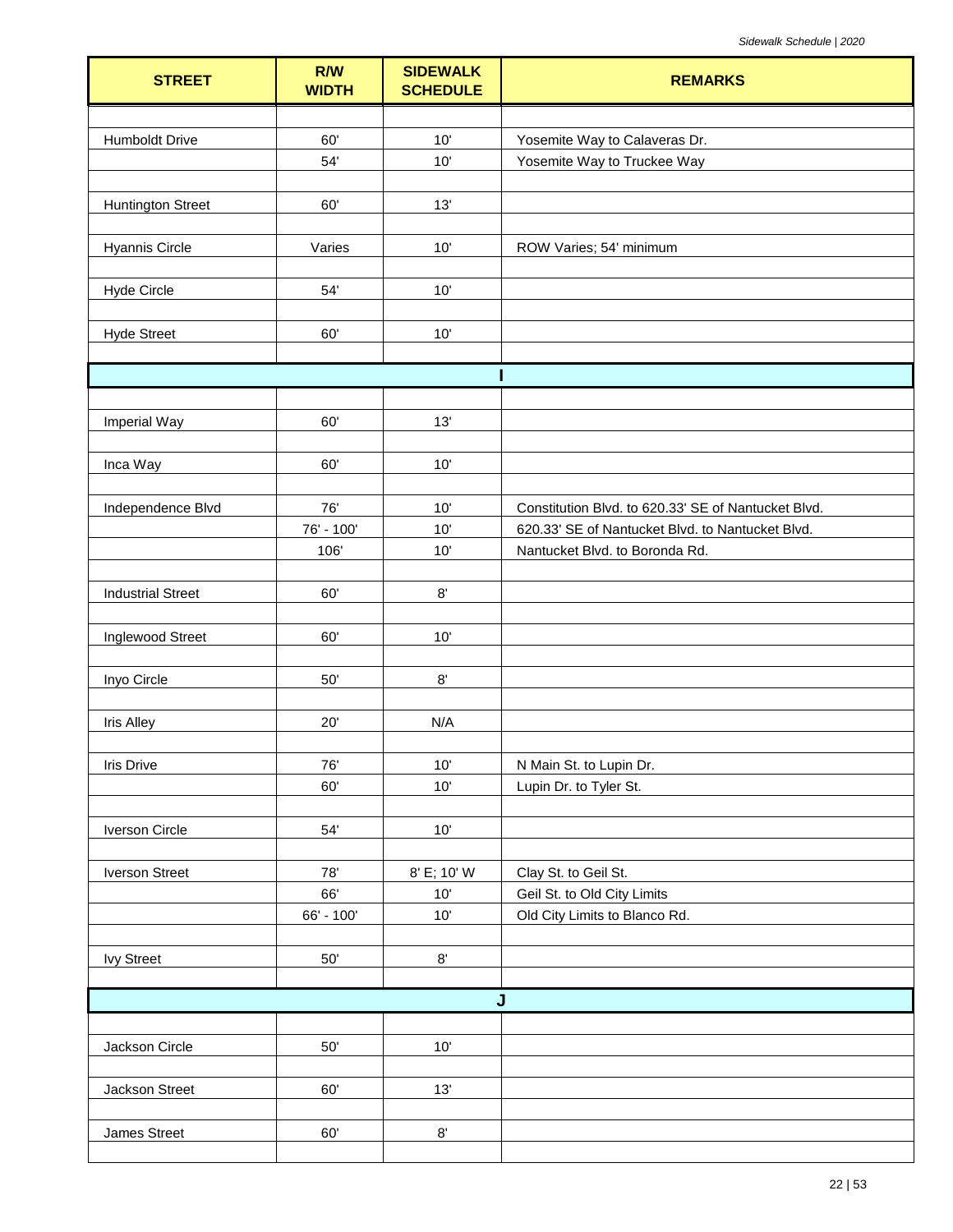| <b>STREET</b>          | R/W<br><b>WIDTH</b> | <b>SIDEWALK</b><br><b>SCHEDULE</b> | <b>REMARKS</b>                                                     |
|------------------------|---------------------|------------------------------------|--------------------------------------------------------------------|
| Jean Avenue            | 60'                 | 13'                                |                                                                    |
|                        |                     |                                    |                                                                    |
| Jefferson Street       | 60'                 | $8^\circ$                          |                                                                    |
| Jeffery Avenue         | 40'                 |                                    | Private                                                            |
|                        |                     |                                    |                                                                    |
| John Circle            | 50'                 | $8^\circ$                          |                                                                    |
|                        |                     |                                    |                                                                    |
| John Street            | 80'<br>80'          | 8'<br>11'                          | Salinas St. to Wood St.                                            |
|                        | 84'-86'             | 10'                                | Wood St. to Sanborn Rd.<br>Sanborn Rd. to 600' SW of E. Alisal St. |
|                        | 84' - 106'          | Unknown                            | 600' SW of E. Alisal St. to E. Alisal St.                          |
|                        |                     |                                    |                                                                    |
| Johnson Avenue         | 55'                 | 8'                                 | South side of Private street                                       |
|                        |                     |                                    |                                                                    |
| Josephine Street       | 60'                 | 13'                                |                                                                    |
| Julia Avenue           | 54'                 | 10'                                |                                                                    |
|                        |                     |                                    |                                                                    |
| Junipero Way           | 60'                 | 13'                                |                                                                    |
|                        |                     |                                    |                                                                    |
|                        |                     |                                    | K                                                                  |
| Katherine Avenue       | 50'                 | 8'                                 | S. Main St. to 630' W of Alameda Ave.                              |
|                        | 60'                 | 10'                                | 630' W of Alameda Ave. to Alameda Ave.                             |
|                        |                     |                                    |                                                                    |
| Kearny Way             | 60'                 | 10'                                |                                                                    |
| <b>Kennedy Circle</b>  | 54'                 | 10'                                |                                                                    |
|                        |                     |                                    |                                                                    |
| <b>Kennedy Street</b>  | 60'                 | 10'                                | Kennedy St. to 813'W of Van Buren Ave.                             |
|                        | 60'                 | 13'                                | 813' W of Van Buren Ave. to end of street                          |
|                        |                     |                                    |                                                                    |
| Kenneth Avenue         | 60'                 | 11'                                |                                                                    |
| Kensington Way         | 60'                 | 10'                                |                                                                    |
|                        |                     |                                    |                                                                    |
| Kent Circle            | 56'                 | 10'                                |                                                                    |
|                        |                     |                                    |                                                                    |
| Kent Street            | 60'                 | $10'$                              | Arcadia Way to elbow                                               |
|                        | 60'                 | 12'                                | Klamath Dr. to elbow                                               |
| <b>Kentfield Drive</b> | 60'                 | $10'$                              | Loyola Dr. to north of Montecito Way                               |
|                        | 60'                 | 13'                                | North of Montecito Way                                             |
|                        |                     |                                    |                                                                    |
| <b>Kentucky Street</b> | 60'                 | 11'                                |                                                                    |
|                        |                     |                                    |                                                                    |
| Kern Street            | 64'                 | $10'$                              |                                                                    |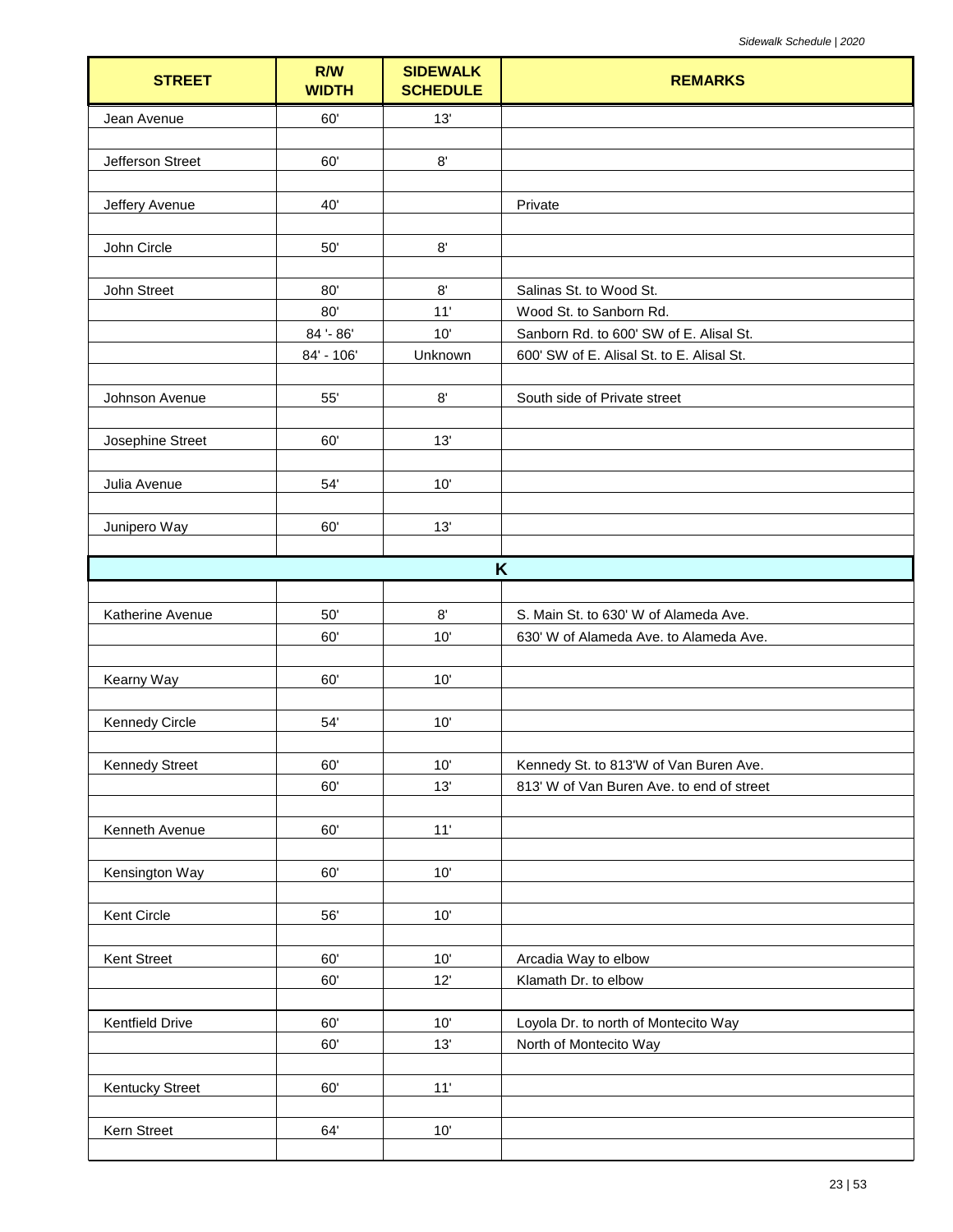| <b>STREET</b>         | R/W<br><b>WIDTH</b> | <b>SIDEWALK</b><br><b>SCHEDULE</b> | <b>REMARKS</b>                  |
|-----------------------|---------------------|------------------------------------|---------------------------------|
| <b>Key Street</b>     | 60'                 | $8^\circ$                          |                                 |
| Kilbreth Avenue       | $50'$               | $8^\circ$                          |                                 |
|                       |                     |                                    |                                 |
| <b>Kimmel Street</b>  | 60'                 | 13'                                |                                 |
| <b>Kings Street</b>   | $60^\circ$          | $8^\circ$                          |                                 |
| Kiowa Circle          | 54'                 | 10'                                |                                 |
|                       |                     |                                    |                                 |
| Kip Drive             | 60'                 | 10'                                |                                 |
| <b>Kipling Street</b> | 30'                 | 10'                                | Riker St. to Primavera St.      |
|                       | Varies              | 10'                                | Primavera St. to Los Olivos Dr. |
| Kirkwood Avenue       | 60'                 | 13'                                |                                 |
|                       |                     |                                    |                                 |
| <b>Kittery Street</b> | 62'                 | 12'                                |                                 |
| Klamath Drive         | $60^\circ$          | $10'$                              |                                 |
|                       |                     | п                                  |                                 |
|                       |                     |                                    |                                 |
| La Brea Street        | 54'                 | $10'$                              |                                 |
| La Canada Way         | $60^\circ$          | 13'                                |                                 |
| La Cuesta Court       | 60'                 | 12'                                |                                 |
| La Guardia Street     | 64'                 | 10'                                |                                 |
|                       |                     |                                    |                                 |
| La Honda Circle       | $54^\circ$          | 10'                                |                                 |
| La Honda Court        | 60'                 | $10'$                              |                                 |
| La Jolla Circle       | $54^\circ$          | $10'$                              |                                 |
|                       |                     |                                    |                                 |
| La Jolla Way          | 60'                 | 13'                                |                                 |
| La Mancha Circle      | 56'                 | 10'                                |                                 |
| La Mancha Way         | 60'                 | $10'$                              |                                 |
| La Mesa Drive         | 60'                 | $10'$                              |                                 |
| La Mesa Way           | 60'                 | $10'$                              |                                 |
| La Mirada Court       | 60'                 | 13'                                |                                 |
|                       |                     |                                    |                                 |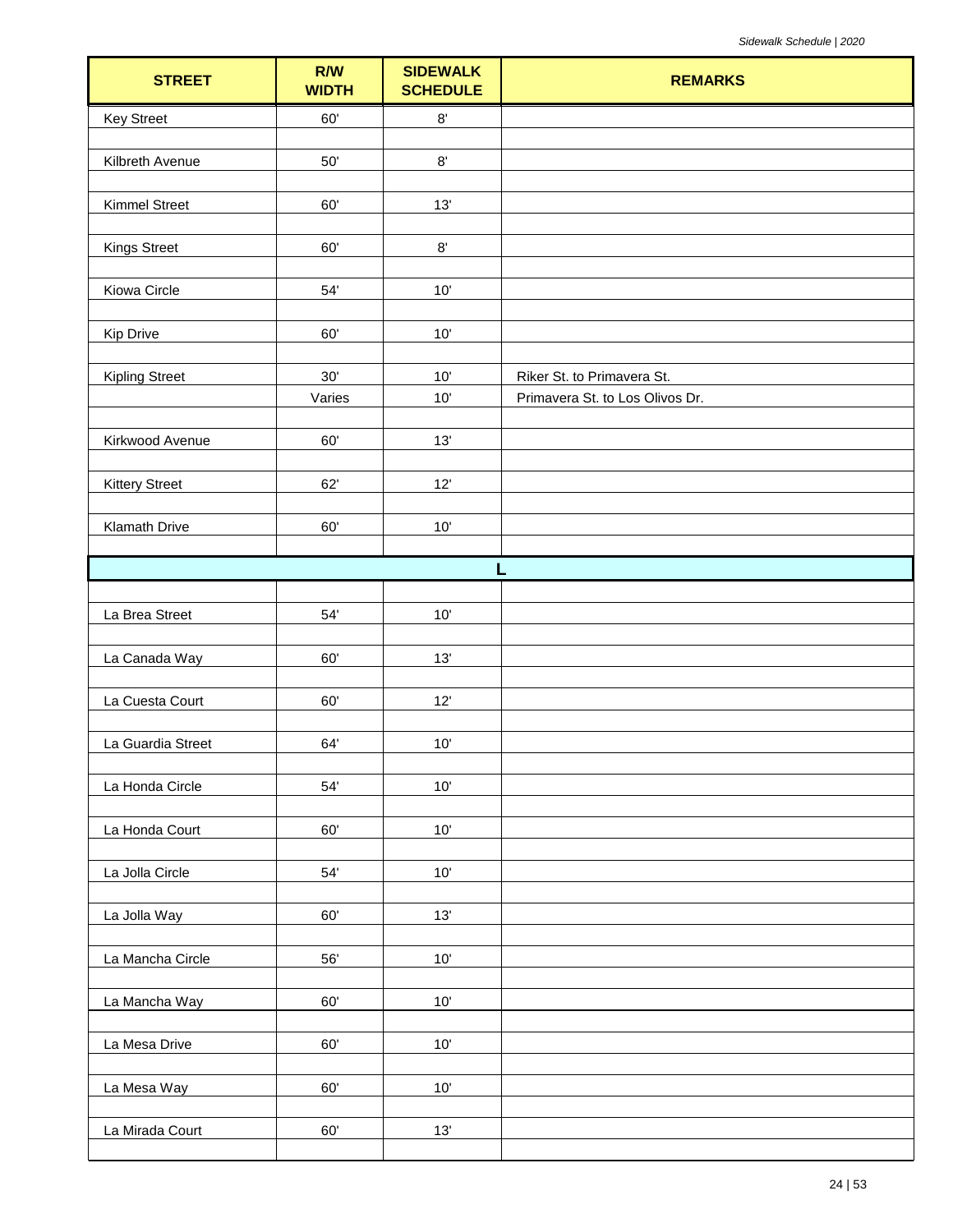| <b>STREET</b>      | R/W<br><b>WIDTH</b> | <b>SIDEWALK</b><br><b>SCHEDULE</b> | <b>REMARKS</b>                     |
|--------------------|---------------------|------------------------------------|------------------------------------|
| La Mirada Drive    | 60'                 | 13'                                |                                    |
|                    |                     |                                    |                                    |
| La Posada Dr.      | 40'                 | 7' W; 5' E                         |                                    |
| La Posada Way      | $50'$               | $8^\circ$                          |                                    |
| Lacey Lane         | 15'                 | N/A                                |                                    |
| Lafayette Circle   | 54'                 | 10'                                |                                    |
|                    |                     |                                    |                                    |
| Lafayette Way      | 60'                 | 10'                                |                                    |
| Lake Alley         | $15' - 20'$         | N/A                                |                                    |
| Lake Street (E)    | $50'$               | $8^\circ$                          | Tom O. Wong Wy. to Bridge St.      |
|                    | 75'                 | 12'                                | Bridge St. to N. Main St.          |
| Lake Street (W)    | 65'                 | 7'                                 | N. Main St. to Martella St.        |
|                    | $50^{\circ}$        | $8^\circ$                          | Martella St. to Rico St.           |
|                    |                     |                                    |                                    |
| Lamar Street (E)   | 60'                 | $8^\circ$                          |                                    |
|                    |                     |                                    |                                    |
| Lamar Street (W)   | $50'$               | $8^\circ$                          |                                    |
| Lancashire Circle  | 60'                 | 12'                                |                                    |
|                    |                     |                                    |                                    |
| Lancashire Drive   | 60'                 | 12'                                |                                    |
| <b>Lang Street</b> | 60'                 | $10'$                              |                                    |
|                    |                     |                                    |                                    |
| Larkin Circle      | $54'$               | 10'                                |                                    |
| Larkin Street      | 64'                 | $9.6' - 10' N$<br>10' - 10.4' S    |                                    |
|                    |                     |                                    |                                    |
|                    |                     |                                    |                                    |
| Larkspur Drive     | $50^{\circ}$        | $8^\circ$                          |                                    |
| Las Casitas Drive  | 52'                 | $6^\circ$                          | Rider Ave. to north of Pino Way    |
|                    | 46'                 | $6^\circ$                          | Pino Way to Ranchero Dr.           |
|                    | $54^\circ$          | $7'$                               | Ranchero Dr. to Constitution Blvd. |
| Las Cruces Court   | 54'                 | $10'$                              |                                    |
|                    |                     |                                    |                                    |
| Las Cruces Way     | 60'                 | 10'                                |                                    |
|                    |                     |                                    |                                    |
| Lassen Avenue      | 60'                 | 10'                                |                                    |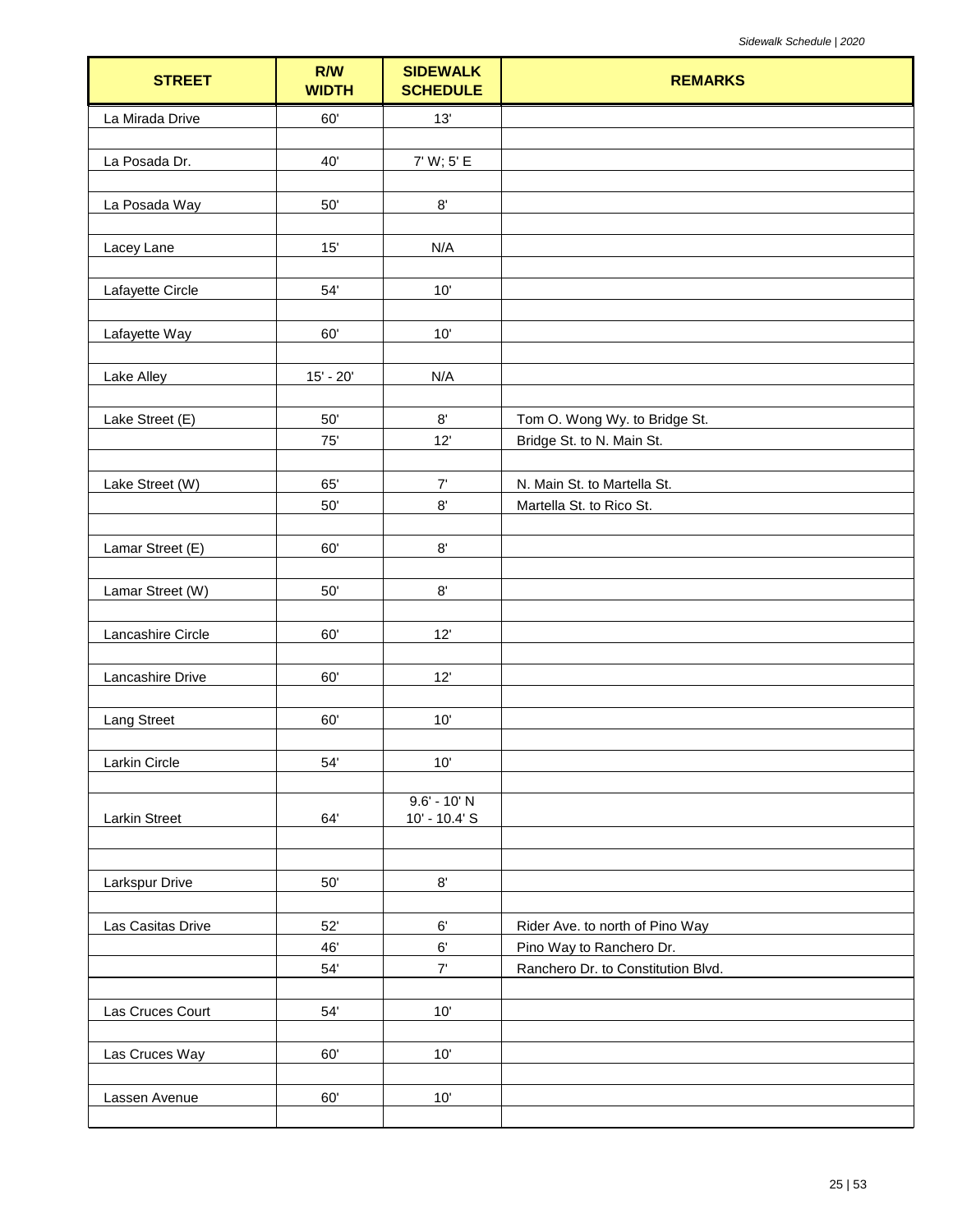| <b>STREET</b>             | R/W<br><b>WIDTH</b> | <b>SIDEWALK</b><br><b>SCHEDULE</b> | <b>REMARKS</b>                                                             |
|---------------------------|---------------------|------------------------------------|----------------------------------------------------------------------------|
| Laurel Drive (E)          | 60'                 | 7.5'                               | Williams Rd. to Sanborn Rd. (Formerly Juanita Blvd.)                       |
|                           | Varies              | Unknown                            | N. Sanborn Rd. to Natividad Rd.<br>(see Monterey County Road Hanging File) |
|                           | 80'                 | 10'                                | Natividad Rd. to Diablo Dr.                                                |
|                           | 80'                 | 13' N; 10' S                       | Diablo Dr. to Noice Dr.                                                    |
|                           | 80'                 | 10'                                | Noice Dr. to N. Main St.                                                   |
|                           |                     |                                    |                                                                            |
| Laurel Drive (W)          | 80'                 | 10' N; 8' S                        | N. Main St. to Adams St.                                                   |
|                           | 80'                 | Unknown                            | Adams St. to N. Davis Rd.                                                  |
|                           |                     |                                    |                                                                            |
| Leese Drive               | 54'                 | 10'                                |                                                                            |
|                           |                     |                                    |                                                                            |
| Legion Alley              | 20'                 | N/A                                |                                                                            |
| Lemos Avenue              | 60'                 | 13'                                | College Dr. to Campus Dr.                                                  |
|                           | 60'                 | 10'                                | Campus Dr. to Davis Rd.                                                    |
|                           |                     |                                    |                                                                            |
| Lennox Way                | 60'                 | 12'                                | Tudor Way to 1753 Lennox Way                                               |
|                           | 60'                 | 10'                                | 1753 Lennox Way to Victoria Ave.                                           |
|                           |                     |                                    |                                                                            |
| Lenny Street              | 60'                 | 13'                                |                                                                            |
|                           |                     |                                    |                                                                            |
| Leslie Drive              | 64'                 | 10'                                |                                                                            |
|                           |                     |                                    |                                                                            |
| Lewis Circle              | 54'                 | 10'                                |                                                                            |
| <b>Lewis Street</b>       | 60'                 | 10'                                |                                                                            |
|                           |                     |                                    |                                                                            |
| <b>Lexington Drive</b>    | 60'                 | 10'                                |                                                                            |
|                           |                     |                                    |                                                                            |
| Lincoln Avenue            | $60^\circ$          | $10'$                              | W. Market St. to Gabilan St.                                               |
|                           | 80'                 | 10'                                | Gabilan St. to W. Alisal St.                                               |
|                           | 60'                 | 10'                                | W. Alisal St. to Avenue A                                                  |
|                           |                     |                                    |                                                                            |
| <b>Linden Street</b>      | 60'                 | $8^\circ$                          |                                                                            |
|                           |                     |                                    |                                                                            |
| Linwood Drive             | 80'<br>66'          | $8^\circ$<br>10'                   | 10' median strip in center<br>North of Rainier Dr.                         |
|                           |                     |                                    |                                                                            |
| <b>Little River Drive</b> | 60'                 | 10'                                | Manchester St. to Dog leg                                                  |
|                           | 52'                 | 10'                                | Dog leg to Cul-de-sac                                                      |
|                           |                     |                                    |                                                                            |
| Lodge Lane                | 15'                 | N/A                                |                                                                            |
|                           |                     |                                    |                                                                            |
| Lohman Street             | 60'                 | 10'                                |                                                                            |
|                           |                     |                                    |                                                                            |
| Loma Drive                | 60'                 | 13'                                |                                                                            |
|                           |                     |                                    |                                                                            |
| Loma Vista Drive          | 60'                 | 13'                                |                                                                            |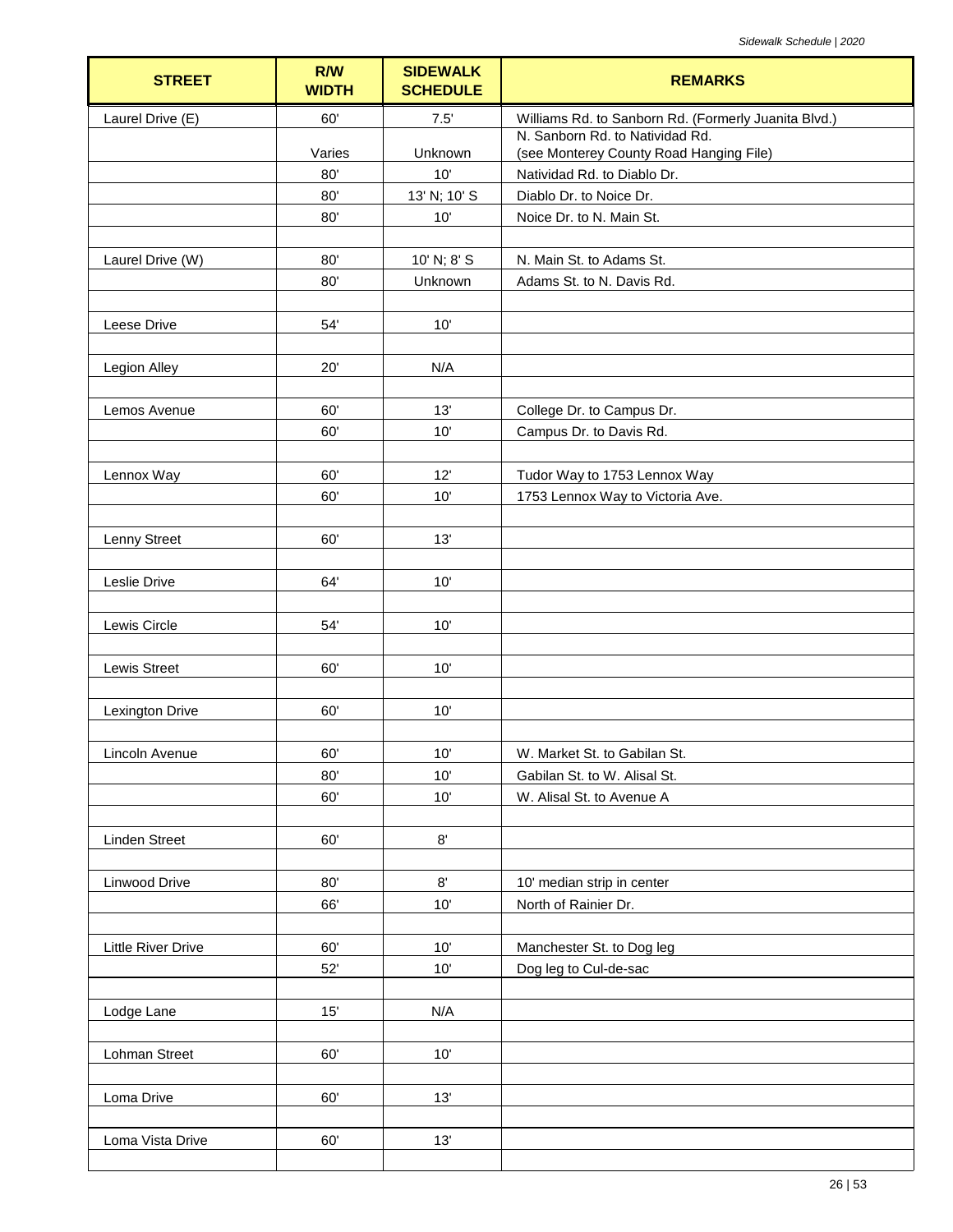| <b>STREET</b>            | R/W<br><b>WIDTH</b> | <b>SIDEWALK</b><br><b>SCHEDULE</b> | <b>REMARKS</b>                       |
|--------------------------|---------------------|------------------------------------|--------------------------------------|
| <b>Lombard Circle</b>    | 54'                 | $10'$                              |                                      |
| <b>Lombard Street</b>    | 60'                 | 10'                                |                                      |
|                          |                     |                                    |                                      |
| London Way               | 54'                 | $10'$                              |                                      |
| Londonderry Way          | 56'                 | $10'$                              |                                      |
|                          |                     |                                    |                                      |
| <b>Longfellow Circle</b> | $54^\circ$          | 10'                                |                                      |
| Longfellow Drive         | 60'                 | 10'                                |                                      |
| Lorimer Street           | $50'$               | $8^\circ$                          |                                      |
|                          |                     |                                    |                                      |
| Los Altos Way            | 60'                 | 13'                                |                                      |
| Los Coches Avenue        | 60'                 | 10'                                |                                      |
|                          |                     |                                    |                                      |
| Los Coches Circle        | $54^\circ$          | $10'$                              |                                      |
| Los Gatos Way            | 60'                 | 13'                                |                                      |
| Los Laureles Avenue      | 60'                 | 13'                                |                                      |
|                          |                     |                                    |                                      |
| Los Olivos Drive         | 60'                 | 10'                                | (Formerly Santa Dominga Way)         |
| Los Palos Drive          | 60'                 | 10'                                |                                      |
| Louise Court             | $50^{\circ}$        | $10'$                              |                                      |
|                          |                     |                                    |                                      |
| Louise Street            | 60'                 | 13'                                |                                      |
| Loyola Drive             | $60^\circ$          | $10'$                              |                                      |
|                          |                     |                                    |                                      |
| Luber Street             | 60'                 | 13'                                |                                      |
| <b>Lunsford Drive</b>    | $50'$               | $8^\circ$                          | Natividad Road to Dog leg            |
|                          | 45'                 | 8' N; 5' S                         | Dog leg to end of street             |
| Lupin Drive              | $60^\circ$          | $10'$                              |                                      |
| Luther Way               | $80^\circ$          | $10'$                              | 10' strip to centerline (City Limit) |
|                          |                     |                                    |                                      |
|                          |                     |                                    | M                                    |
| Machado Way              | 60'                 | 13'                                | (Fomerly a portion of Circle Dr.)    |
|                          |                     |                                    |                                      |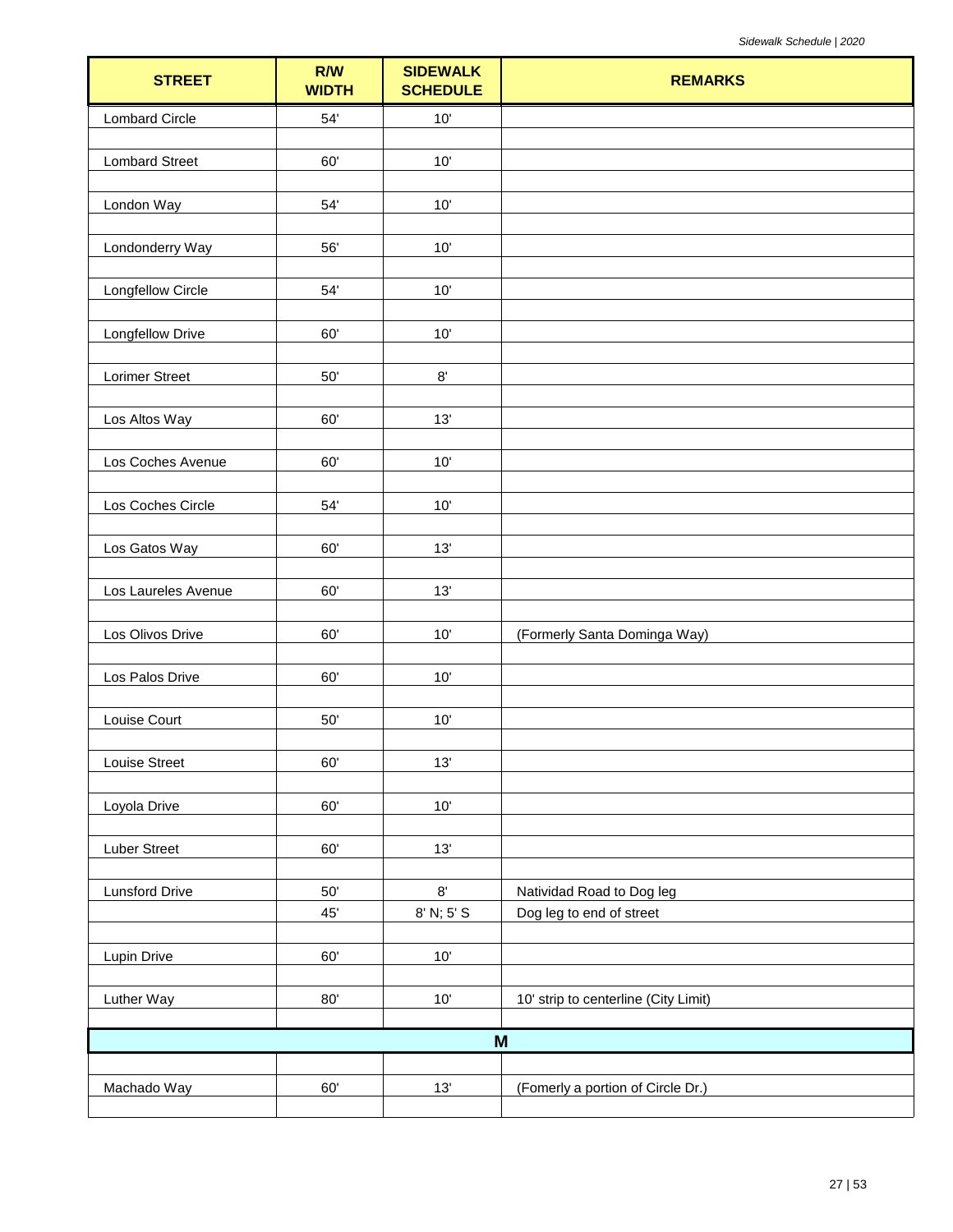| <b>STREET</b>           | R/W<br><b>WIDTH</b> | <b>SIDEWALK</b><br><b>SCHEDULE</b> | <b>REMARKS</b>                                                      |
|-------------------------|---------------------|------------------------------------|---------------------------------------------------------------------|
| Madeira Avenue (N)      | 60'                 | $8^\circ$                          | E. Alisal St. to 875' N of E. Market St.                            |
|                         | 50'                 | Unknown                            | 875' N of E. Market St. to 1581' NE of E. Market St.                |
|                         | 54.5'               | 9.5'                               | 1581' NE of E. Market St to 1773' NE of E. Market St.               |
|                         | 64'                 | 10'                                | 1773' NE of E. Market St. to St. Michael Way                        |
|                         | 60'                 | 10'                                | St. Michael Way to 190' E of St. George Dr.                         |
|                         | 60.26               | Unknown                            | 190' E of St. George Dr. to 289.48' E of St. George Dr.             |
|                         | 60'                 | 10'                                | 289.48' E of St. George Dr. to N. Sanborn Rd.                       |
|                         |                     |                                    |                                                                     |
| Madeira Avenue (S)      | 60'                 | 8'                                 | E. Alisal St. to James St.                                          |
|                         |                     |                                    |                                                                     |
| Madeira Circle          | 54'                 | 10'                                |                                                                     |
|                         |                     |                                    |                                                                     |
| Madonna Drive           | 60'                 | 13'                                |                                                                     |
|                         |                     |                                    |                                                                     |
| <b>Madrid Circle</b>    | 44'                 | $5'$                               |                                                                     |
|                         |                     |                                    |                                                                     |
| <b>Madrid Street</b>    | 64'                 | 10'                                | (Formerly Cordoba St.)                                              |
|                         |                     |                                    |                                                                     |
| Madrone Drive           | 56'                 | 10'                                | Nogal Dr. to 1458 Madrone Dr.                                       |
|                         | 60'                 | 10'                                | 1458 Madrone Dr. to 1430 Madrone Dr.                                |
|                         | 56'                 | 10'                                | 1430 Madrone Dr. to end of street                                   |
|                         |                     |                                    |                                                                     |
| Madrone Way             | 60'                 | 10'                                |                                                                     |
|                         |                     |                                    |                                                                     |
| Mae Avenue              | 60'                 | 11'                                | Garner Ave. to Del Monte Ave.                                       |
|                         | 50'                 | 8'                                 | Del Monte Ave. to Moreno Way                                        |
|                         |                     |                                    |                                                                     |
| Magnolia Drive          | 60'                 | 13'                                |                                                                     |
|                         |                     |                                    |                                                                     |
| Main Street             | 87'                 | 14'                                | Market St. to San Luis St.                                          |
|                         | 90'                 | 14'W; 16'E                         | San Luis St. to John St.                                            |
|                         |                     |                                    | (Caltrans ROW)                                                      |
|                         |                     |                                    | Lake St. to U.S. 101 Freeway Overpass (See Deed Map)                |
| Main Street (N)         | 100' & 106'         | 7' & 10'                           | U.S. 101 Freeway Overpass to Bernal Dr. (See Deed Map)              |
|                         | 110'                | 9'                                 | Bernal Dr. to Curtis St.                                            |
|                         | 110'                | 9' W; 9.5' E                       | Curtis St. to 260' N of Curtis St.                                  |
|                         | 110'                | 9'                                 | 260' N of Curtis St. to Castro St.                                  |
|                         | 100'                | 10'                                | Castro St. to E. Bolivar St.                                        |
|                         | 90'                 | 10'                                | E. Bolivar St. to Russell Rd.                                       |
|                         |                     |                                    |                                                                     |
| Main Street (S)         | 90'                 | Unknown                            | (Caltrans ROW) San Luis St. to Nissen Rd.                           |
|                         | Varies              | Unknown                            | (Caltrans ROW)<br>300' S of Blanco Rd. to 230' N of San Joaquin St. |
|                         | 166'                | Unknown                            | (Caltrans ROW) 310' S of Stephanie Dr. to City Limit Line           |
|                         |                     |                                    |                                                                     |
| <b>Malarin Street</b>   | 64'                 | 10'                                |                                                                     |
|                         |                     |                                    |                                                                     |
| <b>Manchester Drive</b> | 84' - 44'           | $10' - 12'$                        |                                                                     |
|                         |                     |                                    |                                                                     |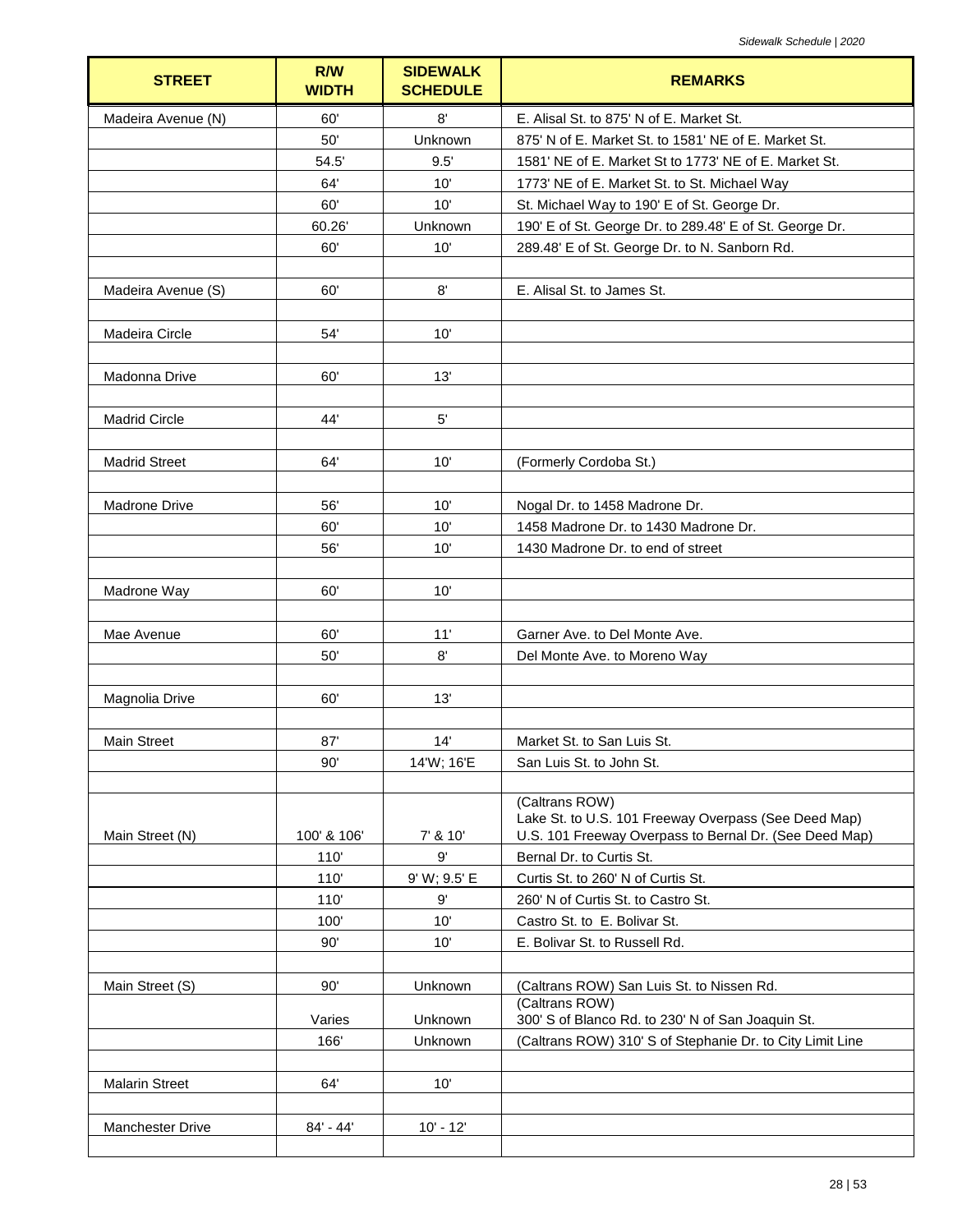| <b>STREET</b>          | R/W<br><b>WIDTH</b> | <b>SIDEWALK</b><br><b>SCHEDULE</b> | <b>REMARKS</b>                                                  |
|------------------------|---------------------|------------------------------------|-----------------------------------------------------------------|
| <b>Manhattan Drive</b> | 60'                 | 10'                                |                                                                 |
|                        |                     |                                    |                                                                 |
| Manor Drive            | 60'                 | 13'                                |                                                                 |
|                        |                     |                                    |                                                                 |
| Manzano Circle         | 54'                 | 10'                                |                                                                 |
|                        |                     |                                    |                                                                 |
| Manzano Way            | 54'                 | 10'                                |                                                                 |
| Maple Street           | 66'                 | 10'                                | S. Main St. to 125' E of Carmel Ave.                            |
|                        | 62.36               | 10'                                | 125' E of Carmel Ave. to Abbott St.                             |
|                        |                     |                                    |                                                                 |
| Maplewood Drive        | 60'                 | 10'                                |                                                                 |
|                        |                     |                                    |                                                                 |
| <b>Margaret Street</b> | 60'                 | 11'                                |                                                                 |
|                        |                     |                                    |                                                                 |
| Marigold Way           | 60'                 | 13'                                |                                                                 |
|                        |                     |                                    |                                                                 |
| Marin Avenue           | 60'                 | 13'                                |                                                                 |
|                        |                     |                                    |                                                                 |
| Marion Avenue          | 50'                 | 8'<br>13'                          | Homestead Ave. to College Dr.                                   |
|                        | 60'                 |                                    | College Dr. to W. Acacia St.                                    |
| Mariposa Court         | 54'                 | 10'                                |                                                                 |
|                        |                     |                                    |                                                                 |
| Mariposa Street        | 60'                 | 13'                                |                                                                 |
|                        |                     |                                    |                                                                 |
| Market St. (E)         | 100'                | 14'                                | Main St. to Monterey St.                                        |
|                        | Unknown             | 12' N; 14' S                       | Monterey St. to Pajaro St.                                      |
|                        | 100'                | 14'                                | Pajaro St. to Front St.                                         |
|                        | 80'                 | 10'                                | Front St. to drainage canal W of Kern St.                       |
|                        | 70'                 | 12'                                | Drainage canal west of Kern St. to 150' W CL of Madeira Ave.    |
|                        | 86'                 | 8'                                 | 150' W CL of Madeira Ave. to R/W of Division St.                |
|                        | 86'                 | 12'                                | East R/W Division St. to West R/W of Eucalyptus Dr.             |
|                        | 60'<br>60'          | 8' N; 11' S<br>$8^\circ$           | Eucalyptus Dr. to Williams Rd.<br>Williams Rd. to E. Alisal St. |
|                        |                     |                                    |                                                                 |
| Market St. (W)         | 80'                 | 10'                                | (Caltrans ROW) New St. to City Limits                           |
|                        | 100'                | 14'                                | (Caltrans ROW) Riker St. to Main St.                            |
|                        |                     |                                    |                                                                 |
| Marsala Circle         | 56'                 | 10'                                |                                                                 |
|                        |                     |                                    |                                                                 |
| Marsala Way            | 56'                 | 10'                                |                                                                 |
|                        |                     |                                    |                                                                 |
| Marshfield Circle      | 54'                 | 10'                                |                                                                 |
|                        |                     |                                    |                                                                 |
| Marshfield Court       | 56'                 | 10'                                |                                                                 |
| Martella Street        | 100'                | 14'                                | W. Lake St. to W. Menke St. (Formerly Natividad St.)            |
|                        | $60' - 62'$         | 10' E; 8' W                        | W. Menke St. to Preston St.                                     |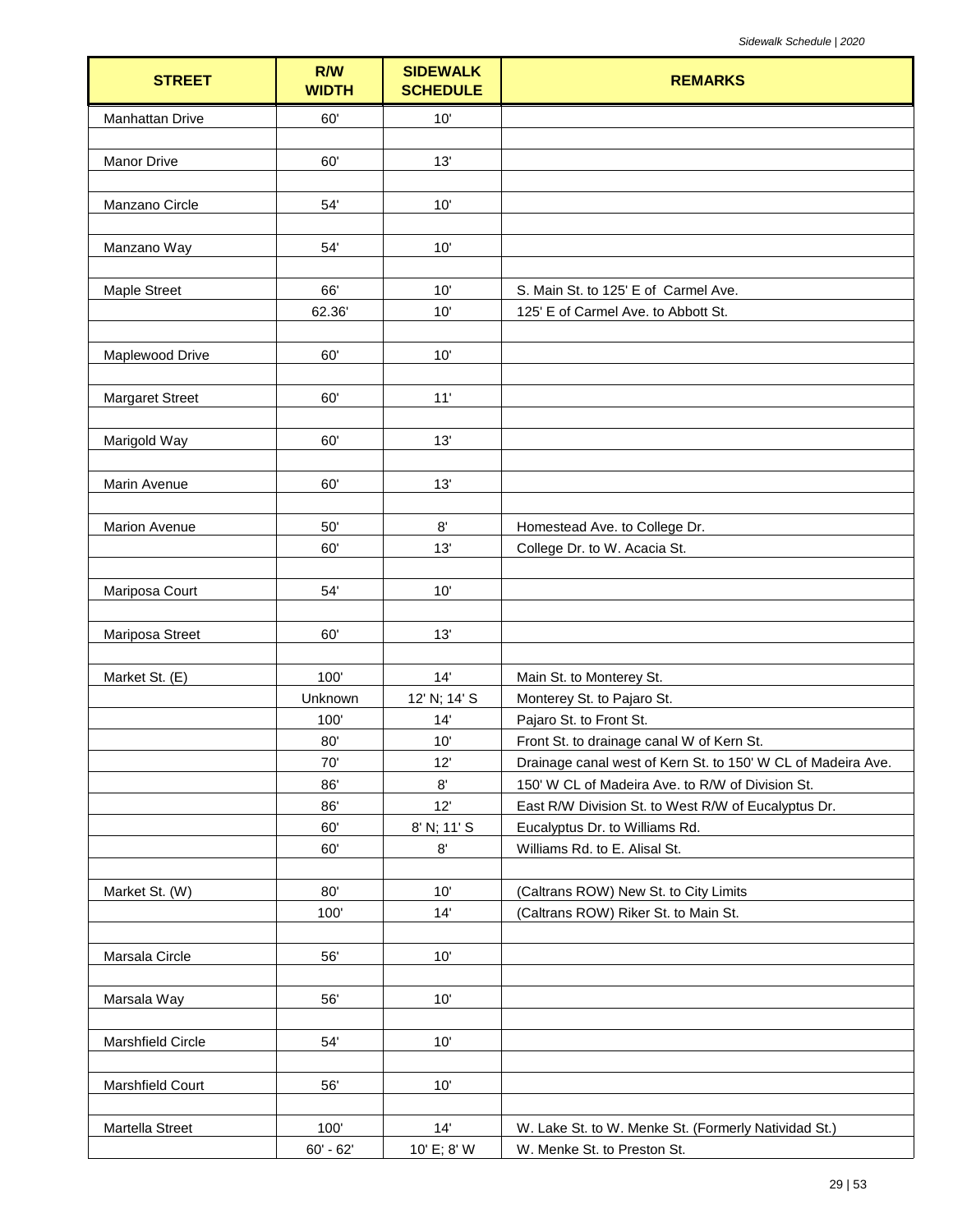| <b>STREET</b>            | R/W<br><b>WIDTH</b> | <b>SIDEWALK</b><br><b>SCHEDULE</b> | <b>REMARKS</b>                             |
|--------------------------|---------------------|------------------------------------|--------------------------------------------|
|                          |                     |                                    |                                            |
| <b>Maryal Drive</b>      | 60'                 | 13'                                | 160' N of Chaparral St. to E. Laurel Dr.   |
|                          | 60'                 | 10'                                | E. Laurel Dr. to 1237' S of E. Laurel Dr.  |
|                          | 40'                 | Unknown                            | 1237' S of E. Laurel Dr. to E. Bernal Dr.  |
|                          |                     |                                    |                                            |
| Mason Way                | 54'                 | 10'                                |                                            |
|                          |                     |                                    |                                            |
| Massa Street             | 60'                 | 8' N; 18'S                         |                                            |
| Massachusetts Circle     | 56'                 | 10'                                |                                            |
|                          |                     |                                    |                                            |
| Massachusetts Drive      | 60'                 | 10'                                |                                            |
|                          |                     |                                    |                                            |
| Massachusetts Way        | 60'                 | 10'                                |                                            |
|                          |                     |                                    |                                            |
| Massolo Circle           | 54'                 | 10'                                |                                            |
|                          |                     |                                    |                                            |
| Massolo Court            | 54'                 | 10'                                |                                            |
|                          |                     |                                    |                                            |
| Mayfair Drive            | 60'                 | $6^\circ$                          | S. Sanborn Rd. to 310' E of S. Sanborn Rd. |
|                          | 60'                 | 13'                                | 310' E of S. Sanborn Rd. to end of loop    |
|                          |                     |                                    |                                            |
| <b>Mazatlan Street</b>   | 60'                 | 10'                                | Yucatan Way to 1360 Mazatlan St.           |
|                          | 56'                 | 10'                                | 1360 Mazatlan St. to Cul-de-sac            |
| Mazatlan Way             | 60'                 | 10'                                |                                            |
|                          |                     |                                    |                                            |
| <b>McAllister Circle</b> | 54'                 | 10'                                |                                            |
|                          |                     |                                    |                                            |
| <b>McAllister Street</b> | 54'                 | 10'                                |                                            |
|                          |                     |                                    |                                            |
| McGowan Circle           | 60'                 | 10'                                |                                            |
|                          |                     |                                    |                                            |
| McGowan Drive            | 60'                 | 10'                                |                                            |
|                          |                     |                                    |                                            |
| McKinnon Street          | 84'                 | 10'                                |                                            |
| <b>Meadow Drive</b>      | 60'                 | 13'                                |                                            |
|                          |                     |                                    |                                            |
| <b>Meeks Street</b>      | 30'                 |                                    | Private                                    |
|                          |                     |                                    |                                            |
| Melody Lane              | 15'                 | N/A                                |                                            |
|                          |                     |                                    |                                            |
| Melrose Drive            | 60'                 | 13'                                |                                            |
|                          |                     |                                    |                                            |
| Melville Street          | 54'                 | 10'                                |                                            |
|                          |                     |                                    |                                            |
| <b>Memory Drive</b>      | 30'                 |                                    | Private                                    |
|                          |                     |                                    |                                            |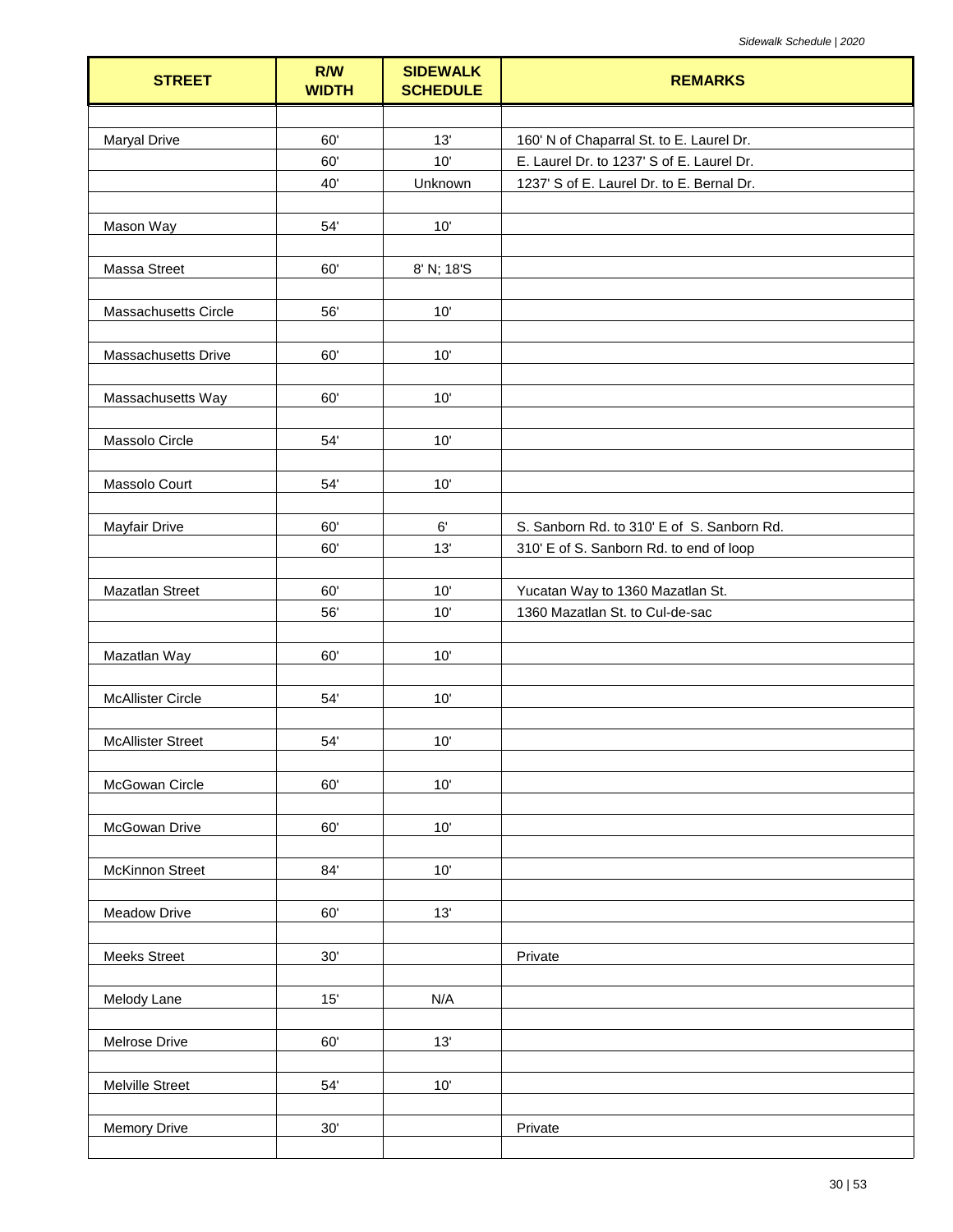| <b>STREET</b>         | R/W<br><b>WIDTH</b> | <b>SIDEWALK</b><br><b>SCHEDULE</b> | <b>REMARKS</b>                          |
|-----------------------|---------------------|------------------------------------|-----------------------------------------|
| Mendocino Drive       | 60'                 | 10'                                |                                         |
| Menke Street (E)      | $75'$               | 12'                                |                                         |
|                       |                     |                                    |                                         |
| Menke Street (W)      | $75^\circ$          | 12'                                |                                         |
| Menlo Way             | 60'                 | 13'                                |                                         |
|                       |                     |                                    |                                         |
| <b>Merced Street</b>  | 60'                 | 10'                                |                                         |
| Mercer Way            | 24'                 |                                    | Airport Blvd. to Jeffery Ave. (private) |
| Meredith Circle       | 58' to 100'         | 12'                                |                                         |
|                       |                     |                                    |                                         |
| Merlot Circle         | 54'                 | 10'                                |                                         |
| Merlot Way            | 60'                 | 10'                                | Windsor St. to elbow                    |
|                       | 60'                 | 12'                                | Elbow to Chardonnay Dr.                 |
| <b>Merrill Street</b> | 56'                 | $10'$                              | Private                                 |
|                       |                     |                                    |                                         |
| <b>Mescal Court</b>   | 56'                 | 10'                                |                                         |
| <b>Mesquite Drive</b> | 60'                 | 10'                                |                                         |
|                       |                     |                                    |                                         |
| Meyers Court          | $30' - 34'$         | Unknown                            |                                         |
| Miami Street          | 60'                 | 11'                                |                                         |
|                       |                     |                                    |                                         |
| Mid-Town Lane         | Walkway             | Walkway                            | Private                                 |
| Midway Avenue         | 60'                 | 11'                                |                                         |
| Mill Way              | $54^\circ$          | 10'                                |                                         |
|                       |                     |                                    |                                         |
| Millbrae Street       | 64'                 | 10'                                |                                         |
| Milton Way            | 60'                 | 12'                                |                                         |
|                       |                     |                                    |                                         |
| Mimbrera Circle       | $54^\circ$          | $10'$                              |                                         |
| Mimbrera Way          | 60'                 | 10'                                |                                         |
|                       | 56'                 | $10'$                              |                                         |
| Modena Street         |                     |                                    |                                         |
| Modena Way            | 56'                 | 10'                                |                                         |
| Modoc Avenue          | 60'                 | $10'$                              |                                         |
|                       |                     |                                    |                                         |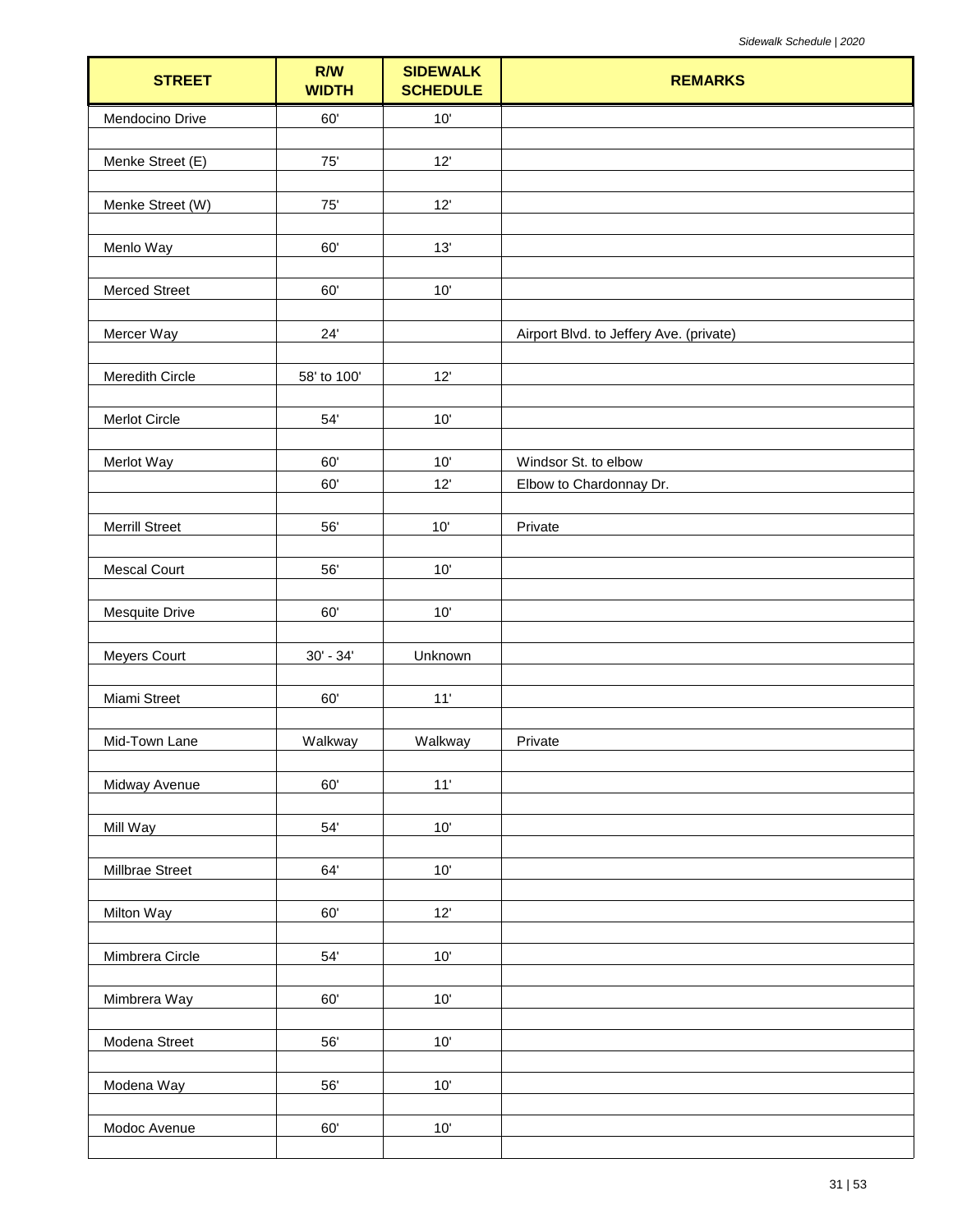| <b>STREET</b>            | <b>R/W</b><br><b>WIDTH</b> | <b>SIDEWALK</b><br><b>SCHEDULE</b> | <b>REMARKS</b>                                         |
|--------------------------|----------------------------|------------------------------------|--------------------------------------------------------|
| <b>Moffett Street</b>    | 64'                        | 10'                                | 1900' E of Airport Blvd. to 13167' W of La Guardia St. |
|                          | 70'                        | 13'                                | 1900' E of Airport Blvd. to end of street              |
|                          |                            |                                    |                                                        |
| <b>Mohar Street</b>      | 60'                        | 13'                                |                                                        |
|                          |                            |                                    |                                                        |
| Mohawk Avenue            | 60'                        | 10'                                |                                                        |
| Monroe Street            | 60'                        | 13'                                | (Formerly Grant St.)                                   |
|                          | 60'                        | 8'                                 | W. Laurel Dr. to 504' S of W. Laurel Dr.               |
|                          | 60'                        | 10'                                | 504' S of W. Laurel Dr. to Polk St.                    |
|                          |                            |                                    |                                                        |
| Montana Street           | 60'                        | 13'                                |                                                        |
|                          |                            |                                    |                                                        |
| Monte Bella Boulevard    | 70'                        | 17'                                | Williams Rd. to Tuscany Blvd.                          |
|                          | 70'                        | 10'                                | Tuscany Blvd. to Sconberg Pkwy.                        |
| Montecito Circle         | 54'                        | $10'$                              |                                                        |
|                          |                            |                                    |                                                        |
| Montecito Way            | 60'                        | 10'                                |                                                        |
|                          |                            |                                    |                                                        |
| <b>Monterey Street</b>   | 70'                        | 10'                                |                                                        |
|                          |                            |                                    |                                                        |
| <b>Montgomery Street</b> | 54'                        | 10'                                |                                                        |
|                          |                            |                                    |                                                        |
| Moreno Circle            | 56'                        | $10'$                              |                                                        |
| Moreno Drive             | 60'                        | 10'                                |                                                        |
|                          |                            |                                    |                                                        |
| Moreno Way               | 60'                        | 10'                                |                                                        |
|                          |                            |                                    |                                                        |
| Mortensen Avenue         | 60'                        |                                    | Private                                                |
|                          |                            |                                    |                                                        |
| <b>Murphy Street</b>     | 60'                        | $10'$                              |                                                        |
| Mustang Court            | 60'                        | 12'                                |                                                        |
|                          |                            |                                    |                                                        |
| Myrtle Court             | $50'$                      | $11'$                              |                                                        |
|                          |                            |                                    |                                                        |
| Myrtle Street            | 60'                        | $11'$                              |                                                        |
|                          |                            |                                    |                                                        |
|                          |                            |                                    | N                                                      |
|                          |                            |                                    |                                                        |
| Nacional Court           | 60'                        | $10'$                              | Clark St. (N) to 740 Nacional Ct.                      |
|                          | 40'                        | 10'                                | 740 Nacional Ct. to Clark St (S)                       |
| <b>Nacional Street</b>   | 60'                        | $10'$                              |                                                        |
|                          |                            |                                    |                                                        |
| Nantucket Blvd.          | 72'                        | $10'$                              |                                                        |
|                          |                            |                                    |                                                        |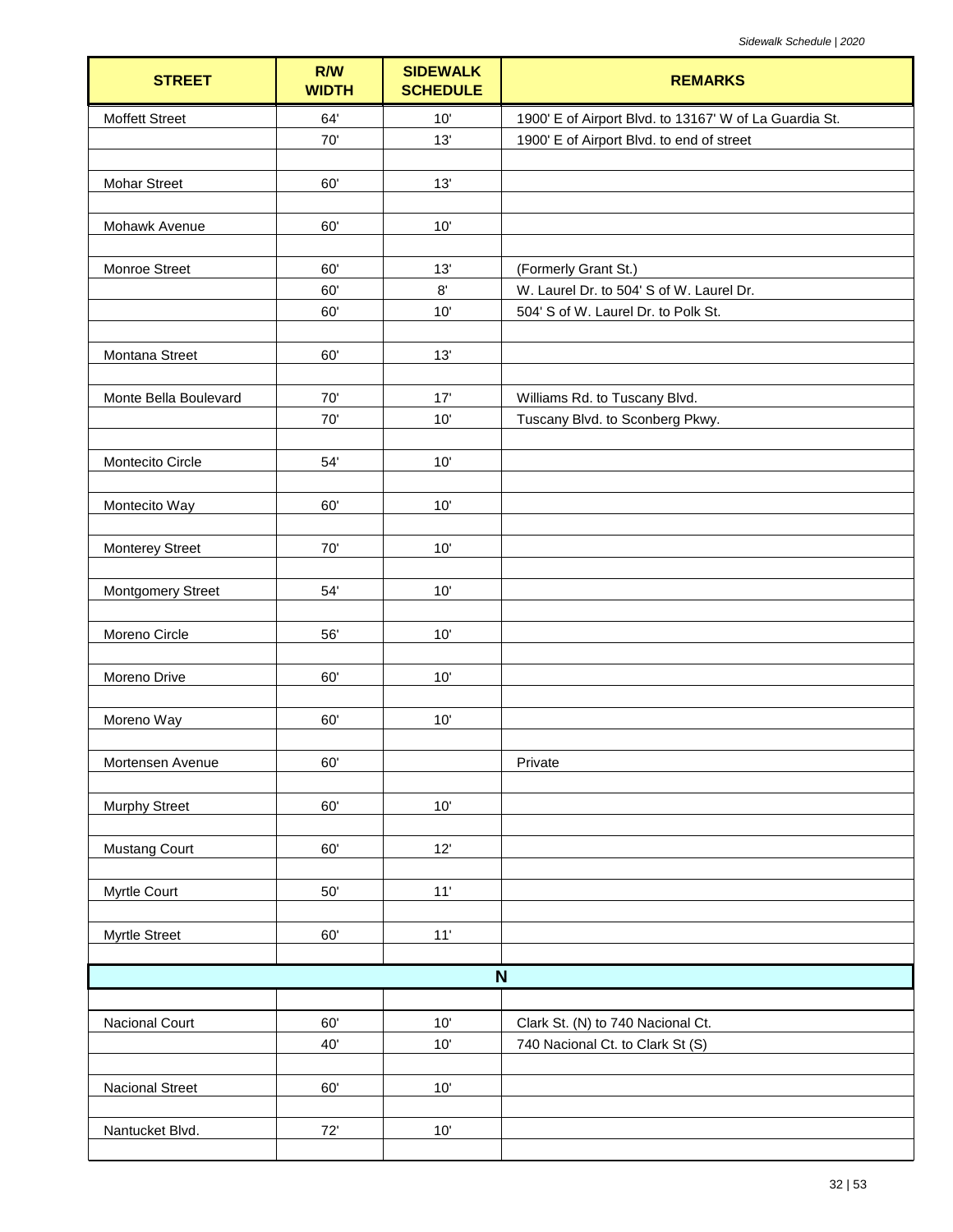| <b>STREET</b>        | R/W<br><b>WIDTH</b> | <b>SIDEWALK</b><br><b>SCHEDULE</b> | <b>REMARKS</b>                    |
|----------------------|---------------------|------------------------------------|-----------------------------------|
| Napa Way             | 60'                 | 13'                                |                                   |
|                      |                     |                                    |                                   |
| Napoli Circle        | 56'                 | 10'                                |                                   |
| Natividad Road       | 110                 | Unknown                            | E. Boronda Rd. to Rainier Dr.     |
|                      | Varies              | Unknown                            | Rainier Dr. to Sherwood Dr.       |
|                      |                     |                                    |                                   |
| Navajo Drive         | 60'                 | 10'                                | Adams St. to N. First St.         |
|                      | 64'                 | 10'                                | N. First St. to N. Main St.       |
| <b>Neil Street</b>   | 60'                 | 10'                                |                                   |
|                      |                     |                                    |                                   |
| New Britain Circle   | 54'                 | 10'                                |                                   |
|                      |                     |                                    |                                   |
| New Hampshire Circle | 56'                 | 10'                                |                                   |
|                      |                     |                                    |                                   |
| New Hampshire Court  | 60'                 | 10'                                |                                   |
| New Haven Way        | 60'                 | 10'                                |                                   |
|                      |                     |                                    |                                   |
| New Salem Drive      | 60'                 | 10'                                | Burlington Dr. to New Haven Way   |
|                      | 54'                 | 10'                                | New Haven Way to Cul-de-sac       |
| New Street           | $50'$               | $8^\circ$                          |                                   |
|                      |                     |                                    |                                   |
| New Deal Street      | 30'                 | 15'                                |                                   |
|                      |                     |                                    |                                   |
| Newcastle Drive      | 54'                 | 10'                                |                                   |
|                      | 58' to 100'         | 12'                                |                                   |
| Newington Circle     |                     |                                    |                                   |
| Newington Street     | 60'                 | 12'                                |                                   |
|                      |                     |                                    |                                   |
| Newport Court        | 54'                 | $10'$                              |                                   |
| Nichols Avenue       | 60'                 | 13'                                |                                   |
|                      |                     |                                    |                                   |
| Nicole Circle        | 56'                 | 10'                                |                                   |
|                      |                     |                                    |                                   |
| Nissen Road          | 65'                 | $10'$                              |                                   |
|                      |                     |                                    |                                   |
| Nogal Circle         | 46'                 | $6^\circ$                          |                                   |
| Nogal Drive          | 52'                 | $6^\circ$                          | Las Casitas Dr. to 1204 Nogal Dr. |
|                      | 60'                 | 8'N; 10'S                          | 1204 Nogal Dr. to Freedom Pkwy.   |
|                      | 68'                 | 14'                                | Freedom Pkwy. to Madrone Dr.      |
|                      |                     |                                    |                                   |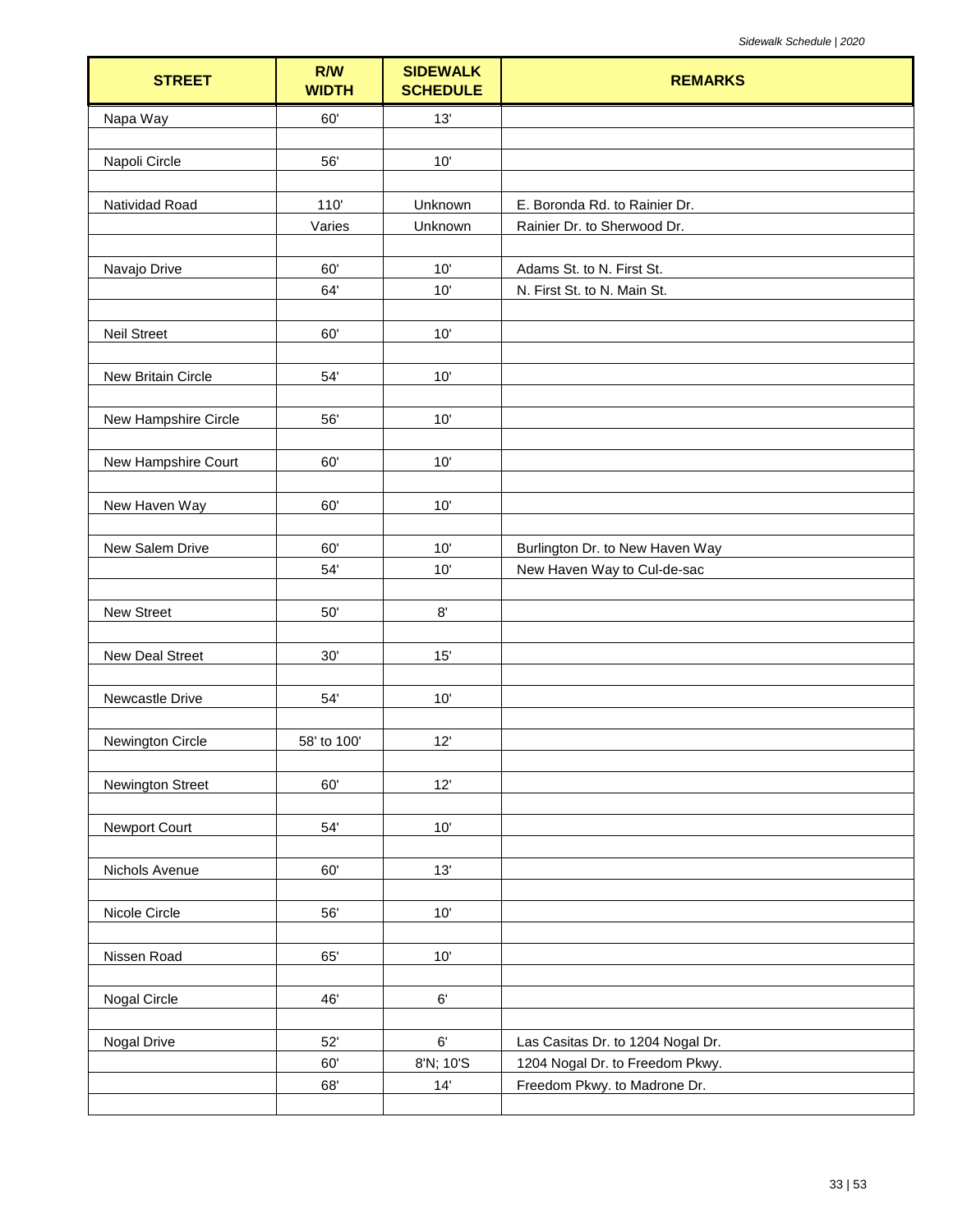| $8^\circ$<br>Noice Drive<br>60'<br>Navajo Dr. to 502' S of Navajo Dr.<br>10'E; 8' W<br>60'<br>502' S of Navajo Dr. to E. Curtis St.<br>10'<br>E. Curtis St. to 450' S of E. Curtis St.<br>60'<br>10' W; 13'E<br>60'<br>450' S of E. Curtis St. to E. Laurel Dr.<br>60'<br>10'<br>San Juan Grade Rd. to Swaner Ave.<br>Northridge Drive<br>60'<br>13'<br>Swaner Ave. to Van Buren Ave.<br>60'<br>10'<br>Northridge Way<br><b>Nutting Street</b><br>60'<br>Unknown<br>354' W of Merrill St. to end of street (private)<br>60'<br>Unknown<br>188'E of Merrill St. to Harkins Rd.<br>$\mathbf{o}$<br>O'Connor Circle<br>60'<br>13'<br>O'Farrell Court<br>54'<br>10'<br>Oak Street<br>13'<br>60'<br>13'<br>Orange Dr.<br>60'<br>Orchard Avenue<br>40'<br>$6^\circ$<br><b>Oregon Street</b><br>56'<br>8' E; 10' W<br>Orinda Way<br>60'<br>13'<br>Osage Drive<br>13'<br>60'<br>12'<br>Oso Court<br>60'<br>60'<br>12'<br>Oxford Court<br>60'<br>$10'$<br>Oyster Bay Circle<br>Oyster Bay Court<br>60'<br>10'<br>P<br>Pacana Circle<br>$10'$<br>$54^\circ$<br>Pacheco Street<br>13'<br>60'<br>Pacific Avenue<br>40'<br>7'<br>Garner Ave. to Del Monte Ave.<br>60'<br>13'<br>Del Monte Ave. to Amarillo Way<br>Padova Drive<br>10'<br>60' | <b>STREET</b> | R/W<br><b>WIDTH</b> | <b>SIDEWALK</b><br><b>SCHEDULE</b> | <b>REMARKS</b> |
|---------------------------------------------------------------------------------------------------------------------------------------------------------------------------------------------------------------------------------------------------------------------------------------------------------------------------------------------------------------------------------------------------------------------------------------------------------------------------------------------------------------------------------------------------------------------------------------------------------------------------------------------------------------------------------------------------------------------------------------------------------------------------------------------------------------------------------------------------------------------------------------------------------------------------------------------------------------------------------------------------------------------------------------------------------------------------------------------------------------------------------------------------------------------------------------------------------------------------------|---------------|---------------------|------------------------------------|----------------|
|                                                                                                                                                                                                                                                                                                                                                                                                                                                                                                                                                                                                                                                                                                                                                                                                                                                                                                                                                                                                                                                                                                                                                                                                                                 |               |                     |                                    |                |
|                                                                                                                                                                                                                                                                                                                                                                                                                                                                                                                                                                                                                                                                                                                                                                                                                                                                                                                                                                                                                                                                                                                                                                                                                                 |               |                     |                                    |                |
|                                                                                                                                                                                                                                                                                                                                                                                                                                                                                                                                                                                                                                                                                                                                                                                                                                                                                                                                                                                                                                                                                                                                                                                                                                 |               |                     |                                    |                |
|                                                                                                                                                                                                                                                                                                                                                                                                                                                                                                                                                                                                                                                                                                                                                                                                                                                                                                                                                                                                                                                                                                                                                                                                                                 |               |                     |                                    |                |
|                                                                                                                                                                                                                                                                                                                                                                                                                                                                                                                                                                                                                                                                                                                                                                                                                                                                                                                                                                                                                                                                                                                                                                                                                                 |               |                     |                                    |                |
|                                                                                                                                                                                                                                                                                                                                                                                                                                                                                                                                                                                                                                                                                                                                                                                                                                                                                                                                                                                                                                                                                                                                                                                                                                 |               |                     |                                    |                |
|                                                                                                                                                                                                                                                                                                                                                                                                                                                                                                                                                                                                                                                                                                                                                                                                                                                                                                                                                                                                                                                                                                                                                                                                                                 |               |                     |                                    |                |
|                                                                                                                                                                                                                                                                                                                                                                                                                                                                                                                                                                                                                                                                                                                                                                                                                                                                                                                                                                                                                                                                                                                                                                                                                                 |               |                     |                                    |                |
|                                                                                                                                                                                                                                                                                                                                                                                                                                                                                                                                                                                                                                                                                                                                                                                                                                                                                                                                                                                                                                                                                                                                                                                                                                 |               |                     |                                    |                |
|                                                                                                                                                                                                                                                                                                                                                                                                                                                                                                                                                                                                                                                                                                                                                                                                                                                                                                                                                                                                                                                                                                                                                                                                                                 |               |                     |                                    |                |
|                                                                                                                                                                                                                                                                                                                                                                                                                                                                                                                                                                                                                                                                                                                                                                                                                                                                                                                                                                                                                                                                                                                                                                                                                                 |               |                     |                                    |                |
|                                                                                                                                                                                                                                                                                                                                                                                                                                                                                                                                                                                                                                                                                                                                                                                                                                                                                                                                                                                                                                                                                                                                                                                                                                 |               |                     |                                    |                |
|                                                                                                                                                                                                                                                                                                                                                                                                                                                                                                                                                                                                                                                                                                                                                                                                                                                                                                                                                                                                                                                                                                                                                                                                                                 |               |                     |                                    |                |
|                                                                                                                                                                                                                                                                                                                                                                                                                                                                                                                                                                                                                                                                                                                                                                                                                                                                                                                                                                                                                                                                                                                                                                                                                                 |               |                     |                                    |                |
|                                                                                                                                                                                                                                                                                                                                                                                                                                                                                                                                                                                                                                                                                                                                                                                                                                                                                                                                                                                                                                                                                                                                                                                                                                 |               |                     |                                    |                |
|                                                                                                                                                                                                                                                                                                                                                                                                                                                                                                                                                                                                                                                                                                                                                                                                                                                                                                                                                                                                                                                                                                                                                                                                                                 |               |                     |                                    |                |
|                                                                                                                                                                                                                                                                                                                                                                                                                                                                                                                                                                                                                                                                                                                                                                                                                                                                                                                                                                                                                                                                                                                                                                                                                                 |               |                     |                                    |                |
|                                                                                                                                                                                                                                                                                                                                                                                                                                                                                                                                                                                                                                                                                                                                                                                                                                                                                                                                                                                                                                                                                                                                                                                                                                 |               |                     |                                    |                |
|                                                                                                                                                                                                                                                                                                                                                                                                                                                                                                                                                                                                                                                                                                                                                                                                                                                                                                                                                                                                                                                                                                                                                                                                                                 |               |                     |                                    |                |
|                                                                                                                                                                                                                                                                                                                                                                                                                                                                                                                                                                                                                                                                                                                                                                                                                                                                                                                                                                                                                                                                                                                                                                                                                                 |               |                     |                                    |                |
|                                                                                                                                                                                                                                                                                                                                                                                                                                                                                                                                                                                                                                                                                                                                                                                                                                                                                                                                                                                                                                                                                                                                                                                                                                 |               |                     |                                    |                |
|                                                                                                                                                                                                                                                                                                                                                                                                                                                                                                                                                                                                                                                                                                                                                                                                                                                                                                                                                                                                                                                                                                                                                                                                                                 |               |                     |                                    |                |
|                                                                                                                                                                                                                                                                                                                                                                                                                                                                                                                                                                                                                                                                                                                                                                                                                                                                                                                                                                                                                                                                                                                                                                                                                                 |               |                     |                                    |                |
|                                                                                                                                                                                                                                                                                                                                                                                                                                                                                                                                                                                                                                                                                                                                                                                                                                                                                                                                                                                                                                                                                                                                                                                                                                 |               |                     |                                    |                |
|                                                                                                                                                                                                                                                                                                                                                                                                                                                                                                                                                                                                                                                                                                                                                                                                                                                                                                                                                                                                                                                                                                                                                                                                                                 |               |                     |                                    |                |
|                                                                                                                                                                                                                                                                                                                                                                                                                                                                                                                                                                                                                                                                                                                                                                                                                                                                                                                                                                                                                                                                                                                                                                                                                                 |               |                     |                                    |                |
|                                                                                                                                                                                                                                                                                                                                                                                                                                                                                                                                                                                                                                                                                                                                                                                                                                                                                                                                                                                                                                                                                                                                                                                                                                 |               |                     |                                    |                |
|                                                                                                                                                                                                                                                                                                                                                                                                                                                                                                                                                                                                                                                                                                                                                                                                                                                                                                                                                                                                                                                                                                                                                                                                                                 |               |                     |                                    |                |
|                                                                                                                                                                                                                                                                                                                                                                                                                                                                                                                                                                                                                                                                                                                                                                                                                                                                                                                                                                                                                                                                                                                                                                                                                                 |               |                     |                                    |                |
|                                                                                                                                                                                                                                                                                                                                                                                                                                                                                                                                                                                                                                                                                                                                                                                                                                                                                                                                                                                                                                                                                                                                                                                                                                 |               |                     |                                    |                |
|                                                                                                                                                                                                                                                                                                                                                                                                                                                                                                                                                                                                                                                                                                                                                                                                                                                                                                                                                                                                                                                                                                                                                                                                                                 |               |                     |                                    |                |
|                                                                                                                                                                                                                                                                                                                                                                                                                                                                                                                                                                                                                                                                                                                                                                                                                                                                                                                                                                                                                                                                                                                                                                                                                                 |               |                     |                                    |                |
|                                                                                                                                                                                                                                                                                                                                                                                                                                                                                                                                                                                                                                                                                                                                                                                                                                                                                                                                                                                                                                                                                                                                                                                                                                 |               |                     |                                    |                |
|                                                                                                                                                                                                                                                                                                                                                                                                                                                                                                                                                                                                                                                                                                                                                                                                                                                                                                                                                                                                                                                                                                                                                                                                                                 |               |                     |                                    |                |
|                                                                                                                                                                                                                                                                                                                                                                                                                                                                                                                                                                                                                                                                                                                                                                                                                                                                                                                                                                                                                                                                                                                                                                                                                                 |               |                     |                                    |                |
|                                                                                                                                                                                                                                                                                                                                                                                                                                                                                                                                                                                                                                                                                                                                                                                                                                                                                                                                                                                                                                                                                                                                                                                                                                 |               |                     |                                    |                |
|                                                                                                                                                                                                                                                                                                                                                                                                                                                                                                                                                                                                                                                                                                                                                                                                                                                                                                                                                                                                                                                                                                                                                                                                                                 |               |                     |                                    |                |
|                                                                                                                                                                                                                                                                                                                                                                                                                                                                                                                                                                                                                                                                                                                                                                                                                                                                                                                                                                                                                                                                                                                                                                                                                                 |               |                     |                                    |                |
|                                                                                                                                                                                                                                                                                                                                                                                                                                                                                                                                                                                                                                                                                                                                                                                                                                                                                                                                                                                                                                                                                                                                                                                                                                 |               |                     |                                    |                |
|                                                                                                                                                                                                                                                                                                                                                                                                                                                                                                                                                                                                                                                                                                                                                                                                                                                                                                                                                                                                                                                                                                                                                                                                                                 |               |                     |                                    |                |
|                                                                                                                                                                                                                                                                                                                                                                                                                                                                                                                                                                                                                                                                                                                                                                                                                                                                                                                                                                                                                                                                                                                                                                                                                                 |               |                     |                                    |                |
|                                                                                                                                                                                                                                                                                                                                                                                                                                                                                                                                                                                                                                                                                                                                                                                                                                                                                                                                                                                                                                                                                                                                                                                                                                 |               |                     |                                    |                |
|                                                                                                                                                                                                                                                                                                                                                                                                                                                                                                                                                                                                                                                                                                                                                                                                                                                                                                                                                                                                                                                                                                                                                                                                                                 |               |                     |                                    |                |
|                                                                                                                                                                                                                                                                                                                                                                                                                                                                                                                                                                                                                                                                                                                                                                                                                                                                                                                                                                                                                                                                                                                                                                                                                                 |               |                     |                                    |                |
|                                                                                                                                                                                                                                                                                                                                                                                                                                                                                                                                                                                                                                                                                                                                                                                                                                                                                                                                                                                                                                                                                                                                                                                                                                 |               |                     |                                    |                |
|                                                                                                                                                                                                                                                                                                                                                                                                                                                                                                                                                                                                                                                                                                                                                                                                                                                                                                                                                                                                                                                                                                                                                                                                                                 |               |                     |                                    |                |
|                                                                                                                                                                                                                                                                                                                                                                                                                                                                                                                                                                                                                                                                                                                                                                                                                                                                                                                                                                                                                                                                                                                                                                                                                                 |               |                     |                                    |                |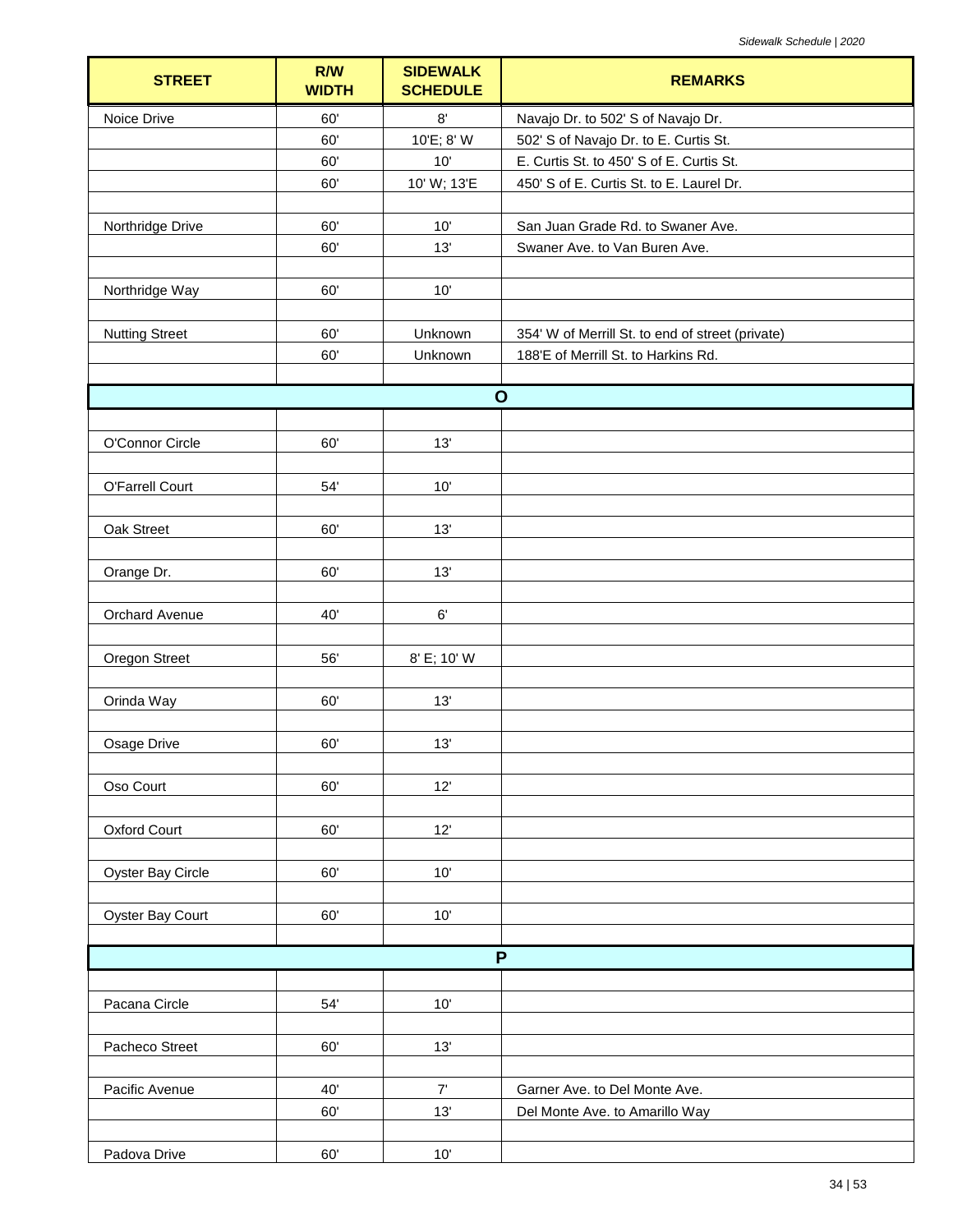| <b>STREET</b>          | R/W<br><b>WIDTH</b> | <b>SIDEWALK</b><br><b>SCHEDULE</b> | <b>REMARKS</b>                                 |
|------------------------|---------------------|------------------------------------|------------------------------------------------|
|                        |                     |                                    |                                                |
| Padre Drive            | 60'                 | 13'                                | W. Acacia St. to Nissen Rd.                    |
|                        | 60'                 | 10'                                | Nissen Rd. to end of street                    |
|                        |                     |                                    |                                                |
| Pajaro Circle          | 60'                 | 13'                                |                                                |
|                        |                     |                                    |                                                |
| Pajaro Street          | 75'                 | 12'                                | E. Market St. to Romie Lane                    |
|                        | 75'                 | 10'                                | Romie Lane to 115' S of Katherine Ave.         |
|                        | 76'                 | 11'                                | 115' S of Katherine Ave. to E. San Joaquin St. |
|                        | 60'                 | 13'                                | E. San Joaquin St. to San Pedro St.            |
|                        | 60'                 | 10'                                | San Pedro St. to E. Blanco Rd.                 |
|                        | 80'                 | Unknown                            | E. Market St. to John St.                      |
|                        |                     |                                    |                                                |
| Pajaro Way             | 60'                 | 10'                                |                                                |
|                        |                     |                                    |                                                |
| Palermo Court          | 56'                 | 10'                                |                                                |
|                        |                     |                                    |                                                |
| Palermo Drive          | 64'                 | 12'                                |                                                |
| Palma Drive            | 60'                 | 10'                                |                                                |
| Palmera Avenue         | 60'                 | 10'                                |                                                |
|                        |                     |                                    |                                                |
| Palmetto Street        | 75'                 | 12'                                |                                                |
|                        |                     |                                    |                                                |
| Palo Alto Way          | 60'                 | 13'                                |                                                |
|                        |                     |                                    |                                                |
| Paloma Avenue          | 60'                 | 9.5'                               | Quilla St. to E. Market St.                    |
|                        | 60'                 | 8' NE; 9' SW                       | E. Market St. to Tampa St.                     |
|                        | 60'                 | 11'                                | Tampa St. to Margaret St.                      |
|                        |                     |                                    |                                                |
| Paraiso Court          | 60'                 | 13'                                |                                                |
|                        |                     |                                    |                                                |
| Park Row               | 15'                 |                                    | Private                                        |
|                        |                     |                                    |                                                |
| Park Street            | 60'                 | 10'                                | Capitol St. to Nacional St.                    |
|                        | 60'                 | 13'                                | Nacional St. to Belmont Dr.                    |
|                        |                     |                                    |                                                |
| <b>Parkside Street</b> | 60'                 | 10'                                | South of E. Laurel Dr.                         |
|                        | 60'                 | 13'                                | North of E. Laurel Dr.                         |
|                        |                     |                                    |                                                |
| Parkway Road           | 60'                 | 8'                                 |                                                |
|                        |                     |                                    |                                                |
| Parsons Avenue         | 60'                 | 13'                                |                                                |
|                        |                     |                                    |                                                |
| Partridge Street       | 60'                 | 10'                                | Falcon Drive to first turn                     |
|                        | 58'                 | 11'                                | First turn to end of street (Cul-de-sac)       |
|                        |                     |                                    |                                                |
| Partridge Way          | 60'                 | 10'                                |                                                |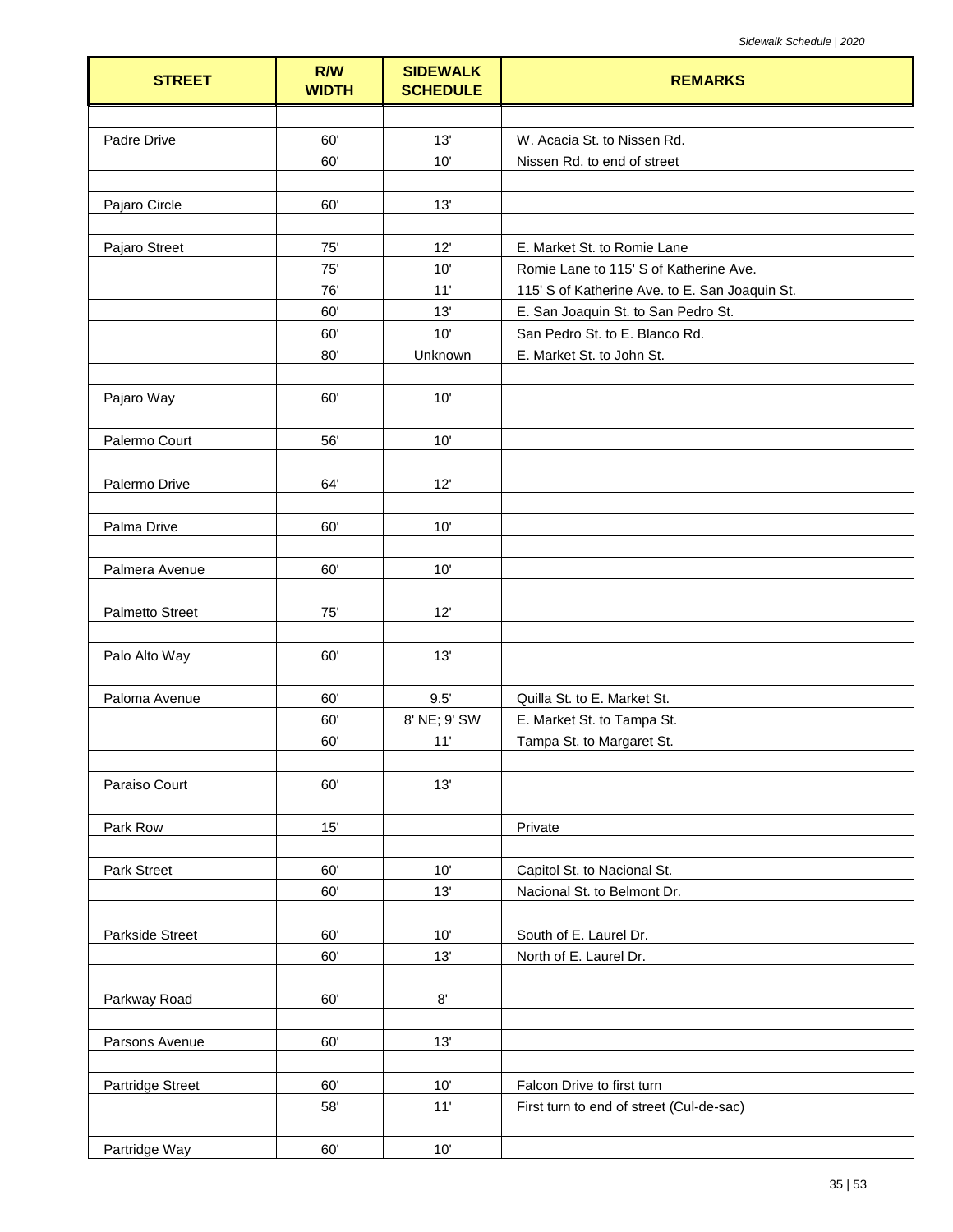| <b>STREET</b>        | R/W<br><b>WIDTH</b> | <b>SIDEWALK</b><br><b>SCHEDULE</b> | <b>REMARKS</b>                              |
|----------------------|---------------------|------------------------------------|---------------------------------------------|
|                      |                     |                                    |                                             |
| Pasatiempo Way       | 60'                 | 13'                                |                                             |
|                      |                     |                                    |                                             |
| Paseo Grande         | 60'                 | $10'$                              |                                             |
|                      |                     |                                    |                                             |
| Pavia Circle         | 56'                 | 10'                                |                                             |
|                      |                     |                                    |                                             |
| Pavia Way            | 64'                 | 12'                                |                                             |
| Peaceful Cove Way    | 60'                 | 10'                                |                                             |
|                      |                     |                                    |                                             |
| Peach Drive          | 60'                 | 10'                                |                                             |
|                      |                     |                                    |                                             |
| Pearl Alley          | 20'                 | N/A                                | Private                                     |
|                      |                     |                                    |                                             |
| Pearl Street (N)     | 50'                 | $8^\circ$                          |                                             |
|                      |                     |                                    |                                             |
| Pearl Street (S)     | 50'                 | $8^\circ$                          |                                             |
|                      |                     |                                    |                                             |
| Pellet Avenue        | 60'                 | $8^\circ$                          |                                             |
|                      |                     |                                    |                                             |
| Pennsylvania Drive   | 64'                 | 10'                                |                                             |
| Penwick Circle       | 54'                 | $10'$                              |                                             |
|                      |                     |                                    |                                             |
| Perez Circle         | 60'                 | 10'                                |                                             |
|                      |                     |                                    |                                             |
| Perez Street         | 50'                 | $8^\circ$                          | Santa Rita Creek to E. Bolivar St.          |
|                      | 50'                 | 5'                                 | E. Bolivar St. to 201' N of Prado St.       |
|                      | 60'                 | 5' W; 10' E                        | 201' N of Prado St. to 33' S of Perez St.   |
|                      | 60'                 | $10'$                              | 33' S of Perez Cir. to 167' N of Perez Cir. |
|                      | 60'                 | 10'                                | 201' N of Prado St. to end of street        |
|                      |                     |                                    |                                             |
| Pescadero Drive      | 60'                 | $10'$                              |                                             |
| Piazza Circle        | 56'                 | 10'                                |                                             |
|                      |                     |                                    |                                             |
| Piazza Drive         | 60'                 | 10'                                | Verona Ct. to Monte Bella Blvd.             |
|                      | 56'                 | 10'                                | Verona Ct. to Cul-de-sac                    |
|                      |                     |                                    |                                             |
| Pickford Way         | 54'                 | 10'                                |                                             |
|                      |                     |                                    |                                             |
| Pico Blanco          | $60^\circ$          | $10'$                              |                                             |
|                      |                     |                                    |                                             |
| <b>Pierce Street</b> | 60'                 | 13'                                |                                             |
|                      |                     |                                    |                                             |
| Pike Way             | 60'                 | 13'                                |                                             |
| Pima Circle          | $54^\circ$          | $10'$                              |                                             |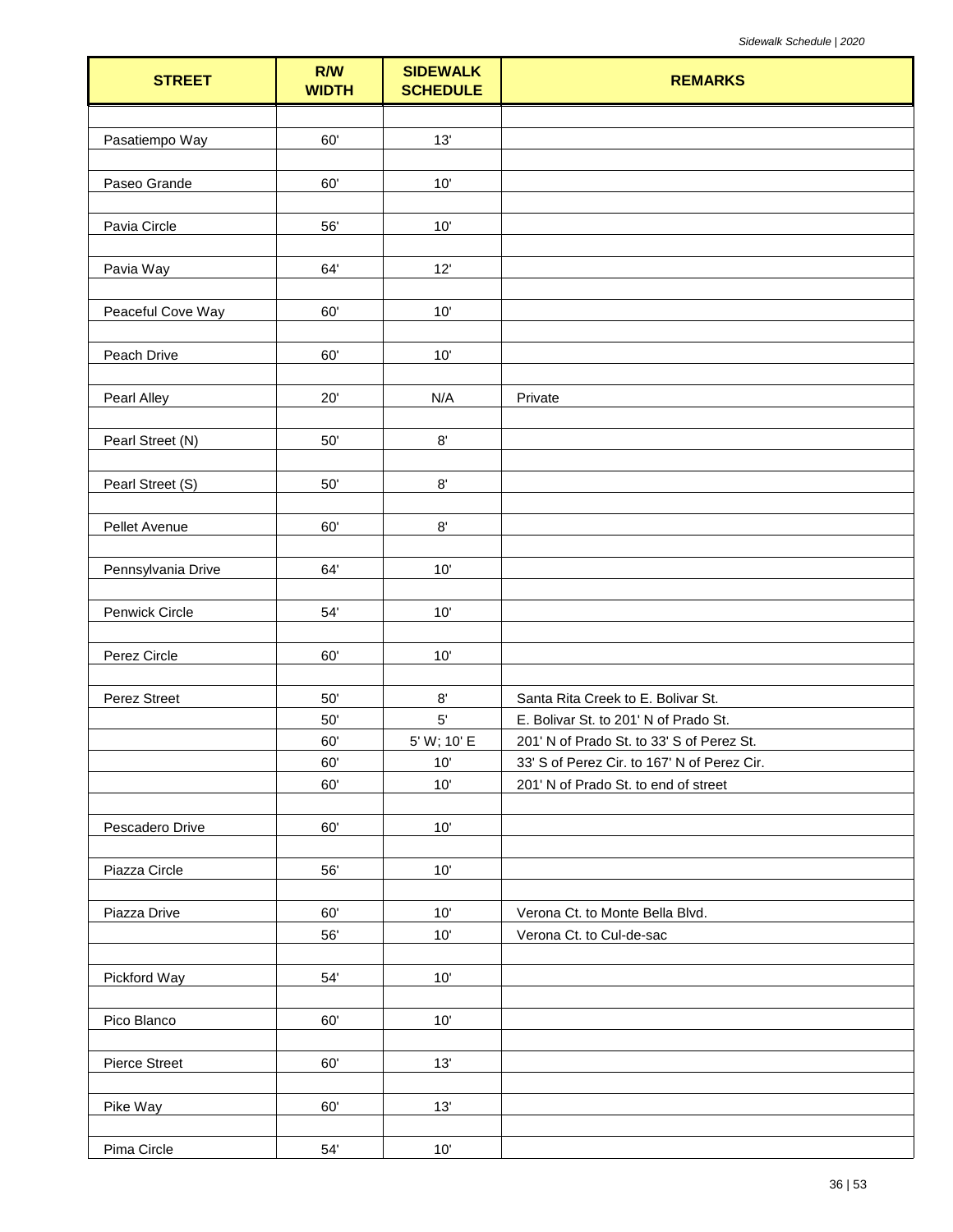| <b>STREET</b>           | R/W<br><b>WIDTH</b> | <b>SIDEWALK</b><br><b>SCHEDULE</b> | <b>REMARKS</b>                           |
|-------------------------|---------------------|------------------------------------|------------------------------------------|
|                         |                     |                                    |                                          |
| <b>Pine Street</b>      | 60'                 | 13'                                |                                          |
|                         |                     |                                    |                                          |
| Pino Way                | 46'                 | $6^\circ$                          |                                          |
|                         |                     |                                    |                                          |
| Pisa Circle             | 56'                 | 10'                                |                                          |
| Placer Way              | 60'                 | $10'$                              |                                          |
|                         |                     |                                    |                                          |
| Plaza Circle            | 60'                 | 10'                                |                                          |
|                         |                     |                                    |                                          |
| Plumas Way              | 60'                 | 13'                                |                                          |
|                         |                     |                                    |                                          |
| Polk Circle             | $50^{\circ}$        | $11'$                              |                                          |
| Polk Street             | 60'                 | 13'                                |                                          |
|                         |                     |                                    |                                          |
| <b>Poplar Street</b>    | 60'                 | $11'$                              |                                          |
|                         |                     |                                    |                                          |
| Portsmouth Way          | $54'$               | $10'$                              |                                          |
|                         |                     |                                    |                                          |
| Post Drive              | 76' to 90'          | 10'                                |                                          |
|                         |                     |                                    |                                          |
| Potrero Way             | $54^\circ$          | $10'$                              |                                          |
| <b>Powell Street</b>    | 60'                 | $10'$                              | W Rossi St. to 764.74' NE of Rossi St.   |
|                         | $54'$               | 10'                                | 764.74' NE of Rossi St. to end of street |
|                         |                     |                                    |                                          |
| <b>Prader Street</b>    | 60'                 | $10'$                              |                                          |
|                         |                     |                                    |                                          |
| Prado Street            | 60'                 | 13'                                |                                          |
|                         | 54'                 | 40 <sup>1</sup>                    | Prado St. Ext. (Alvarado Tract)          |
|                         |                     |                                    |                                          |
| <b>Prescott Circle</b>  | 56'                 | $10'$                              |                                          |
| <b>Preston Street</b>   | $50' - 64'$         | $8^\circ$                          |                                          |
|                         |                     |                                    |                                          |
| Primavera Street        | 60'                 | $10'$                              | (Formerly Los Olivos Ct.)                |
|                         |                     |                                    |                                          |
| Primavera Way           | $54'$               | 10'                                | (Formerly Shakespeare Way)               |
|                         |                     |                                    |                                          |
| Primrose Drive          | 60'                 | 13'                                |                                          |
|                         |                     |                                    |                                          |
| Prince Place            | $60^\circ$          | 13'                                |                                          |
| <b>Princeton Circle</b> | 54'                 | $10'$                              |                                          |
|                         |                     |                                    |                                          |
| Princeton Court         | 60'                 | 12'                                |                                          |
|                         |                     |                                    |                                          |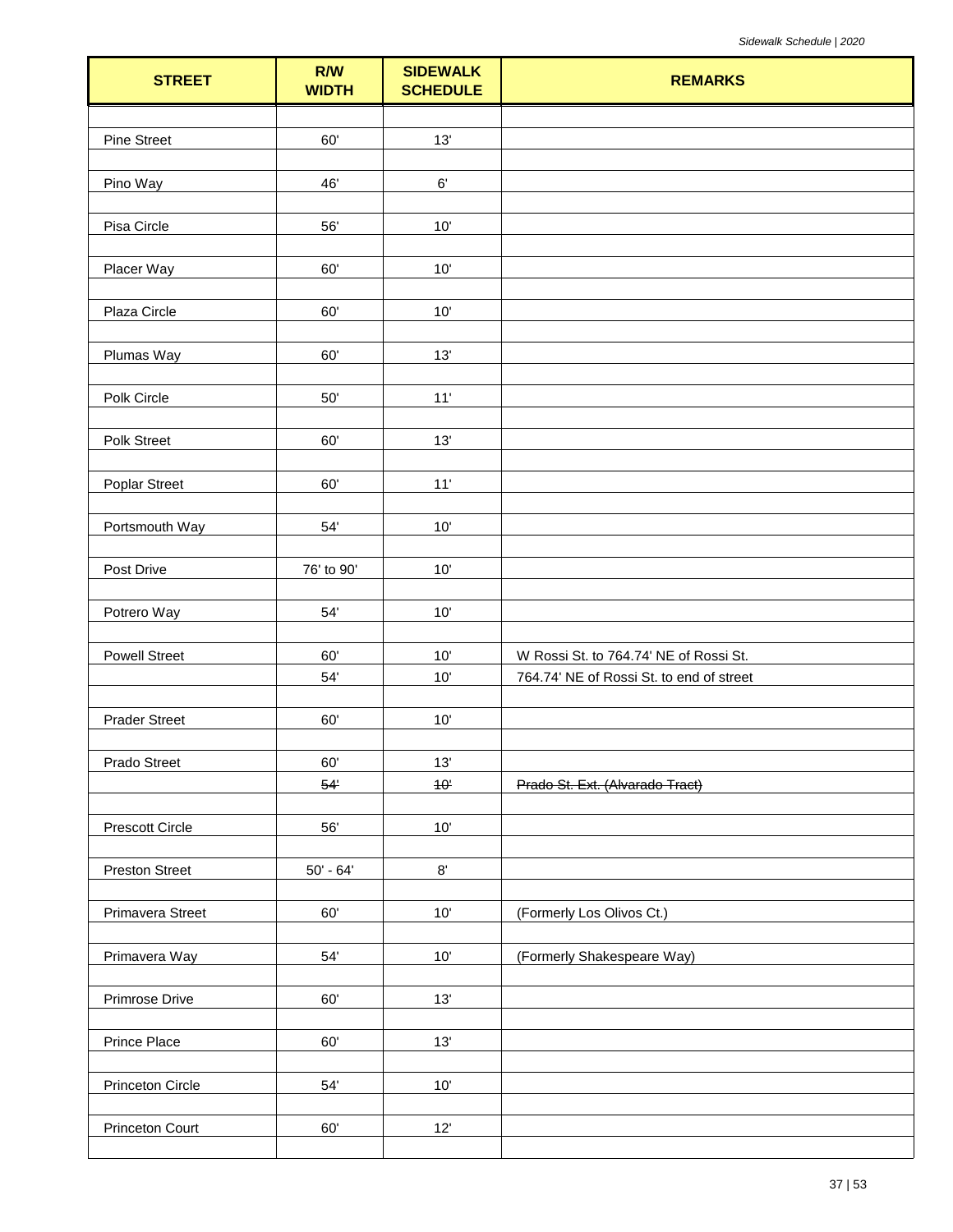| <b>STREET</b>        | R/W<br><b>WIDTH</b> | <b>SIDEWALK</b><br><b>SCHEDULE</b> | <b>REMARKS</b>                                    |
|----------------------|---------------------|------------------------------------|---------------------------------------------------|
| Provincetown Circle  | 54'                 | 10'                                |                                                   |
|                      |                     |                                    |                                                   |
| Provincetown Drive   | 60'                 | 10'                                | 116.49' NE of Lexington Dr. to Independence Blvd. |
|                      | 54'                 | 10'                                | Lexington Dr. to 116.49' NE of Independence Blvd. |
|                      | 64'                 | 12'                                | Independence Blvd. to Hidden Creek Cir.           |
|                      | 60'                 | 12'                                | South of Hidden Creek Cir.                        |
|                      | 64'                 | 12'                                |                                                   |
| Provincetown Way     |                     |                                    |                                                   |
| Pueblo Drive         | 60'                 | 13'                                |                                                   |
|                      |                     |                                    |                                                   |
|                      |                     |                                    | $\mathbf Q$                                       |
|                      |                     |                                    |                                                   |
| Quail Run Circle     | 64'                 | 10'                                |                                                   |
|                      |                     |                                    |                                                   |
| Quilla Street        | 60'                 | 11'                                |                                                   |
| Quintero Circle      | 44'                 | $5^{\circ}$                        |                                                   |
|                      |                     |                                    |                                                   |
|                      |                     |                                    | $\mathsf{R}$                                      |
|                      |                     |                                    |                                                   |
| Ragsdale Court       | $30' - 34'$         | Unknown                            |                                                   |
|                      |                     |                                    |                                                   |
| <b>Rainier Drive</b> | 60'                 | 10'                                |                                                   |
|                      |                     |                                    |                                                   |
| Ramona Avenue        | 60'                 | 13'                                |                                                   |
| Ranchero Drive       | 54'                 | 10'                                | North of La Honda Ct.                             |
|                      | 48'                 | 7'                                 | 738' W of Las Casitas Dr.                         |
|                      |                     |                                    |                                                   |
| Raven Court          | 60'                 | 12'                                |                                                   |
|                      |                     |                                    |                                                   |
| <b>Reata Street</b>  | 60'                 | 13'                                | Linwood Dr. to 150' E of Toyon St.                |
|                      | 60'                 | 10'                                | 150' E of Toyon St. to Tapadero Dr.               |
|                      |                     |                                    |                                                   |
| Redondo Way          | 60'                 | 13'                                |                                                   |
| Redwood Place        | $54'$               | $10'$                              |                                                   |
|                      |                     |                                    |                                                   |
| Regency Circle       | 64'                 | $10'$                              |                                                   |
|                      |                     |                                    |                                                   |
| Rex Circle           | 54'                 | $10'$                              |                                                   |
|                      |                     |                                    |                                                   |
| Rhine Circle         | 60'                 | 12'                                |                                                   |
|                      |                     |                                    |                                                   |
| <b>Rhine Court</b>   | 60'                 | 12'                                |                                                   |
| Rhode Island Circle  | 56'                 | $10'$                              |                                                   |
|                      |                     |                                    |                                                   |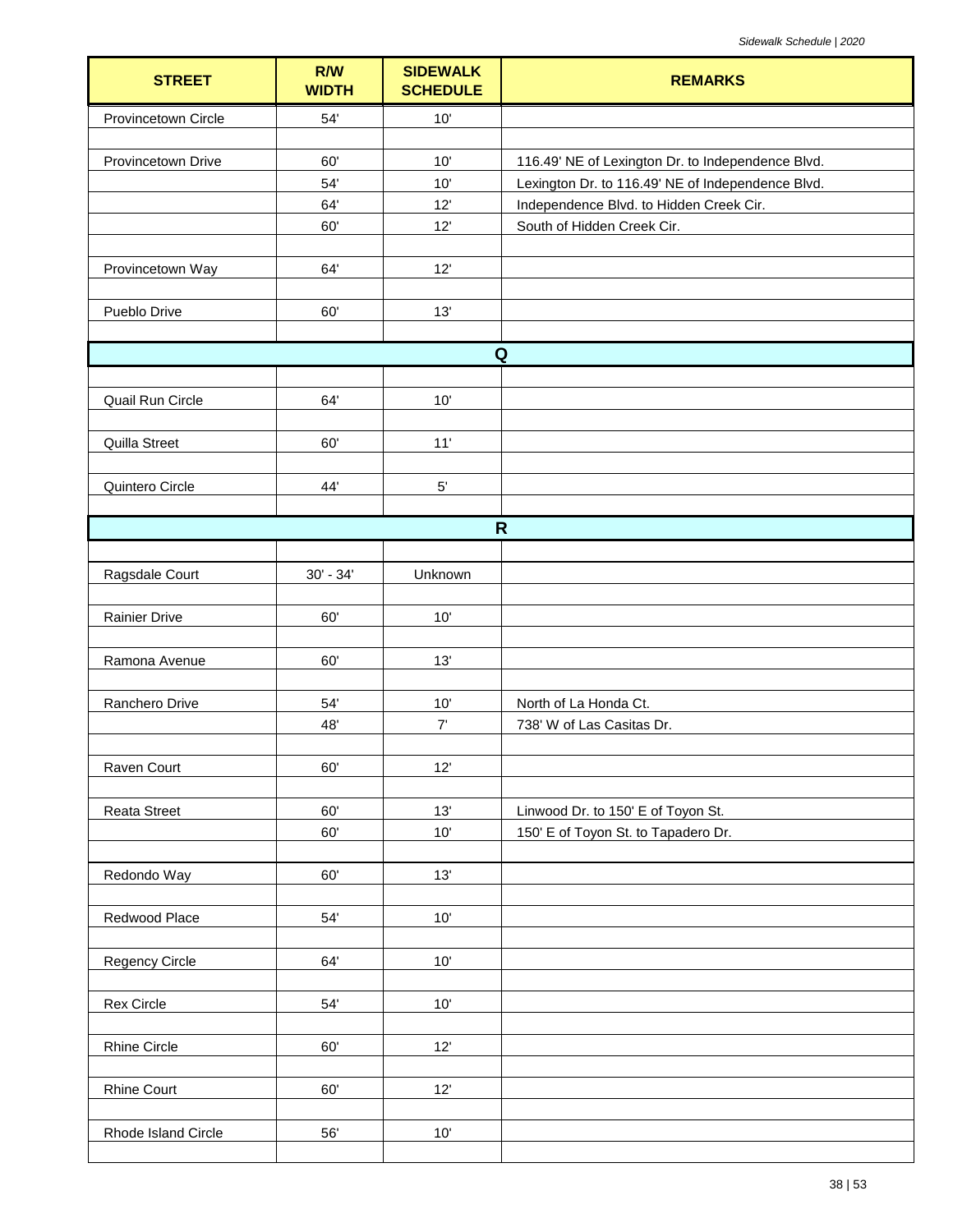| <b>STREET</b>              | R/W<br><b>WIDTH</b> | <b>SIDEWALK</b><br><b>SCHEDULE</b> | <b>REMARKS</b>                          |
|----------------------------|---------------------|------------------------------------|-----------------------------------------|
| <b>Rhode Island Street</b> | 60'                 | 10'                                | Constitution Blvd. to Rhode Island Cir. |
|                            | 56'                 | 10'                                | Rhode Island Cir. to end of street      |
|                            |                     |                                    |                                         |
| Rianda Circle              | 60'                 | $8^\circ$                          |                                         |
|                            |                     |                                    |                                         |
| Rianda Street              | 60'                 | 10'                                |                                         |
|                            |                     |                                    |                                         |
| Rico Circle                | 56'                 | 10'                                |                                         |
|                            |                     |                                    |                                         |
| <b>Rico Street</b>         | 64'                 | 10'                                |                                         |
| Rider Avenue               | 60'                 | 10'                                | Gee St. to 114' NE of Amarillo Way      |
|                            | 60'                 | 10' N; 8' S                        | 114' NE of Amarillo Way                 |
|                            | 60'                 | 10'                                | Amarillo Way to Freedom Pkwy.           |
|                            | 72'                 | 14'                                | Freedom Pkwy. to Cottonwood Way         |
|                            | 72'                 | 8' NW; 11' SE                      | Cottonwood Way to E. Boronda Rd.        |
|                            |                     |                                    |                                         |
| <b>Riesling Way</b>        | 60'                 | 12'                                |                                         |
|                            |                     |                                    |                                         |
| <b>Riker Circle</b>        | $50'$               | $8^\circ$                          |                                         |
|                            |                     |                                    |                                         |
| <b>Riker Street</b>        | 60'                 | 10'                                |                                         |
|                            |                     |                                    |                                         |
| <b>Riker Terrace</b>       | 60'                 | 13'                                |                                         |
| Rincon Avenue              | $50'$               | 8'                                 |                                         |
|                            |                     |                                    |                                         |
| Rio Verde Drive            | 60'                 | 10'                                |                                         |
|                            |                     |                                    |                                         |
| <b>Riverton Way</b>        | 54'                 | 10'                                |                                         |
|                            |                     |                                    |                                         |
| Rochex Avenue              | 50'                 | 8'                                 | N. Main St. to N. Fourth St.            |
|                            | 60'                 | $8^\circ$                          | N. Fourth St. to Tyler St.              |
|                            | $50'$               | $8^\circ$                          | Tyler St. to Crescent Way               |
|                            |                     |                                    |                                         |
| Rockhaven Court            | 54'                 | 10'                                |                                         |
|                            |                     |                                    |                                         |
| Rockport Way               | 64'                 | 10'                                |                                         |
|                            |                     |                                    |                                         |
| Rockrose Street            | 60'                 | 10'                                |                                         |
|                            | 60'                 | 10'                                |                                         |
| Rockrose Way               |                     |                                    |                                         |
| Rodeo Avenue               | 40'                 | 6.5' E; 5.5' W                     | W. Curtis St. to 130' S of Boeing St.   |
|                            | $50'$               | 8' E; 6.5' W                       | 130' S of Boeing to N. First St.        |
|                            |                     |                                    |                                         |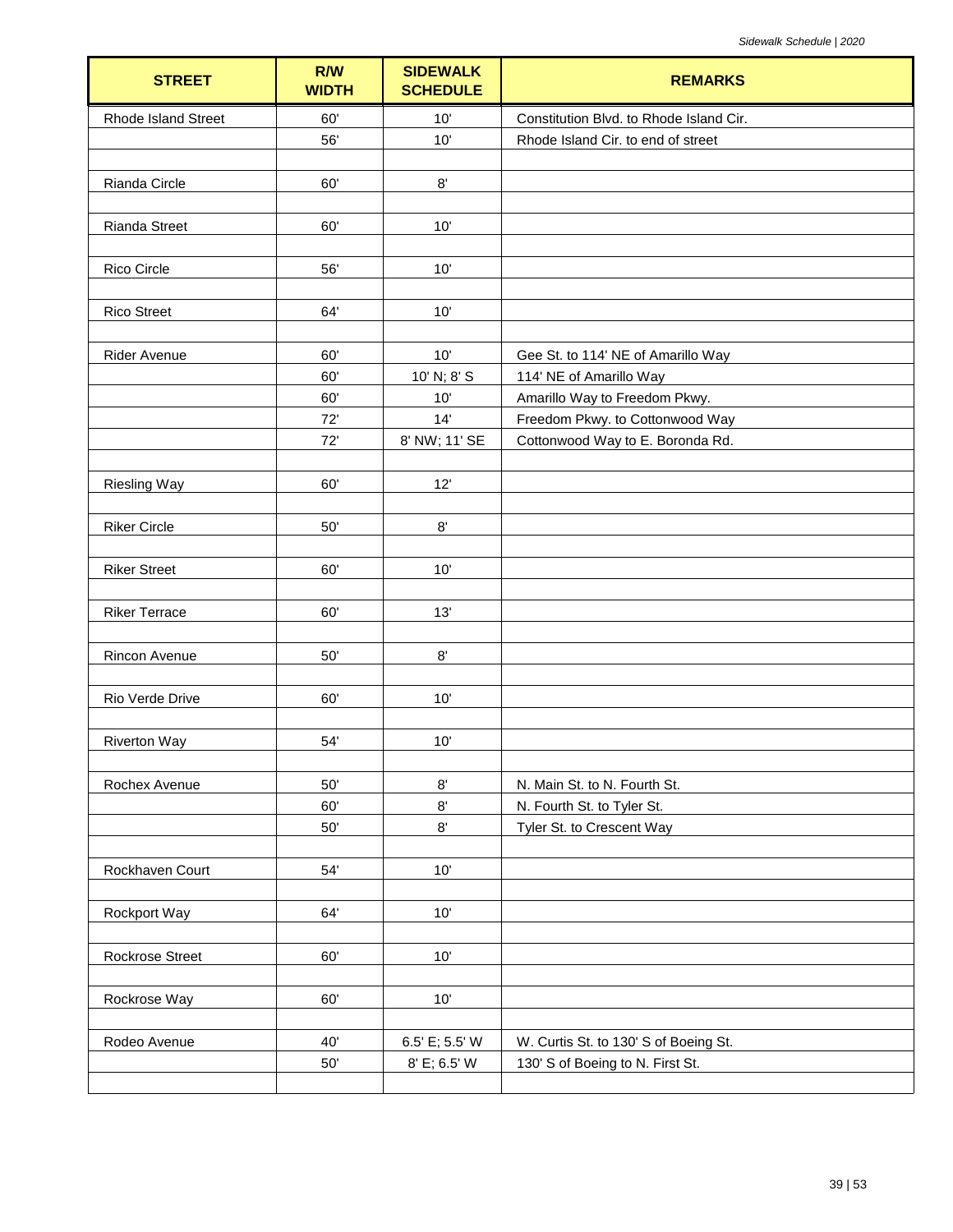| <b>STREET</b>           | R/W<br><b>WIDTH</b> | <b>SIDEWALK</b><br><b>SCHEDULE</b> | <b>REMARKS</b>                                       |
|-------------------------|---------------------|------------------------------------|------------------------------------------------------|
| Romie Lane (E)          | 66'                 | 10'                                | S. Main St. to 376' E of California St.              |
|                         | 70'                 | 11.5'                              | 376' E of California St. to 610' E of California St. |
|                         | 80'                 | 10'                                | 610' E of California St. to San Marino Way           |
|                         | 82'                 | 10'                                | San Marino Way to Abbott St.                         |
|                         |                     |                                    |                                                      |
| Romie Lane (W)          | 86'                 | 10'                                | S. Main St. to Bautista Dr.                          |
|                         | 86'                 | 23'                                | West of Bautista Dr.                                 |
|                         |                     |                                    |                                                      |
| <b>Roosevelt Street</b> | 60'                 | 10'                                | Kern St. to Kings St.                                |
|                         | 60'                 | 8'                                 | Kings St. to Pearl St.                               |
|                         |                     |                                    |                                                      |
| Rosarita Drive          | 60'                 | 13'                                |                                                      |
|                         |                     |                                    |                                                      |
| <b>Rose Street</b>      | 50'                 | $8^\circ$                          |                                                      |
|                         |                     |                                    |                                                      |
| Rossano Circle          | 56'                 | 10'                                |                                                      |
|                         |                     |                                    |                                                      |
| Rossano Court           | 56'                 | 10'                                |                                                      |
|                         |                     |                                    |                                                      |
| Rossano Way             | 56'                 | 10'                                |                                                      |
|                         |                     |                                    |                                                      |
| Rossi Alley             | 15'                 | N/A                                |                                                      |
|                         |                     |                                    |                                                      |
| Rossi Circle            | 64'                 | 10'                                |                                                      |
|                         |                     |                                    |                                                      |
| Rossi Street (E)        | 75'                 | 15' N; 12' S                       | Bridge St. to Sherwood Pl.                           |
|                         | Varies              | 15'N; 12'S                         | N. Main St. to Bridge St.                            |
|                         |                     |                                    |                                                      |
| Rossi Street (W)        | 76'                 | 10'                                | N. Davis Rd. to 1218' E of N. Davis Rd.              |
|                         | 76'                 | 10' S; 20' N                       | 1218' E of N. Davis Rd. to 2271' E of N. Davis Rd.   |
|                         | 76'                 | 20' N; 12' to 21' S                | 2271' E of N. Davis Rd. to 2753' E. of N. Davis Rd.  |
|                         | 76'                 | 10'                                | 2753' E of N. Davis Rd. to Rico St.                  |
|                         | 76'                 | 20'                                | Rico St. to 1441' E of Rico St.                      |
|                         | 76'                 | 10'                                | 1441' E of Rico St. to 2040' E of Rico St.           |
|                         | 96' to 106'         | 10'                                | 2040' E of Rico St. to N. Main St.                   |
|                         |                     |                                    |                                                      |
| <b>Russell Road</b>     | 110'                | $10'$ S                            | U.S. 101 Freeway to San Juan Grade Rd.               |
|                         |                     |                                    |                                                      |
|                         |                     | S                                  |                                                      |
|                         |                     |                                    |                                                      |
| Sage Court              | 56'                 | 10'                                | Chamise Dr. to 360' NE of Chamise Dr.                |
|                         | 60'                 | 10'                                | 360' E of Chamise Dr. to 690' SE of Chamise Dr.      |
|                         | 56'                 | 10'                                | 690' SE of Chamise Dr. to Chamise Dr.                |
|                         |                     |                                    |                                                      |
| Sage Way                | 60'                 | 10'                                |                                                      |
|                         |                     |                                    |                                                      |
| Saguaro Circle          | 56'                 | 10'                                |                                                      |
|                         |                     |                                    |                                                      |
| Saguaro Drive           | 60'                 | 10'                                |                                                      |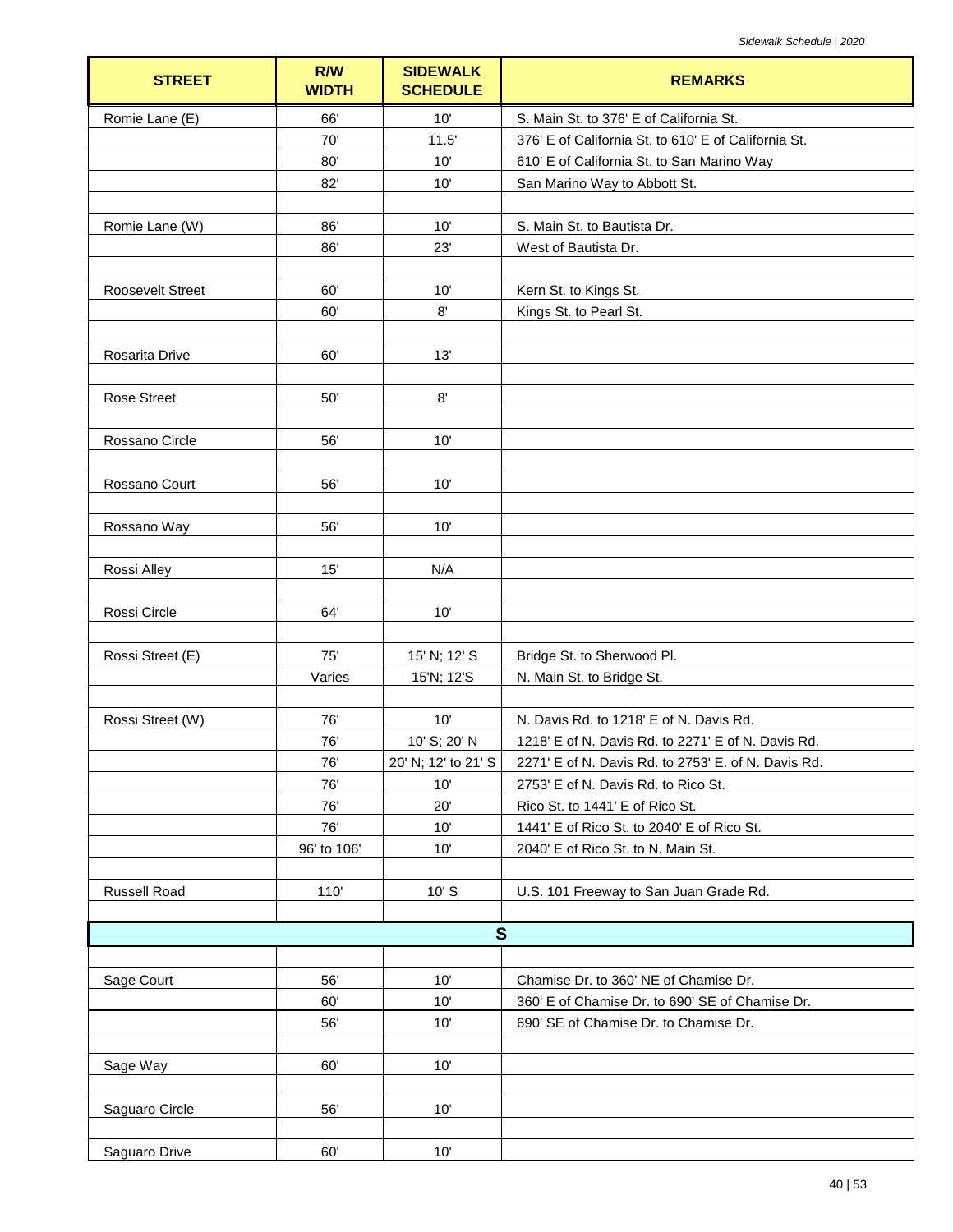| <b>STREET</b>          | R/W<br><b>WIDTH</b> | <b>SIDEWALK</b><br><b>SCHEDULE</b> | <b>REMARKS</b>                                           |
|------------------------|---------------------|------------------------------------|----------------------------------------------------------|
|                        |                     |                                    |                                                          |
| <b>Salinas Street</b>  | 60'                 | 10'                                | Clay St. to John St.                                     |
|                        | 80'                 | 10'                                | John St. to San Luis St.                                 |
|                        | 60'                 | 10'                                | San Luis St. to Gabilan St.                              |
|                        | 72'                 | 10'                                | Gabilan St. to W. Market St.                             |
|                        | Varies              | Unknown                            | W. Market St. to John St.                                |
| Sanborn Place          | 80'                 | Unknown                            | (Formerly part of S. Sanborn Rd.)                        |
| Sanborn Road (N)       | 86'                 | 12' W; 10' E                       | E. Alisal St. to East St.                                |
|                        | 86'                 | 8'                                 | East St. to Connely St.                                  |
|                        | 86'                 | 10' S; 8' N                        | Connely St. to E. Market St.                             |
|                        | Varies              | $10'$ S                            | E. Market St. to Cedar St.                               |
|                        | 71' to 93'          | $8^{\circ}$                        | Cedar St. to Eucalyptus Dr.                              |
|                        | 80'                 | 8'                                 | Eucalyptus Dr. to E. Laurel Dr.                          |
|                        | 86'                 | 10'                                | E. Laurel Dr. to Del Monte Ave.                          |
|                        | 86'                 | Unknown                            | Del Monte Ave. to E. Boronda Rd.                         |
|                        |                     |                                    |                                                          |
| Sanborn Road (S)       | 80'                 | 8'                                 | Abbott St. to Pellet Ave.                                |
|                        | 89'                 | 10'                                | Pellet Ave. to 270' NE of Pellet Ave.                    |
|                        | 80'                 | 10'                                | 270' NE of Pellet Ave. to U.S. 101 Freeway               |
|                        | 80'                 | Unknown                            | U.S.101 Freeway to Mayfair Dr.                           |
|                        | 100'                | 10'                                | Mayfair Dr. to E. Alisal St.                             |
| Sansome Street         | 54'                 | 10'                                | 842' E of Rico St.                                       |
|                        | 60'                 | 10'                                | 769' N of W. Rossi St.                                   |
|                        |                     |                                    |                                                          |
| Saratoga Circle        | 60'                 | 13'                                |                                                          |
|                        |                     |                                    |                                                          |
| Saratoga Drive         | 64'                 | 10'                                |                                                          |
| Sardinia Drive         | 60'                 | 10'                                |                                                          |
|                        |                     |                                    |                                                          |
| Saucito Avenue         | 60'                 | 13'                                |                                                          |
| Sausal Drive           | 60'                 | 13'                                |                                                          |
|                        |                     |                                    |                                                          |
| <b>Schilling Place</b> | 64'                 | 10'                                |                                                          |
| Sconberg Parkway       | 64'                 | 20'N                               | Not fully developed                                      |
| Second Avenue          | 60'                 | 11'                                | Towt St. to E. Market St., and Cooper St. to Garner Ave. |
|                        |                     |                                    |                                                          |
| Second Street (N)      | 60'                 | 11'                                |                                                          |
| Segovia Circle         | 44'                 | $5^{\circ}$                        |                                                          |
|                        |                     |                                    |                                                          |
| Seminole Way           | 60'                 | 13'                                |                                                          |
|                        |                     |                                    |                                                          |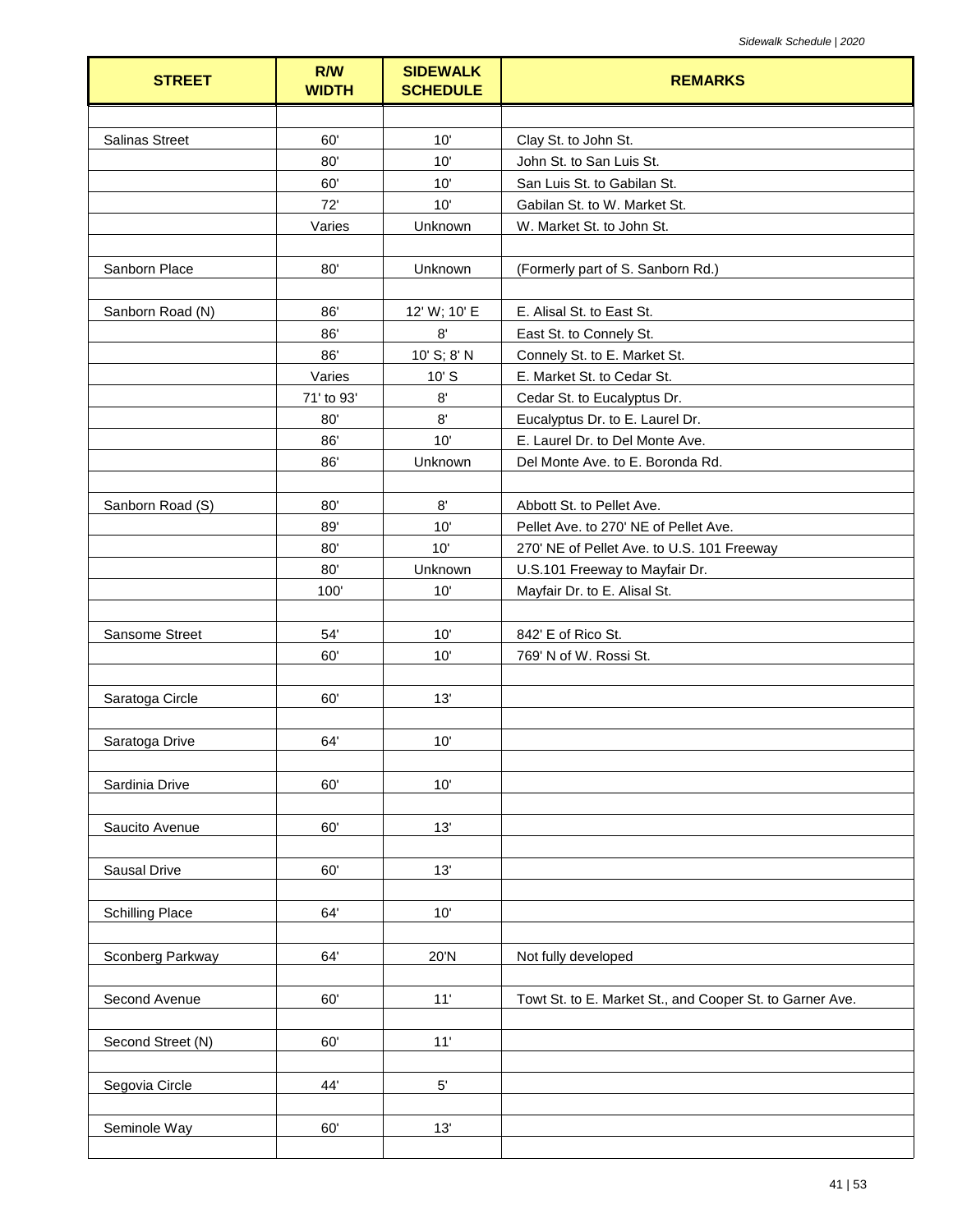| <b>STREET</b>       | <b>R/W</b><br><b>WIDTH</b> | <b>SIDEWALK</b><br><b>SCHEDULE</b> | <b>REMARKS</b>                                               |
|---------------------|----------------------------|------------------------------------|--------------------------------------------------------------|
| Seneca Place        | 54'                        | 10'                                |                                                              |
|                     |                            |                                    |                                                              |
| Sepulveda Circle    | 54'                        | 10'                                |                                                              |
| Sepulveda Drive     | 54'                        | 10'                                | N. First St. to 465' W of N. First St.                       |
|                     | 50'                        | 10' E; 6' W                        | 465' W of N. First St. to 683' N of W. Alvin Dr.             |
|                     | 54'                        | 10'                                | 683' N of W. Alvin Dr. to W. Alvin Dr.                       |
|                     |                            |                                    |                                                              |
| Sequoia Street      | 60'                        | 13'                                |                                                              |
|                     |                            |                                    |                                                              |
| Seville Street      | 54'                        | $5'$                               |                                                              |
|                     |                            |                                    |                                                              |
| Seville Way         | 54'                        | $5^{\circ}$                        |                                                              |
| Sharon Drive        | 60'                        | 13'                                |                                                              |
|                     |                            |                                    |                                                              |
| Shasta Way          | 60'                        | 13'                                |                                                              |
|                     |                            |                                    |                                                              |
| Shawnee Way         | 60'                        | 13'                                |                                                              |
|                     |                            |                                    |                                                              |
| Shelley Way         | 54'                        | 10'                                |                                                              |
|                     |                            |                                    |                                                              |
| Sherman Circle      | 54'                        | 10'                                |                                                              |
| Sherman Drive       | 60'                        | 10'                                | Larkin St. to Leese Dr.                                      |
|                     | 54'                        | 10'                                | Leese Dr. to end of street                                   |
|                     |                            |                                    |                                                              |
| Sherwood Drive      | $91' - 94'$                | 10'                                | E. Market St. to Cherry St.                                  |
|                     | $85' - 91'$                | 10' W; 12' E                       | Cherry St. to E. Rossi St.                                   |
|                     | 84'                        | 10'                                | E. Rossi St. to Bernal Dr. (except U.S. 101 crossing)        |
|                     |                            |                                    |                                                              |
| Sherwood Place      | 60'                        | Unknown                            |                                                              |
| Shires Way          | 60'                        | 10'                                |                                                              |
|                     |                            |                                    |                                                              |
| <b>Short Street</b> | 40'                        | $6^{\prime}$                       |                                                              |
|                     |                            |                                    |                                                              |
| Sieber St.          | 40'                        | $8^\circ$                          |                                                              |
|                     |                            |                                    |                                                              |
| Siena Way           | 60'                        | 10'                                | Piazza Dr. to Bologna Way                                    |
|                     | 56'                        | 10'                                | Bolgona Way to Cul-de-sac                                    |
|                     | 60'                        | 13'                                |                                                              |
| Sierra Drive        | 60'                        | 10'                                | Santa Ana Dr. to Maplewood Dr.<br>Maplewood Dr. to Manor Dr. |
|                     |                            |                                    |                                                              |
| Sierra Madre Drive  | 60'                        | 13'                                |                                                              |
|                     |                            |                                    |                                                              |
| Silverado Circle    | 54'                        | 10'                                |                                                              |
|                     |                            |                                    |                                                              |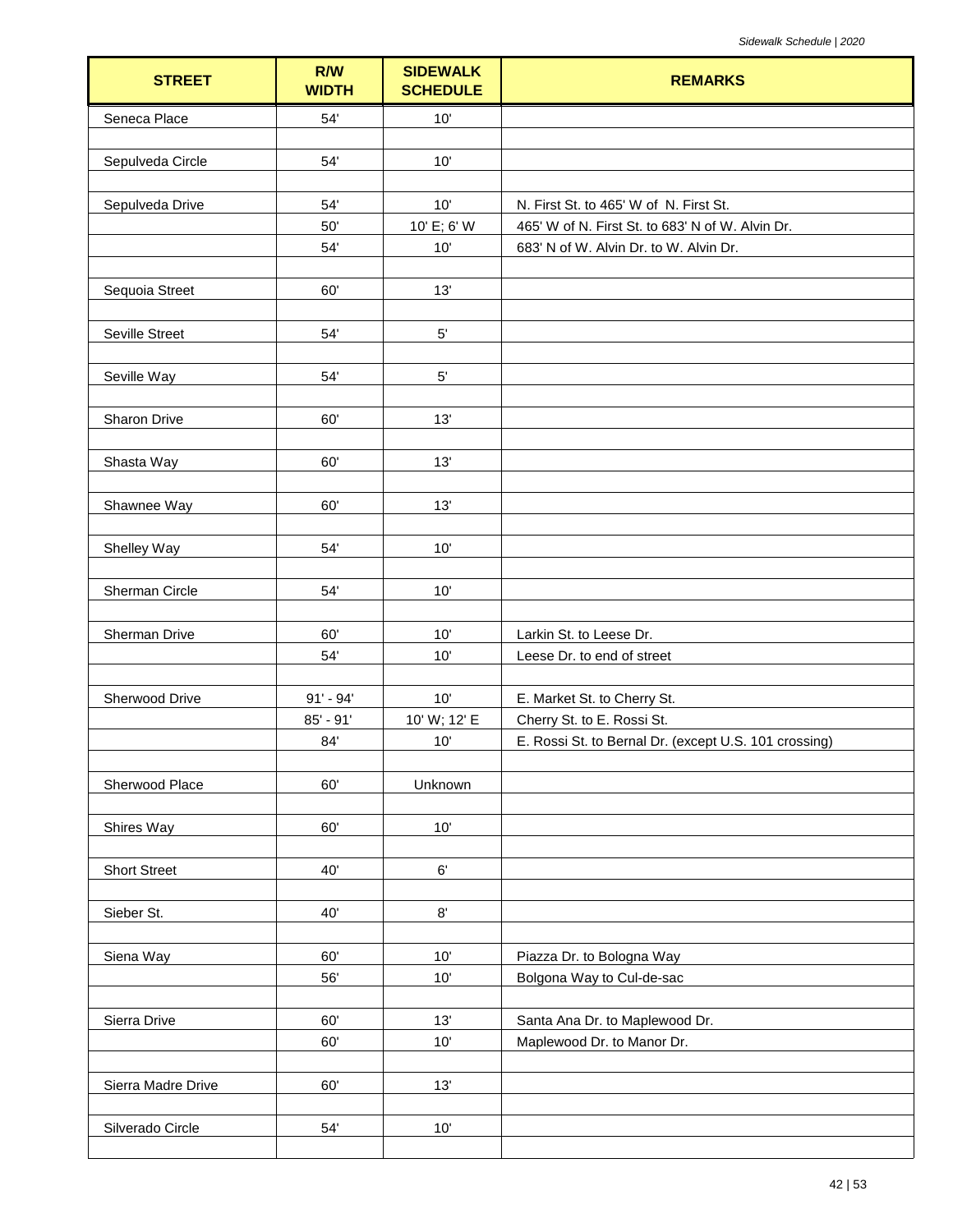| <b>STREET</b>         | R/W<br><b>WIDTH</b> | <b>SIDEWALK</b><br><b>SCHEDULE</b> | <b>REMARKS</b>                              |
|-----------------------|---------------------|------------------------------------|---------------------------------------------|
| Silverwood Place      | $54'$               | $10'$                              |                                             |
|                       |                     |                                    |                                             |
| <b>Simas Street</b>   | 60'                 | 10'                                |                                             |
| Siskiyou Drive        | 54'                 | $10'$                              |                                             |
|                       |                     |                                    |                                             |
| <b>Sky Place</b>      | $50'$               | Unknown                            |                                             |
|                       |                     |                                    |                                             |
| Skyway Boulevard      | 84'                 | $10'$                              |                                             |
|                       |                     |                                    |                                             |
| Sloat Circle          | 54'                 | $10'$                              |                                             |
| Sloat Drive           | 60'                 | 10'                                |                                             |
|                       |                     |                                    |                                             |
| Smith Street          | 40'                 | 6'                                 |                                             |
|                       |                     |                                    |                                             |
| Snug Harbor Street    | 60'                 | 12'                                |                                             |
| Solano Way            | 50'                 | $8^\circ$                          | Mendocino Dr. to end of street (Cul-de-sac) |
|                       | 60'                 | 10'                                | Mendocino Dr. to Alvin Dr.                  |
|                       |                     |                                    |                                             |
| <b>Soledad Street</b> | $50'$               | $8^\circ$                          |                                             |
|                       | $50^{\circ}$        | $8^\circ$                          | E. Lake St. to Market Way                   |
| Somersworth Circle    | 60'                 | 12'                                |                                             |
|                       |                     |                                    |                                             |
| Somersworth Way       | 60'                 | 12'                                |                                             |
|                       |                     |                                    |                                             |
| Sonora Way            | 60'                 | 13'                                |                                             |
|                       |                     |                                    |                                             |
| Sorrentini Drive      | 60'                 | $13'$                              |                                             |
| Soto Place            | 60'                 | $13'$                              | (Formerly Washington St.)                   |
|                       |                     |                                    |                                             |
| Souza Way             | 60'                 | 13'                                |                                             |
|                       |                     |                                    |                                             |
| <b>Spicer Street</b>  | 60'                 | $10'$                              | (Formerly Chiquito St.)                     |
| Spoleto Circle        | 56'                 | $10'$                              |                                             |
|                       |                     |                                    |                                             |
| Spoleto Street        | 56'                 | $10'$                              |                                             |
|                       |                     |                                    |                                             |
| Spoleto Way           | 56'                 | $10'$                              |                                             |
|                       |                     |                                    |                                             |
| <b>Spring Street</b>  | $50^{\circ}$        | $8^\circ$                          |                                             |
| Stanford Avenue       | 60'                 | $13'$                              |                                             |
|                       |                     |                                    |                                             |
| <b>Stanyan Street</b> | 54'                 | $10'$                              |                                             |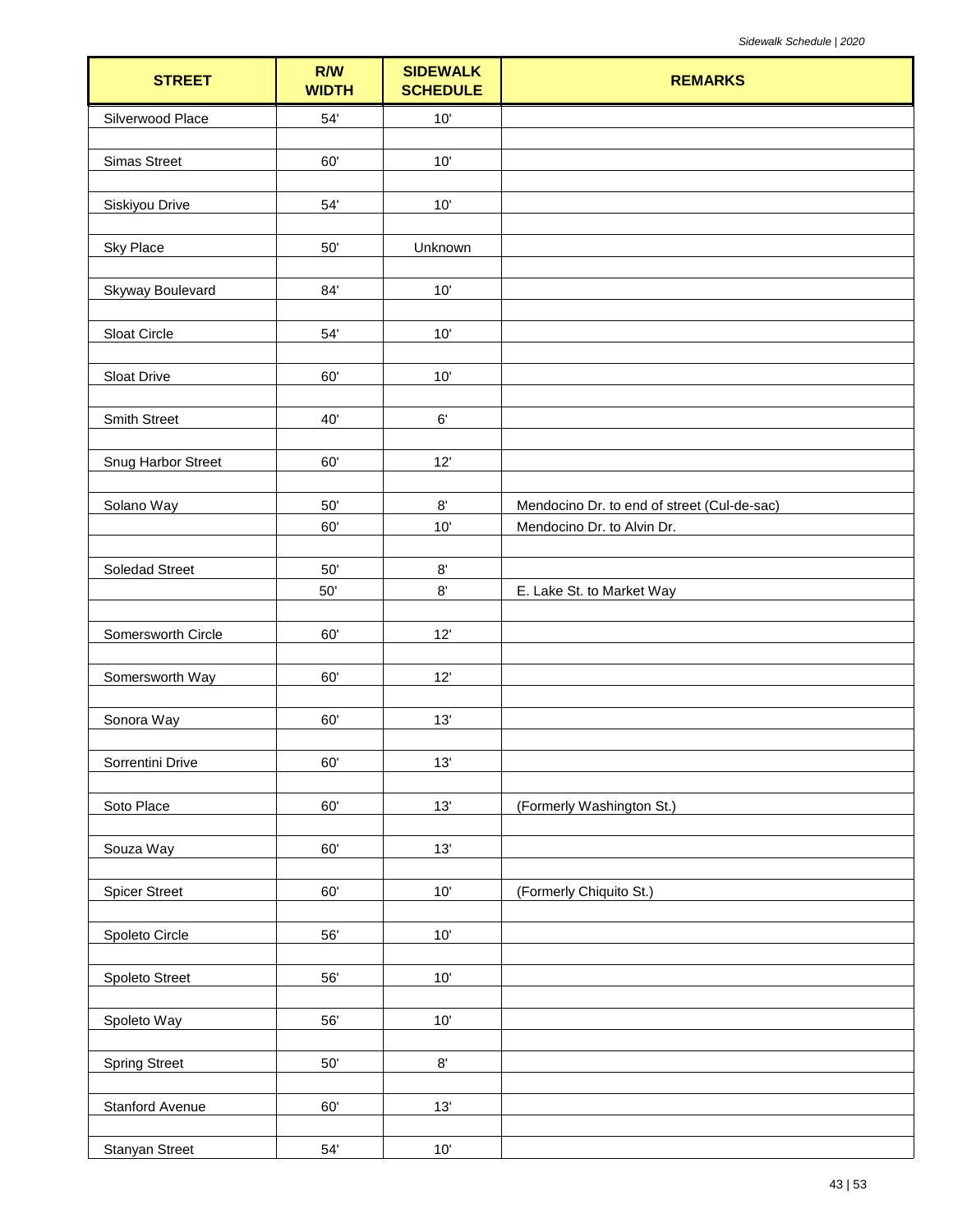| <b>STREET</b>           | R/W<br><b>WIDTH</b> | <b>SIDEWALK</b><br><b>SCHEDULE</b> | <b>REMARKS</b>                            |
|-------------------------|---------------------|------------------------------------|-------------------------------------------|
|                         |                     |                                    |                                           |
| <b>Station Alley</b>    | 15' - Varies        | N/A                                |                                           |
|                         |                     |                                    |                                           |
| <b>Station Place</b>    | 100'                | 14'                                | W. Market St. to SPRR Yard                |
| Stephanie Drive         | 64'                 | 10'                                |                                           |
|                         |                     |                                    |                                           |
| <b>Stevenson Street</b> | 54'                 | 10'                                |                                           |
|                         |                     |                                    |                                           |
| <b>Stockton Street</b>  | 60'                 | 10'                                | W. Rossi St. to 454.35' N of W. Rossi St. |
|                         | 54'                 | 10'                                | 454.35' N of W. Rossi St. to Powell St.   |
|                         | 60'                 |                                    |                                           |
| Stokes Way              |                     | 10'                                |                                           |
| <b>Stone Street</b>     | 60'                 | 10'                                |                                           |
|                         |                     |                                    |                                           |
| Stony Brook Circle      | 56'                 | 10'                                |                                           |
|                         |                     |                                    |                                           |
| Stony Brook Drive       | 60'                 | 10'                                |                                           |
|                         |                     |                                    |                                           |
| <b>Stratford Court</b>  | 60'                 | 12'                                |                                           |
| Sucre Court             | 50' EW - 60' NS     | $8^\circ$                          |                                           |
|                         |                     |                                    |                                           |
| Suffield Circle         | 54'                 | 10'                                |                                           |
|                         |                     |                                    |                                           |
| Sumac Way               | 56'                 | 10'                                |                                           |
|                         |                     |                                    |                                           |
| <b>Summer Street</b>    | 60'                 | 10'                                |                                           |
| Summit Drive            | 60'                 | 13'                                |                                           |
|                         |                     |                                    |                                           |
| Sun Street              | $50'$               | $8^\circ$                          | North of Commission St. to Sun Way        |
|                         | 64'                 | 10'                                | South of Commission St.                   |
|                         |                     |                                    |                                           |
| Sun Way                 | $50'$               | $8^\circ$                          |                                           |
| Sunflower Lane          |                     |                                    | Private                                   |
|                         |                     |                                    |                                           |
| <b>Sunrise Street</b>   | 60'                 | 13'                                |                                           |
|                         |                     |                                    |                                           |
| Surrey Way              | 54'                 | 10'                                |                                           |
|                         |                     |                                    |                                           |
| Sutro Circle            | 54'                 | 10'                                |                                           |
|                         |                     |                                    |                                           |
| <b>Sutter Street</b>    | 60'                 | 10'                                |                                           |
| Sutton Circle           | $54^\circ$          | $10'$                              |                                           |
|                         |                     |                                    |                                           |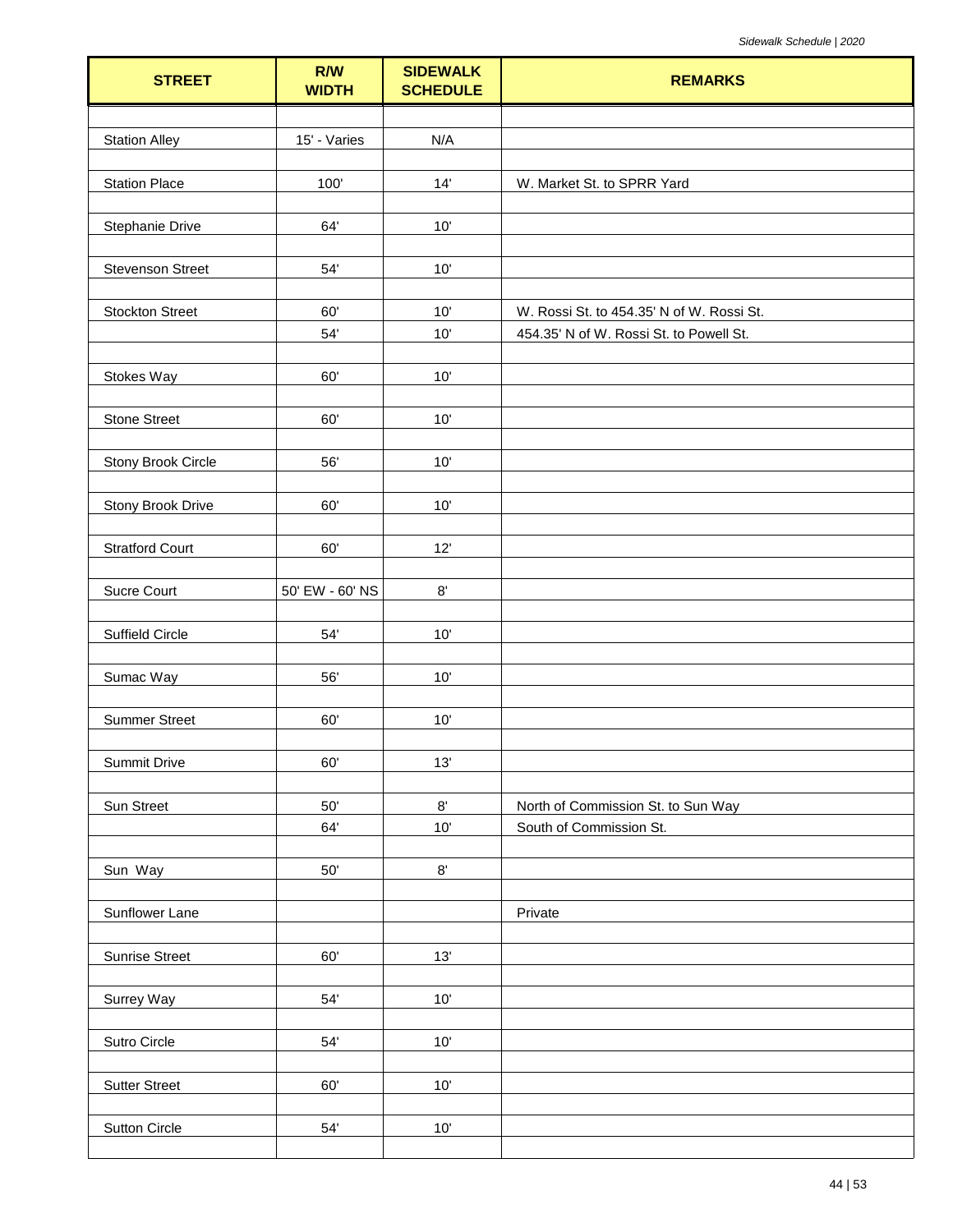| <b>STREET</b>        | R/W<br><b>WIDTH</b> | <b>SIDEWALK</b><br><b>SCHEDULE</b> | <b>REMARKS</b>                         |
|----------------------|---------------------|------------------------------------|----------------------------------------|
| Sutton Way           | 60'                 | 12'                                |                                        |
| Swaner Avenue        | 60'                 | 10'                                |                                        |
|                      |                     |                                    |                                        |
| <b>Swaner Circle</b> | $50'$               | $10'$                              |                                        |
| Sycamore Road        | 60'                 | 11'                                |                                        |
| San Andreas Way      | 60'                 | 10'                                | (Formerly a portion of California St.) |
|                      |                     |                                    |                                        |
| San Angelo Drive     | 60'                 | $10'$                              |                                        |
| San Antonio Circle   | 60'                 | 13'                                |                                        |
|                      |                     |                                    |                                        |
| San Antonio Drive    | 60'                 | 13'                                |                                        |
| San Benito Street    | 60'                 | $8^\circ$                          |                                        |
| San Blanco Court     | 54'                 | $10'$                              |                                        |
|                      |                     |                                    |                                        |
| San Blanco Drive     | 60'                 | $10'$                              |                                        |
| San Bruno Way        | 60'                 | 10'                                |                                        |
| San Carlos Drive     | 60'                 | 13'                                |                                        |
| San Clemente Avenue  | 60'                 | 13'                                |                                        |
| San Diego Drive      | 60'                 | 13'                                |                                        |
| San Felipe Court     | $54'$               | 10'                                |                                        |
| San Felipe Street    | 60'                 | 13'                                |                                        |
|                      |                     |                                    |                                        |
| San Fernando Circle  | 60'                 | 13'                                |                                        |
| San Fernando Drive   | 60'                 | 13'                                |                                        |
| San Gabriel Drive    | 60'                 | $10'$                              | (Formerly Klett St.)                   |
| San Jacinto Drive    | 60'                 | 13'                                |                                        |
| San Joaquin St. (E)  | $50^{\circ}$        | 11'                                |                                        |
|                      |                     |                                    |                                        |
| San Joaquin St. (W)  | 64'                 | $10'$                              |                                        |
| San Jose Street      | 60'                 | 13'                                |                                        |
| San Juan Circle      | $50^{\circ}$        | $11'$                              |                                        |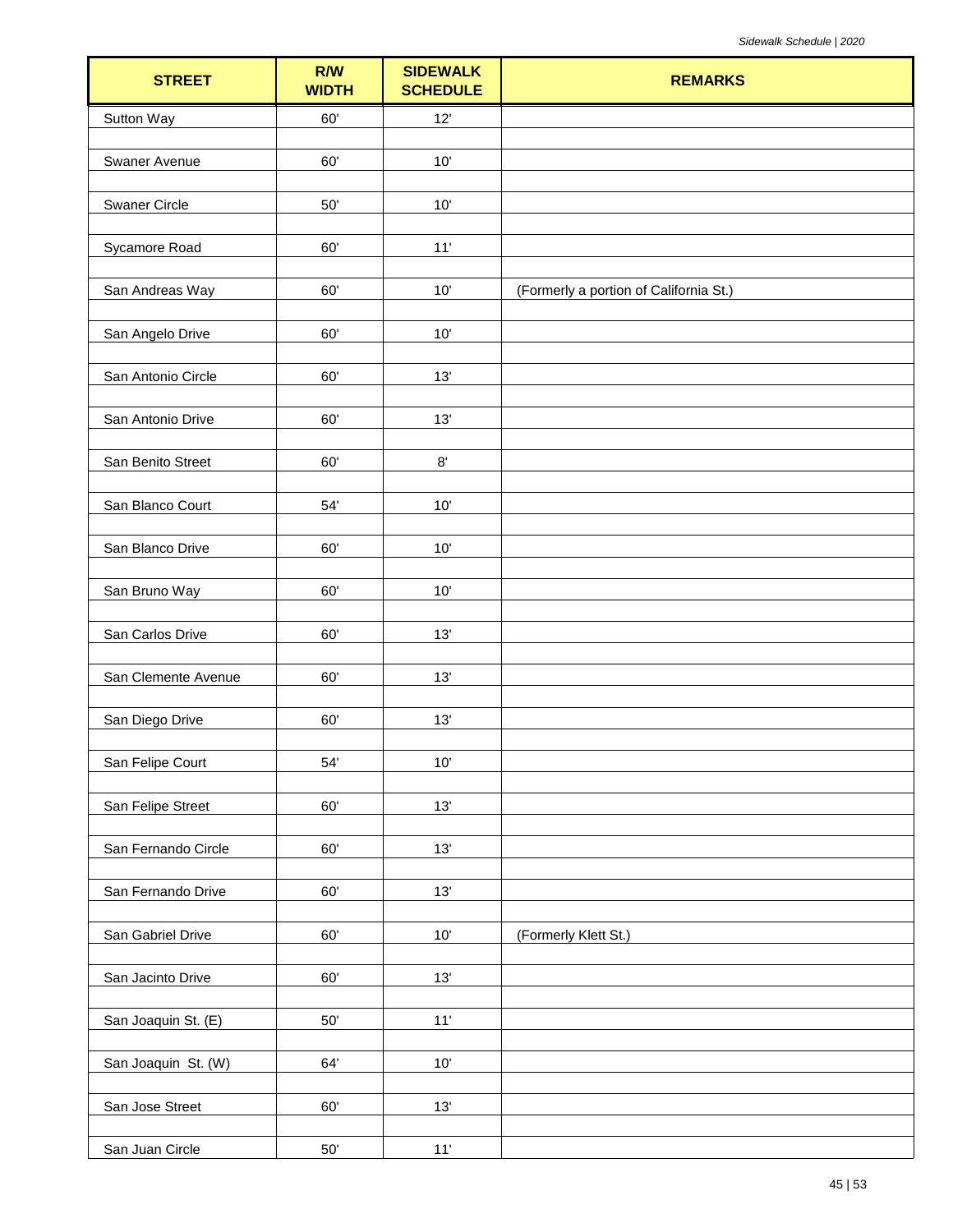| <b>STREET</b>       | R/W<br><b>WIDTH</b> | <b>SIDEWALK</b><br><b>SCHEDULE</b> | <b>REMARKS</b>                                                           |
|---------------------|---------------------|------------------------------------|--------------------------------------------------------------------------|
|                     |                     |                                    |                                                                          |
| San Juan Drive      | 60'                 | 13'                                | San Miguel Ave. to Rio Verde Dr.                                         |
|                     | 60'                 | 10'                                | Rio Verde Dr. to E. Blanco Rd.                                           |
|                     |                     |                                    |                                                                          |
| San Juan Grade Road | 110                 | Unknown                            | N. Main St. to Crazy Horse Cyn. Rd.                                      |
|                     |                     | 10'                                | San Juan Villas Apartments                                               |
|                     |                     |                                    |                                                                          |
| San Leandro Circle  | 54'                 | 10'                                |                                                                          |
|                     |                     |                                    |                                                                          |
| San Leandro Way     | 60'                 | 10'                                |                                                                          |
|                     |                     |                                    |                                                                          |
| San Luis Street (E) | 50'                 | $8^\circ$                          |                                                                          |
|                     |                     |                                    |                                                                          |
| San Luis Street (W) | 60'                 | 8'                                 |                                                                          |
|                     |                     |                                    |                                                                          |
| San Marcos Court    | 60'                 | 13'                                |                                                                          |
|                     |                     |                                    |                                                                          |
| San Marcos Drive    | 60'                 | 10'                                |                                                                          |
|                     |                     |                                    |                                                                          |
| San Marino Way      | 64'                 | 10'                                |                                                                          |
|                     |                     |                                    |                                                                          |
| San Mateo Drive     | 60'                 | 10'                                |                                                                          |
|                     |                     |                                    |                                                                          |
| San Mateo Place     | 54'                 | 10'                                |                                                                          |
|                     |                     |                                    | North side from 110' E of San Fernando Dr. to Alameda Ave.               |
| San Miguel Avenue   | 60'                 | 10'                                | South side from 100' E of San Fernando Dr. to Wilgart Way                |
|                     |                     |                                    | North side from Alameda Ave. to Pajaro St.                               |
|                     | 60'<br>76'          | 13'<br>11'                         | South side from Monterey Park to Pajaro St.                              |
|                     | 100                 | 12'                                | Pajaro St. to 150' W of Pajaro St.<br>150' W of Pajaro St. to S Main St. |
|                     |                     |                                    |                                                                          |
| San Miguel Circle   | 50'                 | 11'                                |                                                                          |
|                     |                     |                                    |                                                                          |
| San Pedro Street    | 60'                 | 13'                                |                                                                          |
|                     |                     |                                    |                                                                          |
| San Ramon Circle    | 60'                 | 13'                                |                                                                          |
|                     |                     |                                    |                                                                          |
| San Simeon Drive    | 60'                 | 13'                                |                                                                          |
|                     |                     |                                    |                                                                          |
| San Tomas Way       | 60'                 | 13'                                |                                                                          |
|                     |                     |                                    |                                                                          |
| San Vincente Avenue | 60'                 | 13'                                | W. Alisal St. to San Vincente Cir.                                       |
|                     | 60'                 | 10'                                | San Vincente Cir. to Blanco Rd.                                          |
|                     |                     |                                    |                                                                          |
| San Vincente Circle | 54'                 | 10'                                |                                                                          |
|                     |                     |                                    |                                                                          |
| San Ysidro Way      | 60'                 | 13'                                |                                                                          |
|                     |                     |                                    |                                                                          |
| Santa Ana Drive     | 60'                 | 13'                                |                                                                          |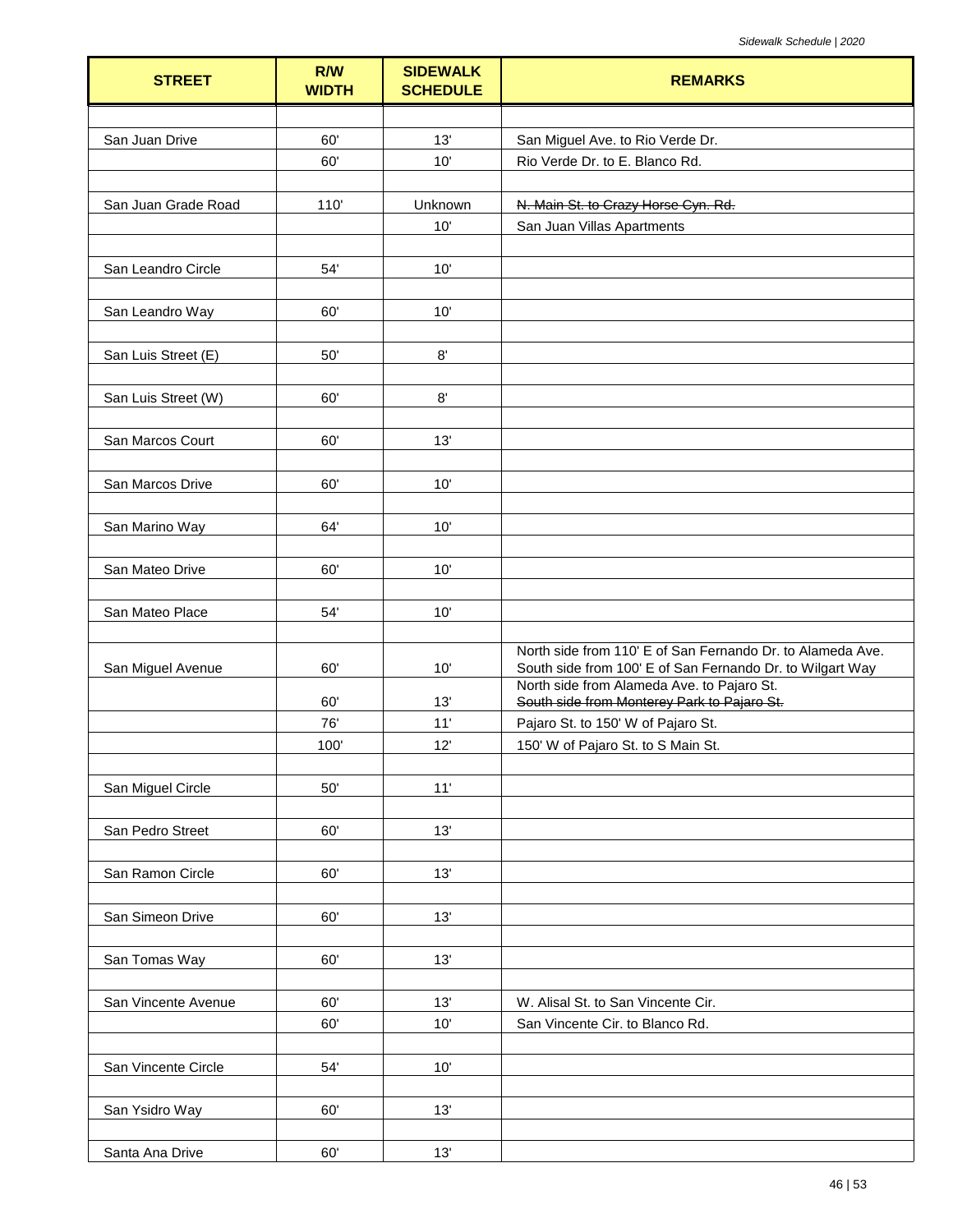| $8^\circ$<br>Santa Barbara Avenue<br>50'<br>40'<br>$8^\circ$<br>Santa Clara Avenue<br>Santa Cruz Avenue<br>$50'$<br>$8^\circ$<br>Santa Fe Way<br>60'<br>10'<br>60'<br>13'<br>Santa Lucia Avenue<br>$8^\circ$<br>60'<br>Santa Maria Street<br>54'<br>$10'$<br>Santa Monica Court<br>60'<br>10'<br>Santa Monica Way<br>Santa Paula Drive<br>60'<br>13'<br>(Formerly Billiart Way)<br>Santa Rita Street<br>60'<br>10'<br>$8^\circ$<br>Santa Rosa Avenue<br>50'<br>Santa Teresa Circle<br>60'<br>13'<br>Santa Teresa Way<br>60'<br>10'<br>E. Laurel Dr. o Rosarita Dr. (Formerly Diablo Dr.)<br>13'<br>Rosarita Dr. to Granada Ave.<br>60'<br>St. Albans Circle<br>100'<br>$10'$<br>St. Albans Court<br>60'<br>$10'$<br>$54'$<br>10'<br>St. Albans Way<br>13'<br>St. Andrew Court<br>60'<br>13'<br>St. Ann Drive<br>60'<br>13'<br>St. Augustine Drive<br>60'<br>13'<br>St. Brendan Way<br>60'<br>St. Charles Place<br>$54'$<br>$10'$<br>60'<br>13'<br>St. Charles Way<br>St. Edwards Avenue<br>64'<br>10'<br>St. Charles Way to St. Regis Way<br>$10^{\circ}$<br>St. Regis Way to E. Laurel Dr.<br>Varies | <b>STREET</b> | <b>R/W</b><br><b>WIDTH</b> | <b>SIDEWALK</b><br><b>SCHEDULE</b> | <b>REMARKS</b> |
|-------------------------------------------------------------------------------------------------------------------------------------------------------------------------------------------------------------------------------------------------------------------------------------------------------------------------------------------------------------------------------------------------------------------------------------------------------------------------------------------------------------------------------------------------------------------------------------------------------------------------------------------------------------------------------------------------------------------------------------------------------------------------------------------------------------------------------------------------------------------------------------------------------------------------------------------------------------------------------------------------------------------------------------------------------------------------------------------------------|---------------|----------------------------|------------------------------------|----------------|
|                                                                                                                                                                                                                                                                                                                                                                                                                                                                                                                                                                                                                                                                                                                                                                                                                                                                                                                                                                                                                                                                                                       |               |                            |                                    |                |
|                                                                                                                                                                                                                                                                                                                                                                                                                                                                                                                                                                                                                                                                                                                                                                                                                                                                                                                                                                                                                                                                                                       |               |                            |                                    |                |
|                                                                                                                                                                                                                                                                                                                                                                                                                                                                                                                                                                                                                                                                                                                                                                                                                                                                                                                                                                                                                                                                                                       |               |                            |                                    |                |
|                                                                                                                                                                                                                                                                                                                                                                                                                                                                                                                                                                                                                                                                                                                                                                                                                                                                                                                                                                                                                                                                                                       |               |                            |                                    |                |
|                                                                                                                                                                                                                                                                                                                                                                                                                                                                                                                                                                                                                                                                                                                                                                                                                                                                                                                                                                                                                                                                                                       |               |                            |                                    |                |
|                                                                                                                                                                                                                                                                                                                                                                                                                                                                                                                                                                                                                                                                                                                                                                                                                                                                                                                                                                                                                                                                                                       |               |                            |                                    |                |
|                                                                                                                                                                                                                                                                                                                                                                                                                                                                                                                                                                                                                                                                                                                                                                                                                                                                                                                                                                                                                                                                                                       |               |                            |                                    |                |
|                                                                                                                                                                                                                                                                                                                                                                                                                                                                                                                                                                                                                                                                                                                                                                                                                                                                                                                                                                                                                                                                                                       |               |                            |                                    |                |
|                                                                                                                                                                                                                                                                                                                                                                                                                                                                                                                                                                                                                                                                                                                                                                                                                                                                                                                                                                                                                                                                                                       |               |                            |                                    |                |
|                                                                                                                                                                                                                                                                                                                                                                                                                                                                                                                                                                                                                                                                                                                                                                                                                                                                                                                                                                                                                                                                                                       |               |                            |                                    |                |
|                                                                                                                                                                                                                                                                                                                                                                                                                                                                                                                                                                                                                                                                                                                                                                                                                                                                                                                                                                                                                                                                                                       |               |                            |                                    |                |
|                                                                                                                                                                                                                                                                                                                                                                                                                                                                                                                                                                                                                                                                                                                                                                                                                                                                                                                                                                                                                                                                                                       |               |                            |                                    |                |
|                                                                                                                                                                                                                                                                                                                                                                                                                                                                                                                                                                                                                                                                                                                                                                                                                                                                                                                                                                                                                                                                                                       |               |                            |                                    |                |
|                                                                                                                                                                                                                                                                                                                                                                                                                                                                                                                                                                                                                                                                                                                                                                                                                                                                                                                                                                                                                                                                                                       |               |                            |                                    |                |
|                                                                                                                                                                                                                                                                                                                                                                                                                                                                                                                                                                                                                                                                                                                                                                                                                                                                                                                                                                                                                                                                                                       |               |                            |                                    |                |
|                                                                                                                                                                                                                                                                                                                                                                                                                                                                                                                                                                                                                                                                                                                                                                                                                                                                                                                                                                                                                                                                                                       |               |                            |                                    |                |
|                                                                                                                                                                                                                                                                                                                                                                                                                                                                                                                                                                                                                                                                                                                                                                                                                                                                                                                                                                                                                                                                                                       |               |                            |                                    |                |
|                                                                                                                                                                                                                                                                                                                                                                                                                                                                                                                                                                                                                                                                                                                                                                                                                                                                                                                                                                                                                                                                                                       |               |                            |                                    |                |
|                                                                                                                                                                                                                                                                                                                                                                                                                                                                                                                                                                                                                                                                                                                                                                                                                                                                                                                                                                                                                                                                                                       |               |                            |                                    |                |
|                                                                                                                                                                                                                                                                                                                                                                                                                                                                                                                                                                                                                                                                                                                                                                                                                                                                                                                                                                                                                                                                                                       |               |                            |                                    |                |
|                                                                                                                                                                                                                                                                                                                                                                                                                                                                                                                                                                                                                                                                                                                                                                                                                                                                                                                                                                                                                                                                                                       |               |                            |                                    |                |
|                                                                                                                                                                                                                                                                                                                                                                                                                                                                                                                                                                                                                                                                                                                                                                                                                                                                                                                                                                                                                                                                                                       |               |                            |                                    |                |
|                                                                                                                                                                                                                                                                                                                                                                                                                                                                                                                                                                                                                                                                                                                                                                                                                                                                                                                                                                                                                                                                                                       |               |                            |                                    |                |
|                                                                                                                                                                                                                                                                                                                                                                                                                                                                                                                                                                                                                                                                                                                                                                                                                                                                                                                                                                                                                                                                                                       |               |                            |                                    |                |
|                                                                                                                                                                                                                                                                                                                                                                                                                                                                                                                                                                                                                                                                                                                                                                                                                                                                                                                                                                                                                                                                                                       |               |                            |                                    |                |
|                                                                                                                                                                                                                                                                                                                                                                                                                                                                                                                                                                                                                                                                                                                                                                                                                                                                                                                                                                                                                                                                                                       |               |                            |                                    |                |
|                                                                                                                                                                                                                                                                                                                                                                                                                                                                                                                                                                                                                                                                                                                                                                                                                                                                                                                                                                                                                                                                                                       |               |                            |                                    |                |
|                                                                                                                                                                                                                                                                                                                                                                                                                                                                                                                                                                                                                                                                                                                                                                                                                                                                                                                                                                                                                                                                                                       |               |                            |                                    |                |
|                                                                                                                                                                                                                                                                                                                                                                                                                                                                                                                                                                                                                                                                                                                                                                                                                                                                                                                                                                                                                                                                                                       |               |                            |                                    |                |
|                                                                                                                                                                                                                                                                                                                                                                                                                                                                                                                                                                                                                                                                                                                                                                                                                                                                                                                                                                                                                                                                                                       |               |                            |                                    |                |
|                                                                                                                                                                                                                                                                                                                                                                                                                                                                                                                                                                                                                                                                                                                                                                                                                                                                                                                                                                                                                                                                                                       |               |                            |                                    |                |
|                                                                                                                                                                                                                                                                                                                                                                                                                                                                                                                                                                                                                                                                                                                                                                                                                                                                                                                                                                                                                                                                                                       |               |                            |                                    |                |
|                                                                                                                                                                                                                                                                                                                                                                                                                                                                                                                                                                                                                                                                                                                                                                                                                                                                                                                                                                                                                                                                                                       |               |                            |                                    |                |
|                                                                                                                                                                                                                                                                                                                                                                                                                                                                                                                                                                                                                                                                                                                                                                                                                                                                                                                                                                                                                                                                                                       |               |                            |                                    |                |
|                                                                                                                                                                                                                                                                                                                                                                                                                                                                                                                                                                                                                                                                                                                                                                                                                                                                                                                                                                                                                                                                                                       |               |                            |                                    |                |
|                                                                                                                                                                                                                                                                                                                                                                                                                                                                                                                                                                                                                                                                                                                                                                                                                                                                                                                                                                                                                                                                                                       |               |                            |                                    |                |
|                                                                                                                                                                                                                                                                                                                                                                                                                                                                                                                                                                                                                                                                                                                                                                                                                                                                                                                                                                                                                                                                                                       |               |                            |                                    |                |
|                                                                                                                                                                                                                                                                                                                                                                                                                                                                                                                                                                                                                                                                                                                                                                                                                                                                                                                                                                                                                                                                                                       |               |                            |                                    |                |
|                                                                                                                                                                                                                                                                                                                                                                                                                                                                                                                                                                                                                                                                                                                                                                                                                                                                                                                                                                                                                                                                                                       |               |                            |                                    |                |
|                                                                                                                                                                                                                                                                                                                                                                                                                                                                                                                                                                                                                                                                                                                                                                                                                                                                                                                                                                                                                                                                                                       |               |                            |                                    |                |
|                                                                                                                                                                                                                                                                                                                                                                                                                                                                                                                                                                                                                                                                                                                                                                                                                                                                                                                                                                                                                                                                                                       |               |                            |                                    |                |
|                                                                                                                                                                                                                                                                                                                                                                                                                                                                                                                                                                                                                                                                                                                                                                                                                                                                                                                                                                                                                                                                                                       |               |                            |                                    |                |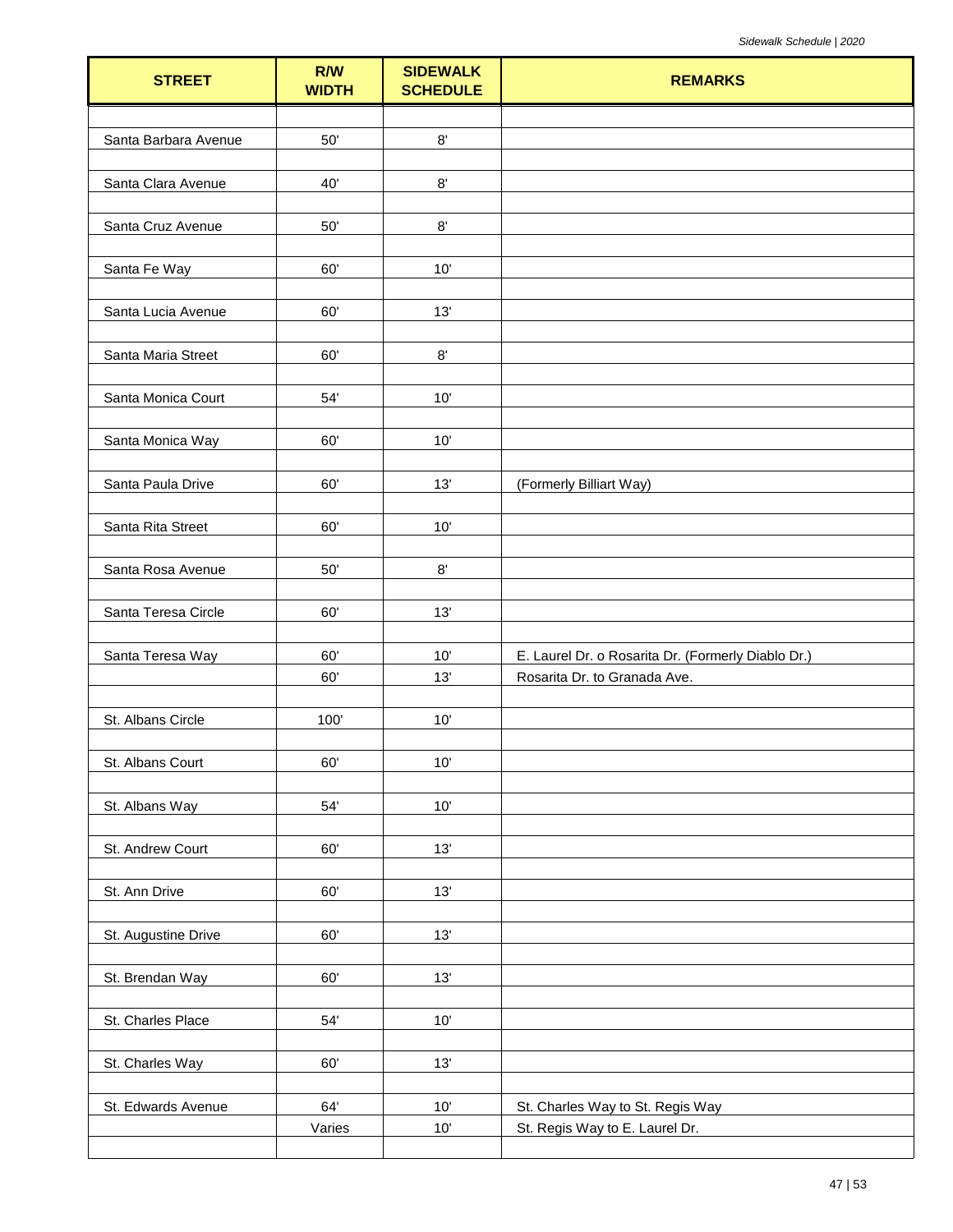| <b>STREET</b>         | R/W<br><b>WIDTH</b> | <b>SIDEWALK</b><br><b>SCHEDULE</b> | <b>REMARKS</b>                       |
|-----------------------|---------------------|------------------------------------|--------------------------------------|
| St. Francis Way       | 60'                 | 13'                                |                                      |
| St. George Circle     | 54'                 | 10'                                |                                      |
| St. George Drive      | 60'                 | 13'                                |                                      |
| St. Helen Way         | 60'                 | 13'                                |                                      |
| St. Joseph Circle     | 54'                 | 10'                                |                                      |
| St. Michael Place     | 54'                 | 10'                                |                                      |
| St. Michael Way       | 60'                 | 13'                                |                                      |
| St. Regis Circle      | 54'                 | 10'                                |                                      |
| St. Regis Way         | 60'                 | 10'                                | Maybe 13' at arc at cul-de-sac       |
| St. Thomas Way        | 60'                 | 13'                                |                                      |
|                       |                     |                                    | T                                    |
|                       |                     |                                    |                                      |
| <b>Taft Circle</b>    | $50^\circ$          | $10'$                              |                                      |
| <b>Tahiti Place</b>   | $50^\circ$          | 11'                                |                                      |
| <b>Tahoe Circle</b>   | 54'                 | 10'                                |                                      |
| <b>Tahoe Drive</b>    | 60'                 | 10'                                | South of Boca Way                    |
|                       | 54'                 | 10'                                | North of Boca Way                    |
| <b>Talbot Street</b>  | 50'                 | $8^\circ$                          | Homestead Ave. to 35 Talbot St.      |
|                       | 60'                 | 13'                                | 35 Talbot St. to San Vincente Ave.   |
|                       |                     |                                    |                                      |
| Tamarak Way           | 60'                 | 10'                                |                                      |
| <b>Tampa Street</b>   | 60'                 | 11'                                |                                      |
| Tampico Avenue        | 60'                 | 13'                                |                                      |
| Tapadero Drive        | 60'                 | 13'                                | E. Laurel Dr. to 150' S of Toyon St. |
|                       | 60'                 | 10'                                | 150' S of Toyon St. to Chaparral St. |
| <b>Tarp Circle</b>    | 60'                 | $8^\circ$                          |                                      |
| <b>Taylor Street</b>  | 60'                 | 13'                                |                                      |
| <b>Teakwood Place</b> | $54^\circ$          | $10'$                              |                                      |
|                       |                     |                                    |                                      |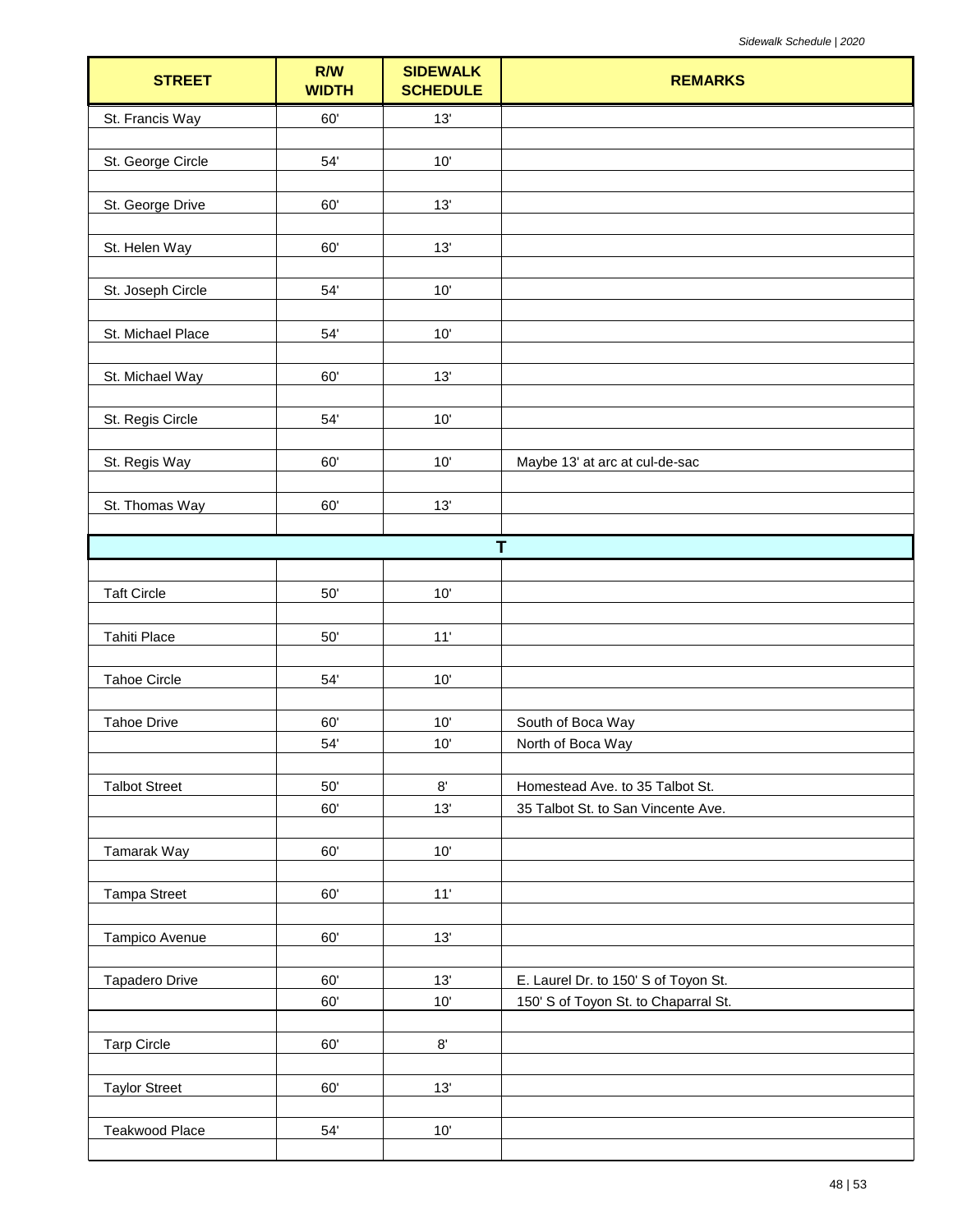| <b>STREET</b>         | R/W<br><b>WIDTH</b> | <b>SIDEWALK</b><br><b>SCHEDULE</b> | <b>REMARKS</b>                                  |
|-----------------------|---------------------|------------------------------------|-------------------------------------------------|
| Tecopa Way            | 60'                 | 12'                                |                                                 |
|                       |                     |                                    |                                                 |
| <b>Tehama Circle</b>  | 60'                 | 13'                                |                                                 |
|                       |                     |                                    |                                                 |
| <b>Terra Drive</b>    | 60'                 | 13'                                |                                                 |
|                       |                     |                                    |                                                 |
| <b>Terrace Street</b> | 50'                 | $8^\circ$                          | N. Madeira Ave. to 597' E of N. Madeira Ave.    |
|                       | 50'                 | 8' N - 4.34' S                     | 597' E of N. Madeira Ave. to 88' E of Carr Ave. |
|                       | 50'                 | $8^\circ$                          | 88' E of Carr Ave. to Fremont Ave.              |
| Terven Avenue         | 60'                 | $8^\circ$                          |                                                 |
|                       |                     |                                    |                                                 |
| <b>Teton Avenue</b>   | 60'                 | 13'                                |                                                 |
|                       |                     |                                    |                                                 |
| Third Street (N)      | 60'                 | 11'                                | Boeing Ave. to Curtis St.                       |
|                       | 50'                 | 8'                                 | Curtis St. to Rochex Ave.                       |
|                       |                     |                                    |                                                 |
| <b>Tip Place</b>      | 50'                 | $8^\circ$                          |                                                 |
|                       |                     |                                    |                                                 |
| <b>Tokay Circle</b>   | 54'                 | 10'                                |                                                 |
|                       |                     |                                    |                                                 |
| Tom O. Wong Way       | 70'                 | 10'                                | E. Rossi St. to Market Wy.                      |
|                       |                     |                                    |                                                 |
| <b>Top Place</b>      | 40'                 | 8'                                 | Cedar St. to Tip Pl.                            |
|                       | 50'                 | 8'                                 | Tip Place to end of street                      |
|                       |                     |                                    |                                                 |
| Toro Avenue           | 60'                 | 11'                                | Paloma Ave. to Tampa St.                        |
|                       | 60'                 | 11' N; 8' S                        | Tampa St. to Bardin Rd.                         |
|                       | 60'                 | 10'                                |                                                 |
| Torona Way            |                     |                                    |                                                 |
| <b>Towt Street</b>    | 60'                 | 11' E; 9' W                        | E. Alisal St. to E. Market St.                  |
|                       | 60'                 | $8^\circ$                          | E. Market St. to Acosta St.                     |
|                       | $70'$               | 8'                                 | Acosta St. to Garner Ave.                       |
|                       | 70'                 | 11'                                | Garner Ave. to Paseo Grande                     |
|                       | 72'                 | 14'                                | Paseo Grande to Freedom Pkwy.                   |
|                       |                     |                                    |                                                 |
| Toyon Avenue          | 60'                 | 10'                                |                                                 |
|                       |                     |                                    |                                                 |
| Trazado Avenue        | 60'                 | 13'                                |                                                 |
|                       |                     |                                    |                                                 |
| <b>Trinity Way</b>    | 60'                 | 13'                                |                                                 |
|                       |                     |                                    |                                                 |
| Trivoli Way           | 56'                 | 10'                                |                                                 |
|                       |                     |                                    |                                                 |
| Truckee Way           | 54'                 | 10'                                |                                                 |
|                       |                     |                                    |                                                 |
| <b>Truman Street</b>  | 60'                 | 10'                                |                                                 |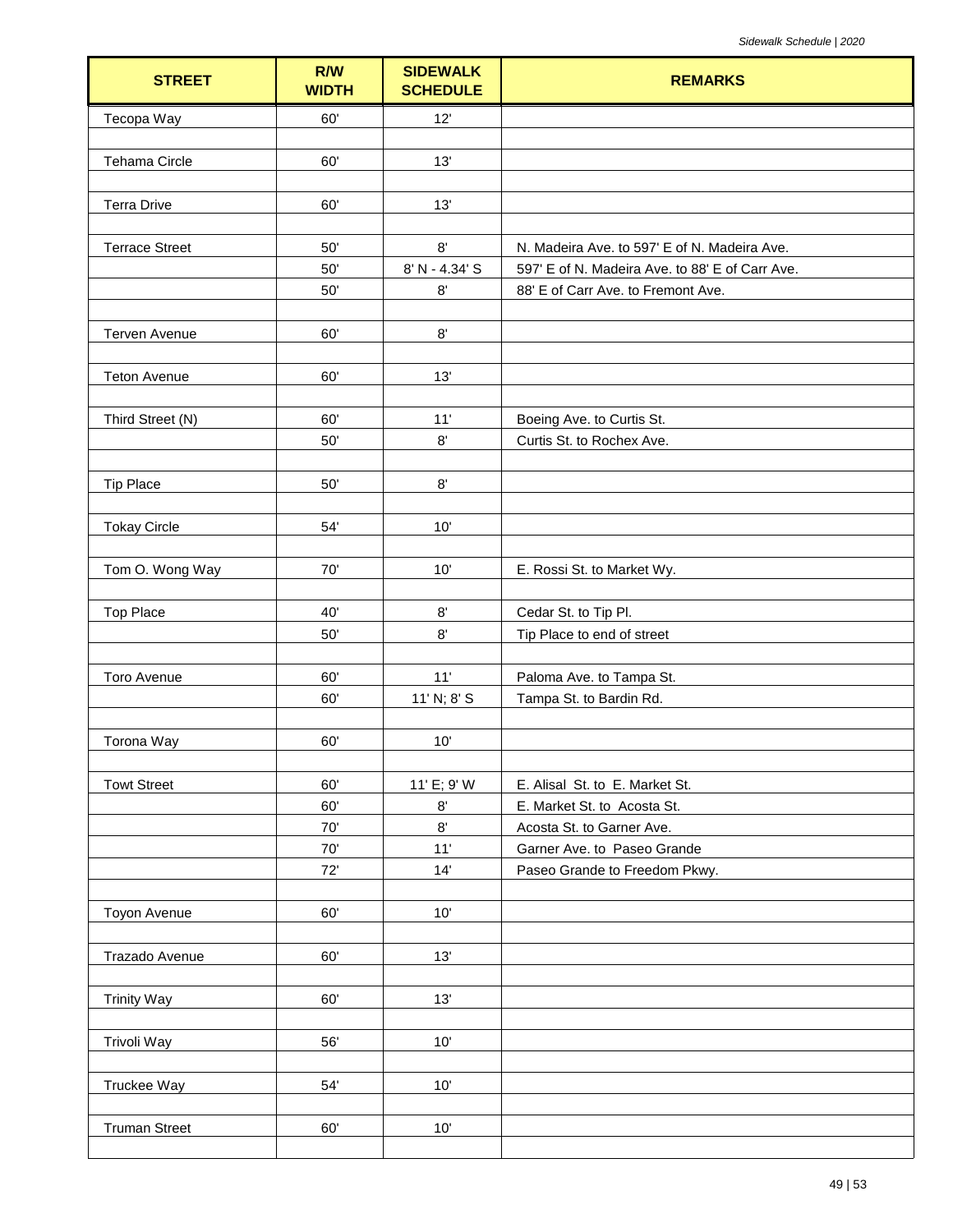| <b>STREET</b>            | R/W<br><b>WIDTH</b> | <b>SIDEWALK</b><br><b>SCHEDULE</b> | <b>REMARKS</b>                       |
|--------------------------|---------------------|------------------------------------|--------------------------------------|
| <b>Tudor Circle</b>      | 56'                 | $10'$                              |                                      |
|                          |                     |                                    |                                      |
| <b>Tudor Way</b>         | 60'                 | 12'                                | Lennox Way to 425 Tudor Way          |
|                          | 56'                 | 10'                                | Cul-de-sac to Victoria St.           |
| <b>Tulane Street</b>     | 60'                 | 13'                                |                                      |
|                          |                     |                                    |                                      |
| <b>Tulip Circle</b>      | 60'                 | 13'                                |                                      |
|                          |                     |                                    |                                      |
| <b>Tumbleweed Drive</b>  | 60'                 | 10'                                |                                      |
|                          |                     |                                    |                                      |
| <b>Tuscany Boulevard</b> | $70^\circ$          | $10'$                              |                                      |
| <b>Tuscany Circle</b>    | 56'                 | $10'$                              |                                      |
|                          |                     |                                    |                                      |
| Tuscany Way              | 60'                 | 10'                                |                                      |
|                          |                     |                                    |                                      |
| <b>Twain Circle</b>      | $54'$               | $10'$                              |                                      |
|                          |                     |                                    |                                      |
| Twin Creeks Circle       | 60'                 | 12'                                |                                      |
| Twin Creeks Drive        | 60'                 | 12'                                |                                      |
|                          |                     |                                    |                                      |
| Twin Creeks Way          | 60'                 | 12'                                |                                      |
|                          |                     |                                    |                                      |
| <b>Tyler Place</b>       | 60'                 | 13'                                |                                      |
|                          |                     |                                    |                                      |
| <b>Tyler Street</b>      | 60'                 | 13'                                |                                      |
| Tynan Way                | 60'                 | 12'                                |                                      |
|                          |                     |                                    |                                      |
|                          |                     |                                    | $\cup$                               |
|                          |                     |                                    |                                      |
| Ukiah Way                | 54'                 | 10'                                |                                      |
|                          |                     |                                    |                                      |
| <b>University Avenue</b> | 60'                 | $10'$                              |                                      |
|                          |                     |                                    | $\mathsf{V}$                         |
|                          |                     |                                    |                                      |
| Valdez Circle            | 44'                 | $5^\circ$                          |                                      |
|                          |                     |                                    |                                      |
| Vale Street              | $75^\circ$          | 12'                                |                                      |
|                          |                     |                                    |                                      |
| Valencia Street          | 60'                 | 11'                                |                                      |
| Vallejo Street           | 60'                 | 13'                                |                                      |
|                          |                     |                                    |                                      |
| Van Buren Avenue         | 60'                 | $10'$                              | San Juan Grade Rd. to Eisenhower St. |
|                          | 64'                 | $10'$                              | Eisenhower St. to Russell Rd.        |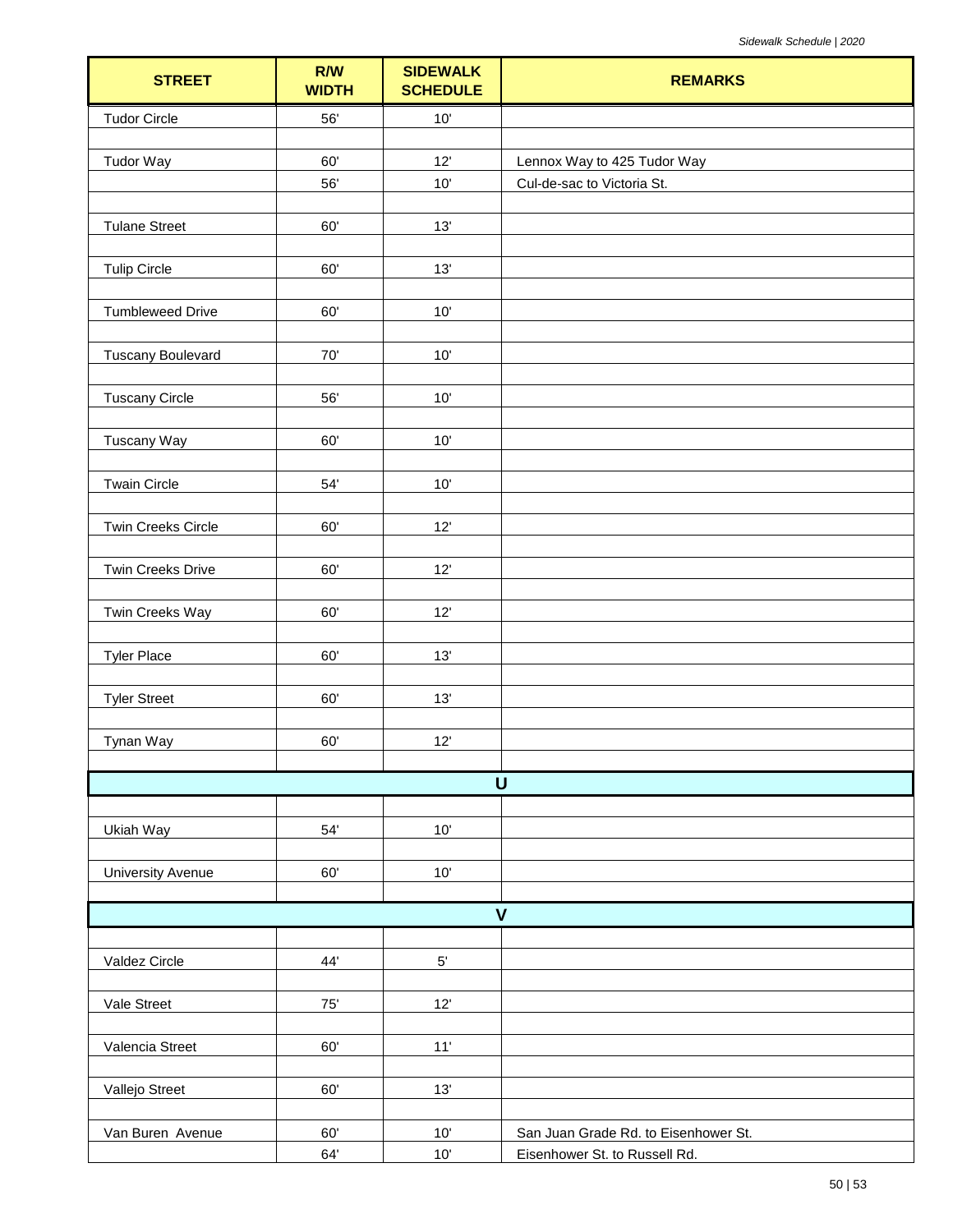| <b>STREET</b>           | R/W<br><b>WIDTH</b> | <b>SIDEWALK</b><br><b>SCHEDULE</b> | <b>REMARKS</b>                             |
|-------------------------|---------------------|------------------------------------|--------------------------------------------|
|                         |                     |                                    |                                            |
| Vandenburg Street       | 64'                 | 10'                                |                                            |
| Van Ness Circle         | 54'                 | $10'$                              |                                            |
| Van Ness Court          | 60'                 | 10'                                |                                            |
|                         |                     |                                    |                                            |
| Vassar Avenue           | 60'                 | 13'                                |                                            |
| Venice Way              | 56'                 | 10'                                |                                            |
| Ventura Way             | 60'                 | 13'                                |                                            |
|                         |                     |                                    |                                            |
| Vera Cruz Circle        | 56'                 | $10'$                              |                                            |
| Vermont Circle          | 56'                 | 10'                                |                                            |
| Verona Court            | 56'                 | 10'                                | North of Verona Way to south of Verona Way |
|                         | 60'                 | 10'                                | Verona Way to Piazza Dr.                   |
|                         |                     |                                    |                                            |
| Verona Way              | 60'                 | $10'$                              |                                            |
| Vertin Avenue           | 60'                 | $8^\circ$                          |                                            |
|                         |                     |                                    |                                            |
| Via Maria               | 60'                 | 13'                                |                                            |
| Via Paraiso             | 60'                 | 10'                                | La Mesa Dr. to San Miguel Ave.             |
|                         | 60'                 | 13'                                | San Miguel Ave. to Los Palos Dr.           |
|                         |                     |                                    |                                            |
| Victor Circle           | 54'                 | 10'                                |                                            |
| Victor Street           | 64'                 | 10'                                |                                            |
| Victor Way              | 64'                 | $10'$                              |                                            |
|                         |                     |                                    |                                            |
| Victoria Avenue         | 60'                 | $10'$                              |                                            |
| Victoria Circle         | 56'                 | 10'                                |                                            |
| Villa Street            | 60'                 | 10'                                | Central Ave. to W. Market St.              |
|                         | 60'                 | Unknown                            | W. Market St. to Wilson St.                |
|                         |                     |                                    |                                            |
| Vincent Place           | 54'                 | 10'                                | Massolo Ct. to Lombard St.                 |
|                         | 60'                 | $10'$                              | Lombard St. to Rico St.                    |
|                         |                     |                                    | $\overline{\mathsf{W}}$                    |
|                         |                     |                                    |                                            |
| <b>Washington Drive</b> | 40'                 | $6^\circ$                          |                                            |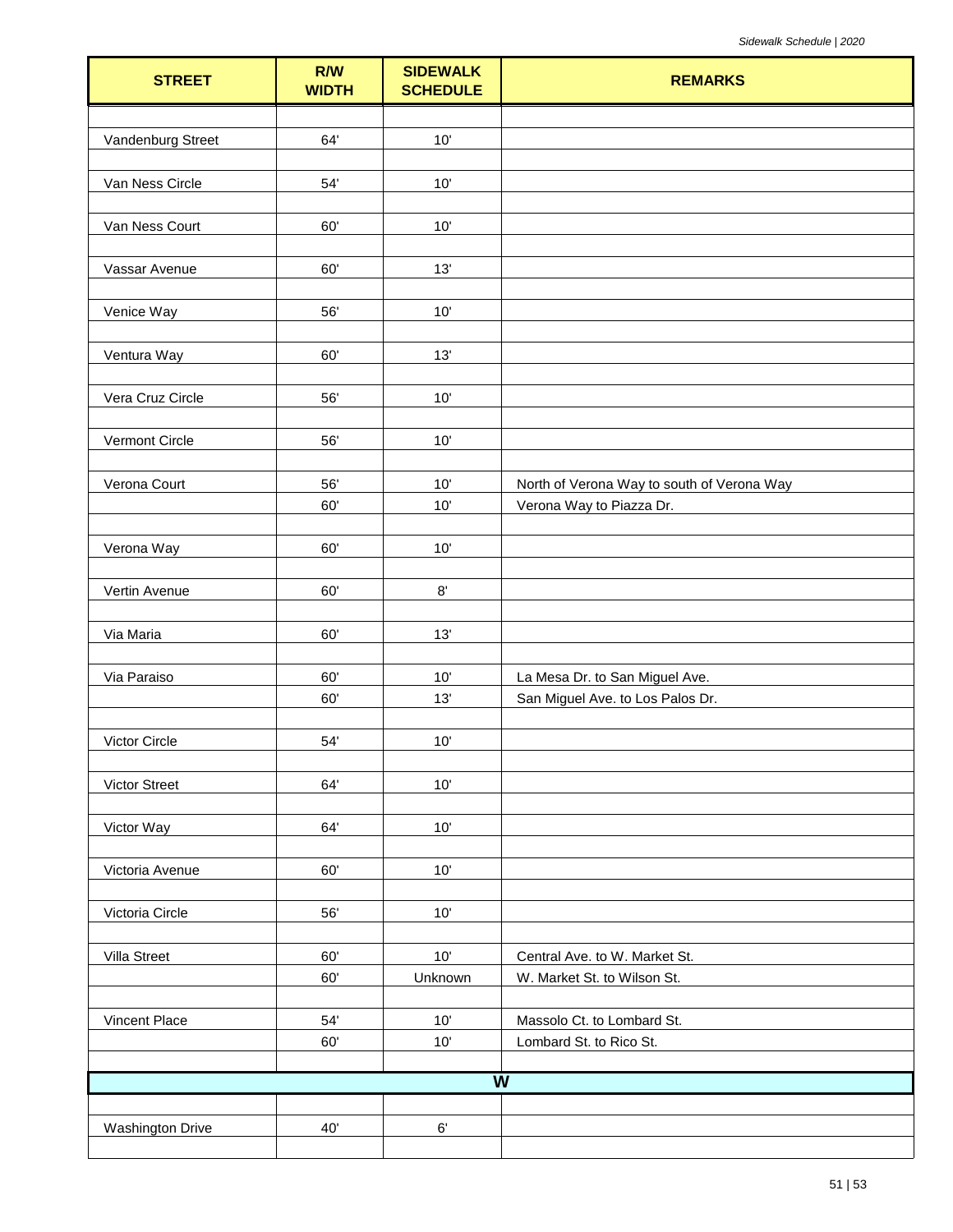| <b>STREET</b>            | R/W<br><b>WIDTH</b> | <b>SIDEWALK</b><br><b>SCHEDULE</b> | <b>REMARKS</b>                                                                             |
|--------------------------|---------------------|------------------------------------|--------------------------------------------------------------------------------------------|
| Waterbury Way            | 54'                 | 10'                                |                                                                                            |
|                          |                     |                                    |                                                                                            |
| <b>Waterford Circle</b>  | 54'                 | 10'                                |                                                                                            |
| <b>Wellington Court</b>  | 58'                 | 12'                                | Declaration St. to 1158 Wellington Ct.                                                     |
|                          | 54'                 | 10'                                | 1158 Wellington Ct. to Declaration St.                                                     |
|                          |                     |                                    |                                                                                            |
| <b>Wentworth Circle</b>  | 56'                 | 10'                                |                                                                                            |
|                          |                     |                                    |                                                                                            |
| <b>West Street</b>       | 60'                 | 10'                                |                                                                                            |
|                          | 54'                 |                                    |                                                                                            |
| <b>Westfield Circle</b>  |                     | 10'                                |                                                                                            |
| <b>Westminster Drive</b> | 60'                 | 10'                                |                                                                                            |
|                          |                     |                                    |                                                                                            |
| <b>Westport Circle</b>   | 54'                 | 10'                                |                                                                                            |
|                          |                     |                                    |                                                                                            |
| Westridge Parkway        | 100'                | 10'                                | Median Varies 4' to 16'                                                                    |
| <b>Wheeler Drive</b>     | 64'                 | 10'                                |                                                                                            |
|                          |                     |                                    |                                                                                            |
| White River Circle       | 56'                 | 10'                                |                                                                                            |
|                          |                     |                                    |                                                                                            |
| Whitman Circle           | 54'                 | 10'                                |                                                                                            |
|                          |                     |                                    |                                                                                            |
| <b>Whitman Street</b>    | 60'                 | 10'                                |                                                                                            |
|                          | 60'                 | 12'                                | Maplewood Dr. to E. Romie Lane                                                             |
| Wilgart Way              | 60'                 | 10'                                | E. Romie Lane to San Miguel Ave.                                                           |
|                          |                     |                                    |                                                                                            |
| Williams Road            | 86'                 | 10'                                | E. Alisal St. to Bardin Rd. except 8' on north side between<br>E. Market St. and Alma Ave. |
|                          | 110'                | Unknown                            | Bardin Rd. to Monte Bella Blvd.                                                            |
|                          | 130' - 150'         | 10' - 30' N; 30' S                 | Monte Bella Blvd. to Freedom Pkwy.                                                         |
|                          |                     |                                    |                                                                                            |
| <b>Willow Street</b>     | 60'                 | 13'                                |                                                                                            |
| <b>Wilson Street</b>     | 60'                 | 13'                                | San Clemente Ave. to Catalina Ave.                                                         |
|                          | 60'                 | 10'                                | Catalina Ave. to Villa St.                                                                 |
|                          | 60'                 | 13'                                | Villa St. to Homestead Ave.                                                                |
|                          |                     |                                    |                                                                                            |
| Wimbledon Avenue         | 60'                 | 10'                                |                                                                                            |
|                          |                     |                                    |                                                                                            |
| Wimbledon Circle         | 56'                 | 10'                                |                                                                                            |
|                          |                     |                                    |                                                                                            |
| Wimbledon Way            | 60'                 | 10'                                |                                                                                            |
| <b>Windsor Street</b>    | 64'                 | 10'                                | Median Varies 2' - 9'                                                                      |
|                          |                     |                                    |                                                                                            |
| Winham Street            | 66'                 | 10'                                |                                                                                            |